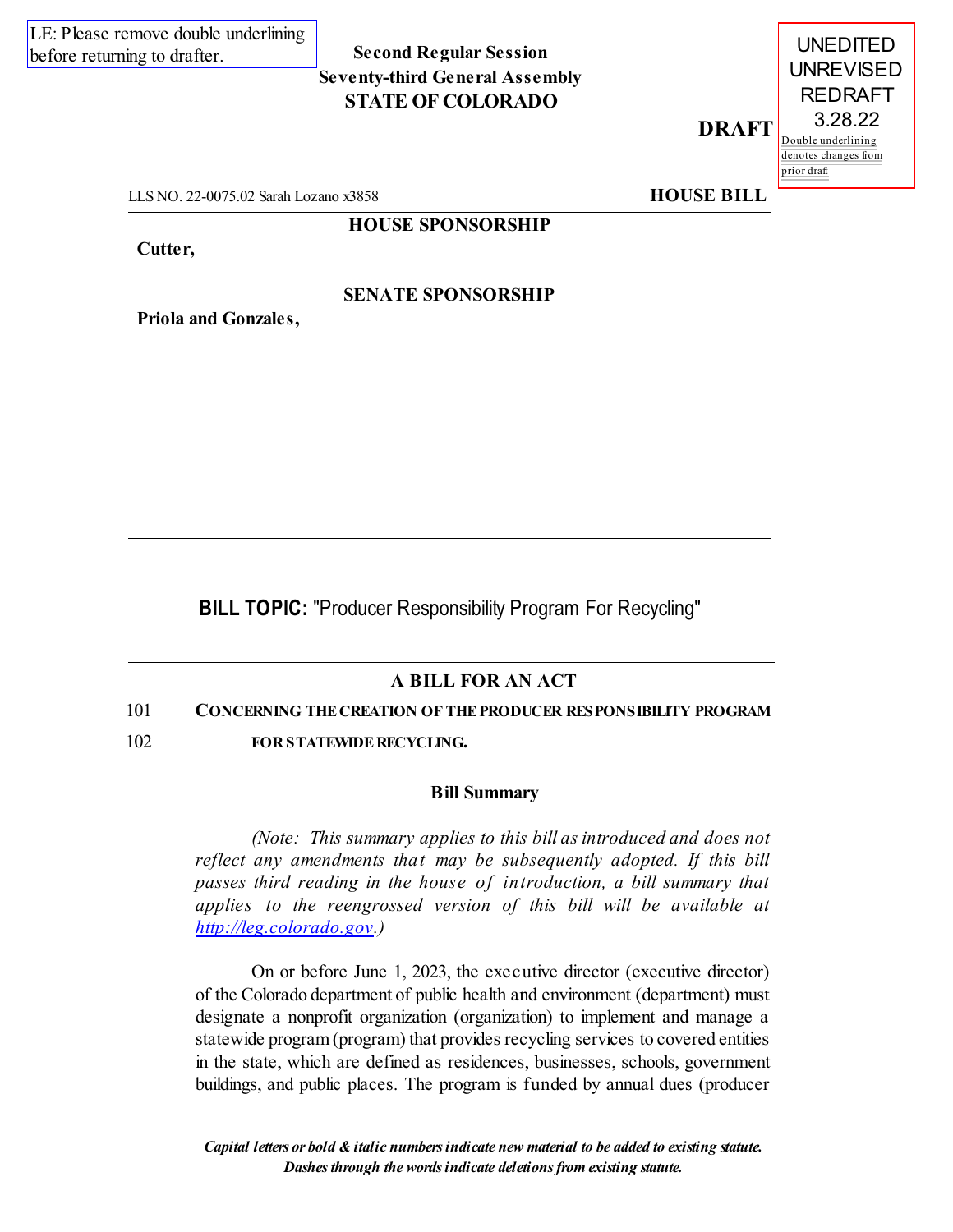responsibility dues) paid by producers of products that use covered materials (producers). Covered materials are defined as packaging materials and paper products that are sold, offered for sale, or distributed in the state.

The bill creates the producer responsibility program for statewide recycling advisory board (advisory board) that consists of members who have expertise in recycling programs and are knowledgeable about recycling services in the different geographic regions of the state.

Prior to the implementation of the program, the organization must:

- ! On or before September 1, 2023, hire an independent third party to conduct an assessment of the recycling services currently provided in the state and the recycling needs in the state that are not being met (needs assessment);
- ! On or before April 1, 2024, report the results of the needs assessment to the advisory board and the executive director; and
- ! On or before February 1, 2025, after soliciting input from the advisory board and other key stakeholders, submit a plan proposal for the program (plan proposal) to the advisory board and executive director.

The plan proposal will initially cover recycling services only for residential covered entities. The plan proposal must:

- Describe how the organization will meet certain convenience standards and statewide recycling, collection, and postconsumer-recycled-content rates (rates);
- ! Establish a funding mechanism through the collection of producer responsibility dues that covers the organization's costs in implementing the program and the costs of the department in overseeing the program;
- ! Establish an objective formula to reimburse 100% of the net recycling services costs of public and private recycling service providers (providers) performing services under the program;
- ! Provide a list of covered materials (minimum recyclable list) that providers performing services under the program must collect to be eligible for reimbursement under the program;
- Set minimum rates that the state will meet by January 1, 2030, and January 1, 2035, and describe how the state can meet increased rates after 2035; and
- ! Describe a process and timeline, beginning no later than 2028, to expand recycling services to applicable nonresidential covered entities.

As part of the program, the organization must:

! Utilize and expand on existing recycling services provided by providers to provide statewide recycling services at no charge to covered entities for all covered materials on the minimum recyclable list;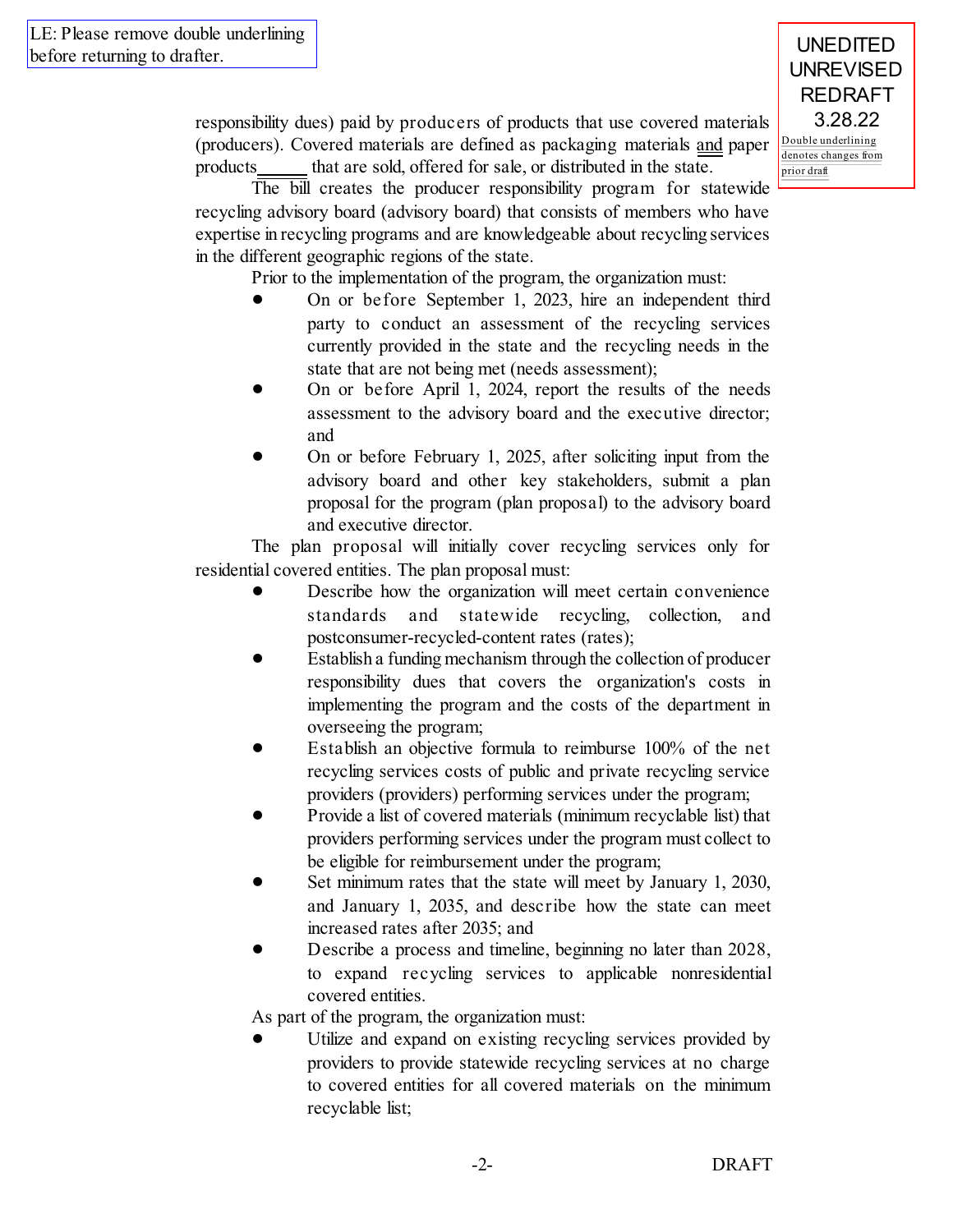- Double underlining denotes changes from Develop and implement a statewide education and outreach program on the recycling and reuse of covered materials;
- ! Contract with an independent third party to conduct an annual audit of the program; and
- Submit an annual report to the advisory board and the executive director describing the progress of the program (annual report).

Effective July 1, 2025, a producer may not sell or distribute any products that use covered materials in the state unless the producer is participating in the program or, after January 1, 2029, as set forth in an additional producer responsibility program that has been approved by the executive director.

The advisory board has the following duties:

- Advise the organization on the needs assessment;
- Review the needs assessment;
- Review the plan proposal and make recommendations to the executive director regarding its approval or rejection;
- Review any necessary amendments to the program, make recommendations on the amendments to the organization, and then make recommendations to the executive director regarding approval or rejection of the amendments;
- Review the annual report submitted by the organization; and
- ! Consult with the organization on the development and updating of the minimum recyclable list.

The bill establishes an administrative penalty for the organization's or a producer's violation of the relevant statutes and rules. The collected penalties are deposited into the recycling resources economic opportunity fund.

 *Be it enacted by the General Assembly of the State of Colorado:* **SECTION 1.** In Colorado Revised Statutes, **add** part 6 to article 17 of title 25 as follows: 4 PART 6 PRODUCER RESPONSIBILITY PROGRAM FOR STATEWIDE RECYCLING **25-17-601. Short title.** THE SHORT TITLE OF THIS PART 6 IS THE "PRODUCER RESPONSIBILITY PROGRAM FOR STATEWIDERECYCLING ACT". **25-17-602. Legislative declaration.** (1) THE GENERAL ASSEMBLY HEREBY FINDS AND DECLARES THAT:

UNEDITED **UNREVISED** REDRAFT 3.28.22

prior draft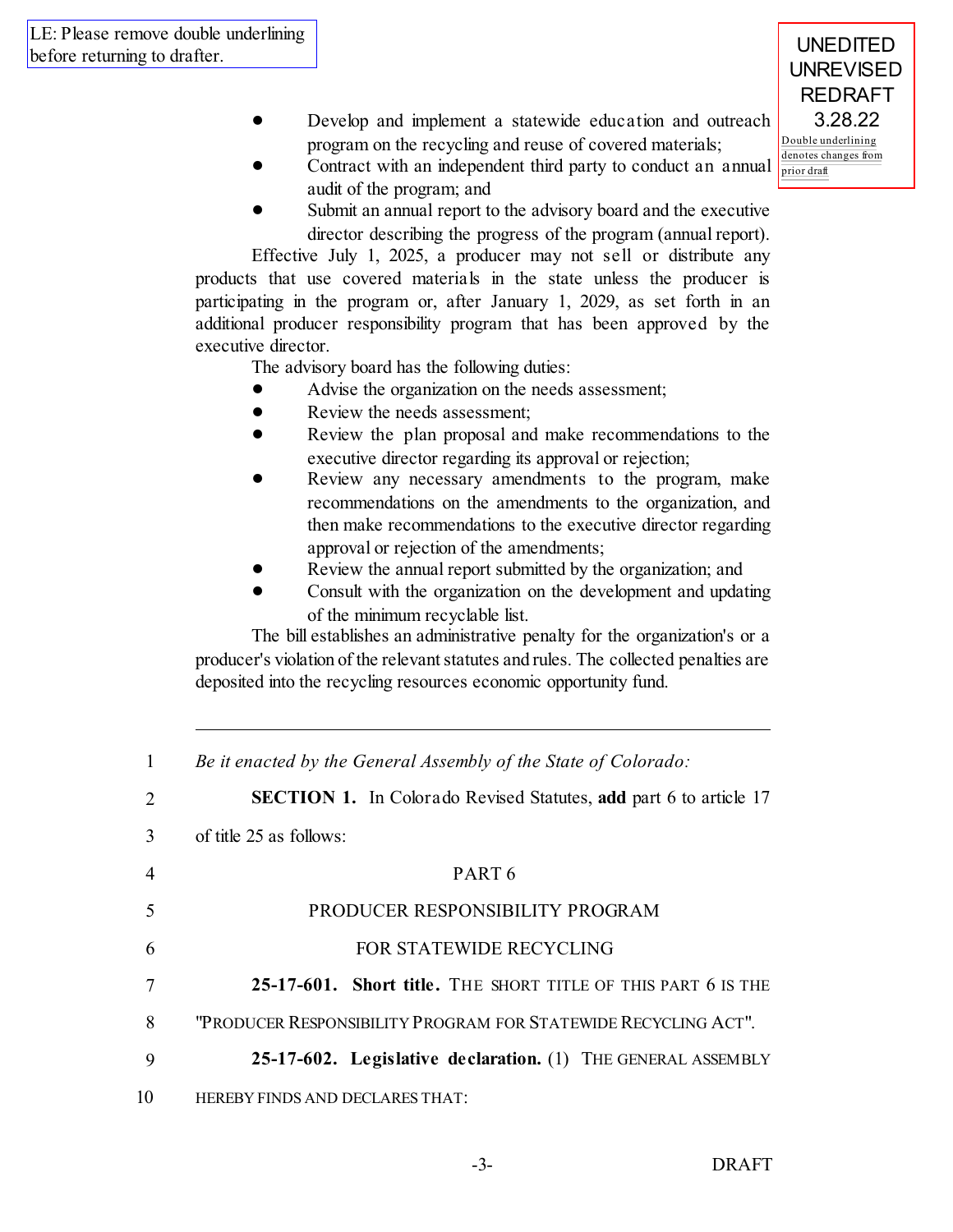UNEDITED

 (a) RECYCLING HAS A POSITIVE IMPACT ON THE ENVIRONMENT AND PUBLIC HEALTH BY SAVING ENERGY, CONSERVING NATURAL RESOURCES, AND REDUCING GREENHOUSE GAS EMISSIONS;

 (b) RECYCLING HAS A POSITIVE BENEFIT ON COLORADO'S ECONOMY, WITH THE RECYCLING, REMANUFACTURING, AND REUSE INDUSTRIES AFFECTING EIGHTY-SIX THOUSAND JOBS IN COLORADO AND CONTRIBUTING OVER EIGHT BILLION DOLLARS IN ECONOMIC BENEFITS ANNUALLY;

 (c) IN 2020, COLORADO ONLY RECYCLED FIFTEEN PERCENT OF ITS WASTE, WHICH IS LESS THAN HALF OF THE NATIONAL AVERAGE;

 (d) COLORADO IS NOT ON TRACK TO MEET THE STATEWIDE RECYCLING AND WASTE DIVERSION GOALS THAT THEPOLLUTION PREVENTION ADVISORY BOARD ASSISTANCE COMMITTEE, CREATED IN SECTION 25-16.5-105.5 (2), ADOPTED IN 2016 AND SET FORTH IN AN INTEGRATED SOLID WASTE AND MATERIALS MANAGEMENT PLAN;

 (e) THERE CAN BE NEGATIVE ENVIRONMENTAL, SOCIAL, ECONOMIC, AND HEALTH IMPACTS IN THEPRODUCTION,CONSUMPTION,AND END-OF-USE MANAGEMENT OF CONSUMERPRODUCTSAND PACKAGING ACROSSTHEIRLIFE CYCLES;

 (f) ALL PARTIES HAVE THE OBLIGATION TO SHARE IN THE RESPONSIBILITY TO REDUCE NEGATIVE IMPACTS OF END-OF-USE MANAGEMENT FOR COVERED MATERIALS BY BUILDING A SYSTEM DESIGNED TO MINIMIZE WASTE AND TO INCREASE REUSE AND RECYCLING OF PRODUCTS AND PACKAGING; AND

(g) A PRODUCER RESPONSIBILITY PROGRAM IN COLORADO WOULD:

 (I) ESTABLISH A CENTRALIZED SYSTEM FORMANAGING RECYCLING IN THE STATE THAT IS FUNDED THROUGH ANNUAL PRODUCER RESPONSIBILITY DUES PAID BY THE PRODUCERS OF COVERED MATERIALS;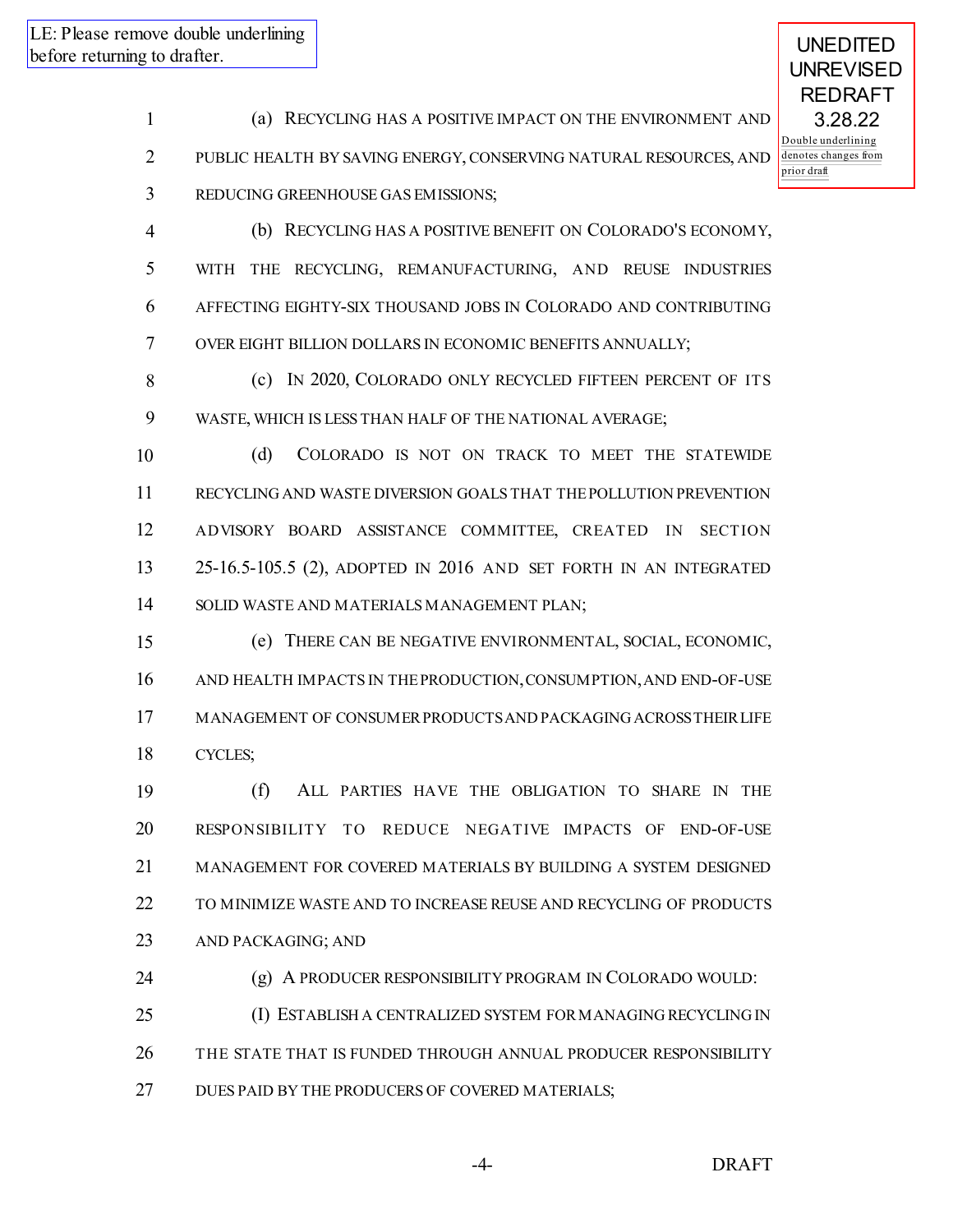(II) ESTABLISH A CLEAR AND UNIFORM STATEWIDE LIST OF READILY RECYCLABLE MATERIALS; (III) PROVIDE A SUSTAINABLE FUNDING MECHANISM FOR RECYCLING SERVICES AND RECYCLING INFRASTRUCTURE ACROSS ALL AREAS OF COLORADO; (IV) PROMOTE THE INCREASED USE OF READILY RECYCLABLE MATERIALS IN NEW PRODUCTS AND PACKAGING; (V) ENCOURAGE PRODUCERS TO DESIGN AND MANAGE COVERED MATERIALS TO PREVENT OR MINIMIZE THEIR NEGATIVE ENVIRONMENTAL, SOCIAL, ECONOMIC, AND HEALTH IMPACTS; (VI) BE MANAGED BY AN INDEPENDENT NONPROFIT ORGANIZATION THAT CONSULTS WITH AN ADVISORY BOARD OF RECYCLING EXPERTS AND 13 WOULD BE OVERSEEN BY THE DEPARTMENT; (VII) INVEST IN RECYCLING END-MARKET DEVELOPMENT AND INNOVATIONS THAT COULD ATTRACT NEW BUSINESSES TO COLORADO AND CREATE A MORE RESILIENT DOMESTIC SUPPLY CHAIN; AND (VIII) LEVERAGE EXISTING RECYCLING SYSTEMS AND INFRASTRUCTURE BY WORKING WITH BOTH PUBLIC AND PRIVATE SERVICE PROVIDERS. (2) THE GENERALASSEMBLY THEREFORE DECLARES THAT IT IS IN THE PUBLIC INTEREST OF COLORADO TO REQUIRE PRODUCERS TO FINANCE A PRODUCERRESPONSIBILITYPROGRAM THAT PROVIDESSTATEWIDE RECYCLING SERVICES FOR COVERED MATERIALS. **25-17-603. Definitions.** AS USED IN THIS PART 6, UNLESS THE CONTEXT OTHERWISE REQUIRES: 26 (1) "ADDITIONAL PRODUCER RESPONSIBILITY ORGANIZATION" MEANS 27 A NONPROFIT ORGANIZATION DESIGNATED BY THE DEPARTMENT AS AN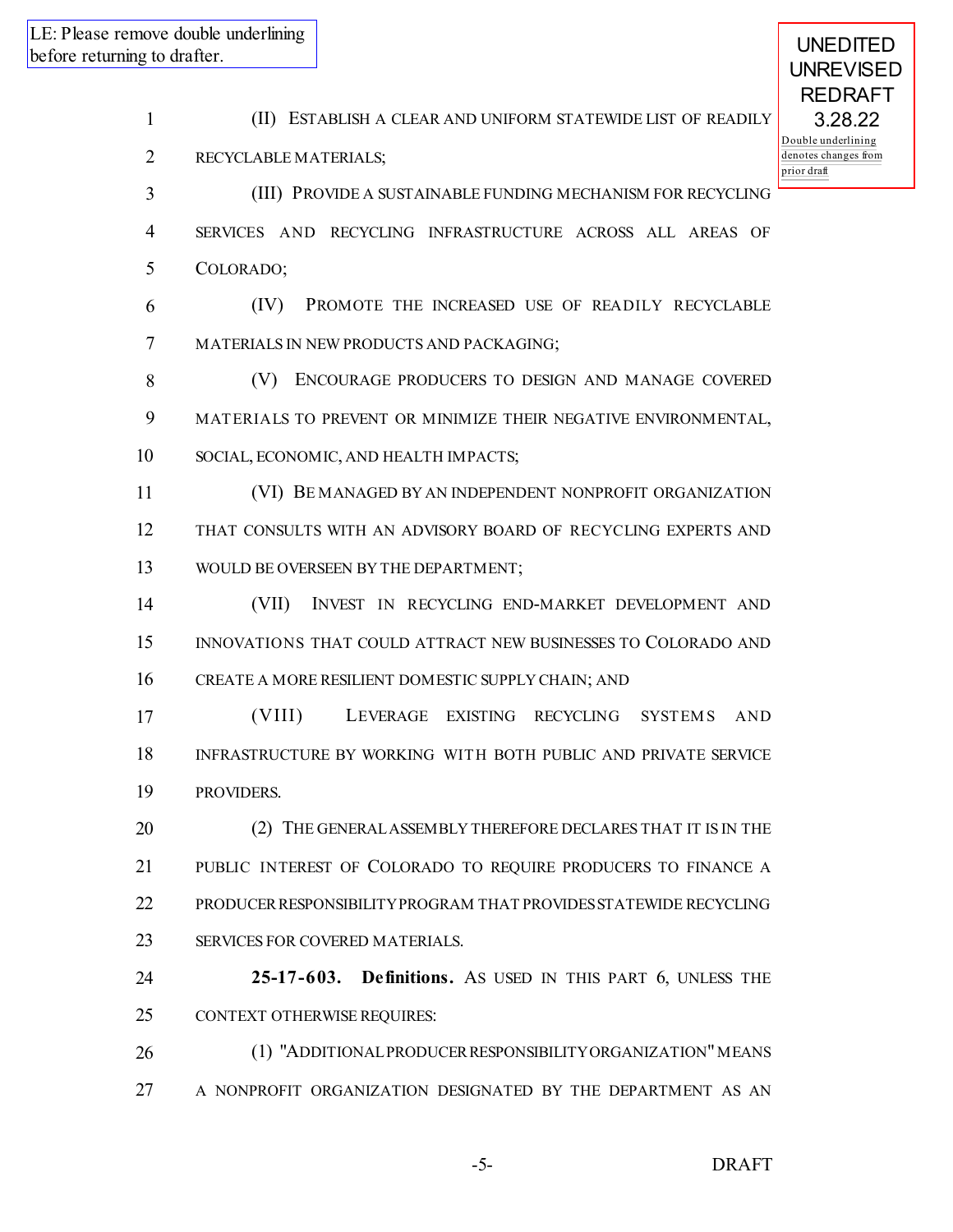ADDITIONAL PRODUCER RESPONSIBILITY ORGANIZATION PURSUANT TO

SECTION 25-17-608 (2)(b).

 (2) "ADDITIONAL PRODUCER RESPONSIBILITY PROGRAM" MEANS A PROGRAM IMPLEMENTED IN ACCORDANCE WITH AN ADDITIONAL PROGRAM PLAN.

 (3) "ADDITIONAL PROGRAM PLAN" MEANS THE ADDITIONAL PROGRAM PLAN PROPOSAL THAT HAS BEEN DESIGNATED AS THE ADDITIONAL PROGRAM PLAN BY THE EXECUTIVE DIRECTOR PURSUANT TO SECTION 25-17-608 (2)(d).

10 (4) "ADDITIONAL PROGRAM PLAN PROPOSAL" MEANS THE ADDITIONAL PROGRAM PLAN PROPOSAL THAT IS SUBMITTED BY THE ADDITIONAL PRODUCER RESPONSIBILITY ORGANIZATION TO THE ADVISORY BOARD IN ACCORDANCE WITH SECTION 25-17-608 (2)(c).

 (5) "ADVISORY BOARD" MEANS THE PRODUCER RESPONSIBILITY PROGRAM FORSTATEWIDERECYCLING ADVISORYBOARD CREATED IN SECTION  $16 \qquad 25-17-604(1).$ 

 (6) "AMENDED PLAN PROPOSAL" MEANS AN AM ENDED PLAN PROPOSAL FOR THE IMPLEMENTATION OF THE PROGRAM SUBMITTED TO THE ADVISORY BOARD AFTER THE ADVISORY BOARD'S INITIAL REVIEW OF THE PLAN PROPOSAL IN ACCORDANCE WITH SECTION 25-17-605 (5).

 (7) "COLLECTION"MEANSTHEGATHERING AND TRANSPORTATION OF COVERED MATERIALS FROM COVERED ENTITIES FOR THE PURPOSE OF RECYCLING.

 (8) "COLLECTION RATE"MEANSTHEWEIGHT OF COVERED MATERIALS THAT ARE COLLECTED UNDER THE PROGRAM IN A CALENDAR YEAR DIVIDED BYTHE WEIGHT OF COVERED MATERIALS USED FOR PRODUCTSSOLD,OFFERED FOR SALE, OR DISTRIBUTED BY PRODUCERS WITHIN ORINTO THE STATE IN THE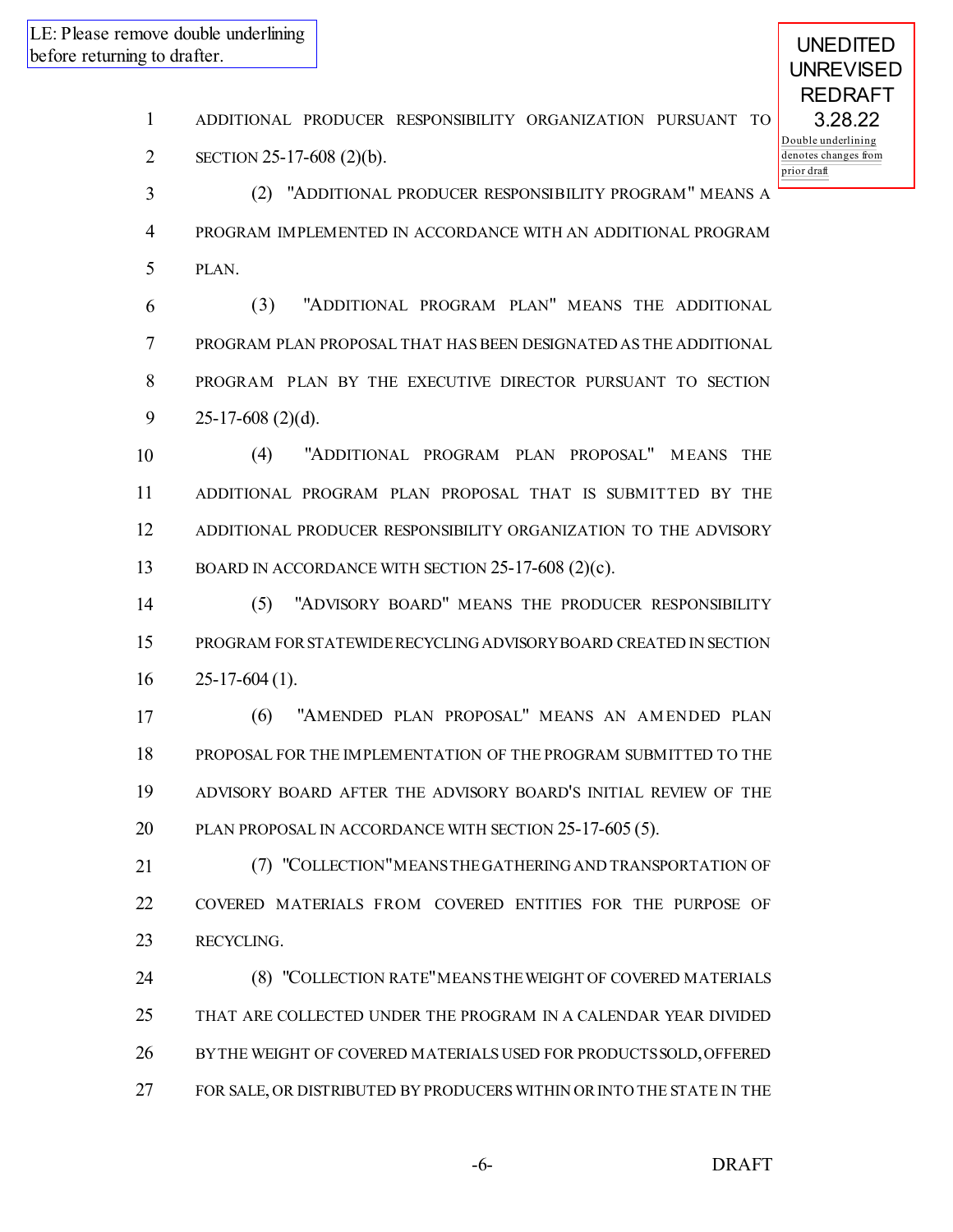SAME CALENDAR YEAR, EXPRESSED AS A PERCENTAGE.

 (9) "COMMISSION" MEANS THE SOLID AND HAZARDOUS WASTE COMMISSION CREATED UNDER SECTION 25-15-302 (1)(a).

 (10) "COMPOST" MEANS THE MATERIAL OR PRODUCT THAT IS DEVELOPED UNDER CONTROLLED CONDITIONS AND THAT RESULTS FROM BIOLOGICAL DEGRADATION PROCESSES BY WHICH ORGANIC WASTES DECOMPOSE.

 (11) (a) "COMPOST FACILITY" MEANS A SITE WHERE COMPOST IS PRODUCED.

 (b) "COMPOST FACILITY" INCLUDES ONLY COMPOST FACILITIES THAT READILY ACCEPT AND PROCESS PACKAGING MATERIAL COLLECTED FROM 12 CONSUMERS.

 (12) "CONSUMER"MEANS ANY PERSON WHO PURCHASES OR RECEIVES COVERED MATERIALS IN THE STATE AND IS LOCATED AT A COVERED ENTITY. (13) "CONVENIENCE STANDARDS" MEANS THE STANDARDS FOR THE

PROGRAM AS DESCRIBED IN SECTION 25-17-606 (3).

 (14) "COVERED ENTITY" MEANS THE FOLLOWING LOCATIONS IN THE STATE FROM WHICH COVERED MATERIALS THAT ARE PROCESSED BY A MATERIALS RECOVERY FACILITY OR SIMILAR FACILITY ARE COLLECTED:

 (a) ALL SINGLE-FAMILY OR MULTIFAMILY RESIDENCES IN THE STATE; AND

 (b) NONRESIDENTIAL LOCATIONS IDENTIFIED IN THE FINAL PLAN, INCLUDING PUBLIC PLACES; SMALL BUSINESSES; SCHOOLS, AS DEFINED IN SECTION 22-1-132 (2)(c); AND STATE AND LOCAL GOVERNMENT BUILDINGS. (15) (a) "COVERED MATERIALS" INCLUDES:

 (I) PACKAGING MATERIAL, EXCEPT AS SPECIFIED IN SUBSECTION (15)(b) OF THIS SECTION;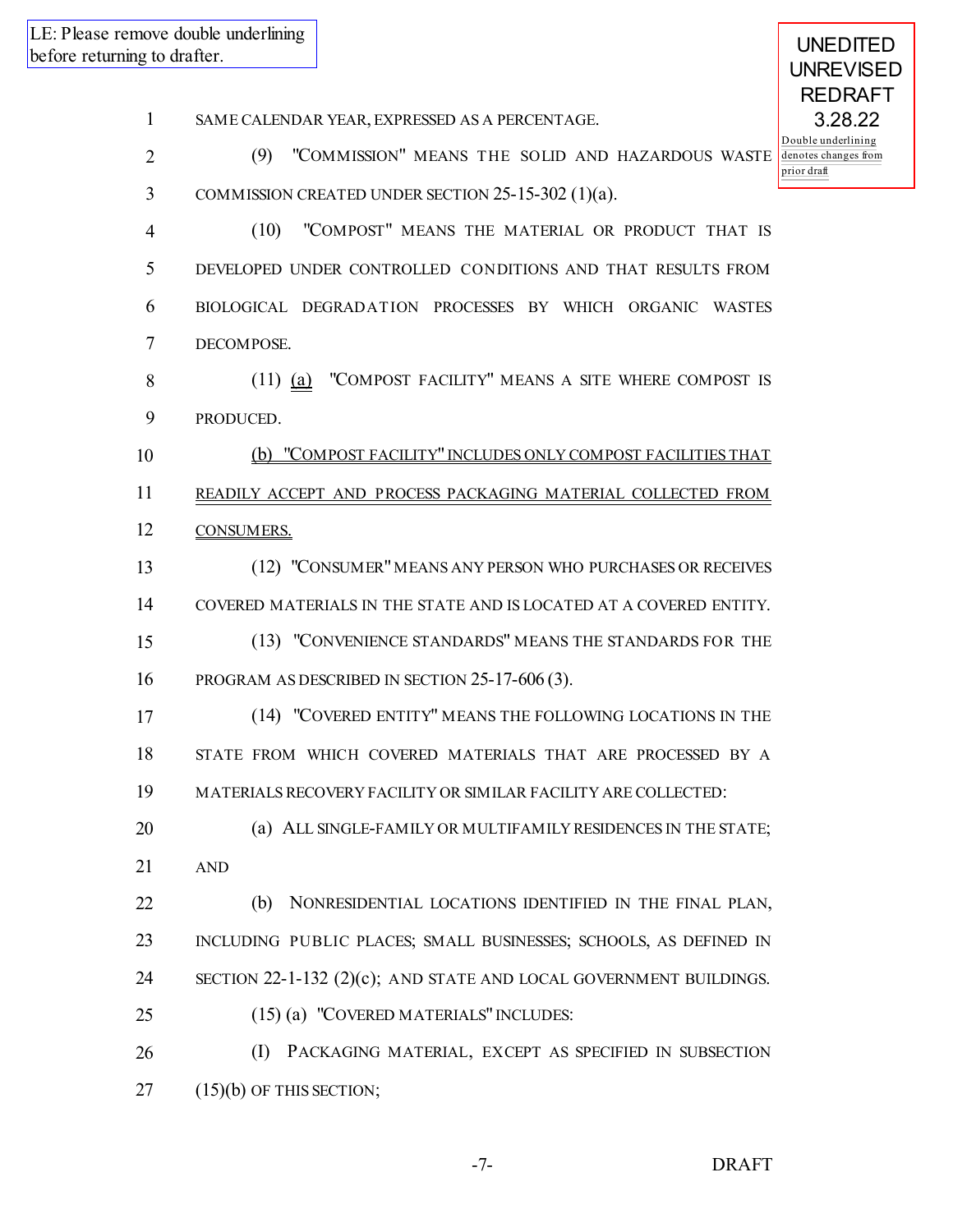| ng to drafter.      | move double underlining                                                            | <b>UNEDITED</b>                                                                                            |
|---------------------|------------------------------------------------------------------------------------|------------------------------------------------------------------------------------------------------------|
| 1<br>$\overline{2}$ | (II) PAPER PRODUCTS, EXCEPT AS SPECIFIED IN SUBSECTION (15)(b)<br>OF THIS SECTION; | <b>UNREVISED</b><br><b>REDRAFT</b><br>3.28.22<br>Double underlining<br>denotes changes from<br>prior draft |
| 3                   | (b) "COVERED MATERIALS" DOES NOT INCLUDE:                                          |                                                                                                            |
| 4                   |                                                                                    |                                                                                                            |
| 5                   | (I)<br>PACKAGING MATERIALS INTENDED TO BE USED FOR THE                             |                                                                                                            |
| 6                   | LONG-TERM STORAGE OR PROTECTION OF A DURABLE PRODUCT AND THAT                      |                                                                                                            |
| 7                   | ARE INTENDED TO TRANSPORT, PROTECT, OR STORE THE PRODUCT FOR AT                    |                                                                                                            |
| 8                   | <b>LEAST FIVE YEARS;</b>                                                           |                                                                                                            |
| 9                   | (II) PAPER PRODUCTS THAT, THROUGH THEIR USE, COULD BECOME                          |                                                                                                            |
| 10                  | UNSAFE OR UNSANITARY TO HANDLE;                                                    |                                                                                                            |
| 11                  | (III) BOUND BOOKS;                                                                 |                                                                                                            |
| 12                  | (IV) BEVERAGE CONTAINERS SUBJECT TO A RETURNABLE CONTAINER                         |                                                                                                            |
| 13                  | DEPOSIT, IF APPLICABLE;                                                            |                                                                                                            |
| 14                  | PACKAGING MATERIAL USED EXCLUSIVELY IN INDUSTRIAL OR<br>(V)                        |                                                                                                            |
| 15                  | MANUFACTURING PROCESSES;                                                           |                                                                                                            |
| 16                  | (VI) PACKAGING MATERIAL USED TO CONTAIN A PRODUCT THAT IS                          |                                                                                                            |
| 17                  | REGULATED AS A DRUG, MEDICAL DEVICE, OR DIETARY SUPPLEMENT BY THE                  |                                                                                                            |
| 18                  | FEDERAL FOOD AND DRUG ADMINISTRATION UNDER THE "FEDERAL FOOD,                      |                                                                                                            |
| 19                  | DRUG, AND COSMETIC ACT", 21 U.S.C. SEC. 301 ET SEQ., AS AMENDED, OR                |                                                                                                            |
| 20                  | ANY FEDERAL REGULATION PROMULGATED UNDER THE ACT, OR ANY                           |                                                                                                            |
| 21                  | EQUIPMENT AND MATERIALS USED TO MANUFACTURE SUCH PRODUCTS;                         |                                                                                                            |
| 22                  | (VII) PACKAGING MATERIAL USED TO CONTAIN A PRODUCT THAT IS                         |                                                                                                            |
| 23                  | REGULATED AS ANIMAL BIOLOGICS, INCLUDING VACCINES, BACTERINS,                      |                                                                                                            |
| 24                  | ANTISERA, DIAGNOSTIC KITS, AND OTHER PRODUCTS OF BIOLOGICAL ORIGIN                 |                                                                                                            |
| 25                  | UNDER THE FEDERAL "VIRUS-SERUM-TOXIN ACT", 21 U.S.C. SEC. 151 ET                   |                                                                                                            |
| 26                  | SEQ., AS AMENDED;                                                                  |                                                                                                            |
| 27                  | (VIII) PACKAGING MATERIAL USED TO CONTAIN A PRODUCT THAT IS                        |                                                                                                            |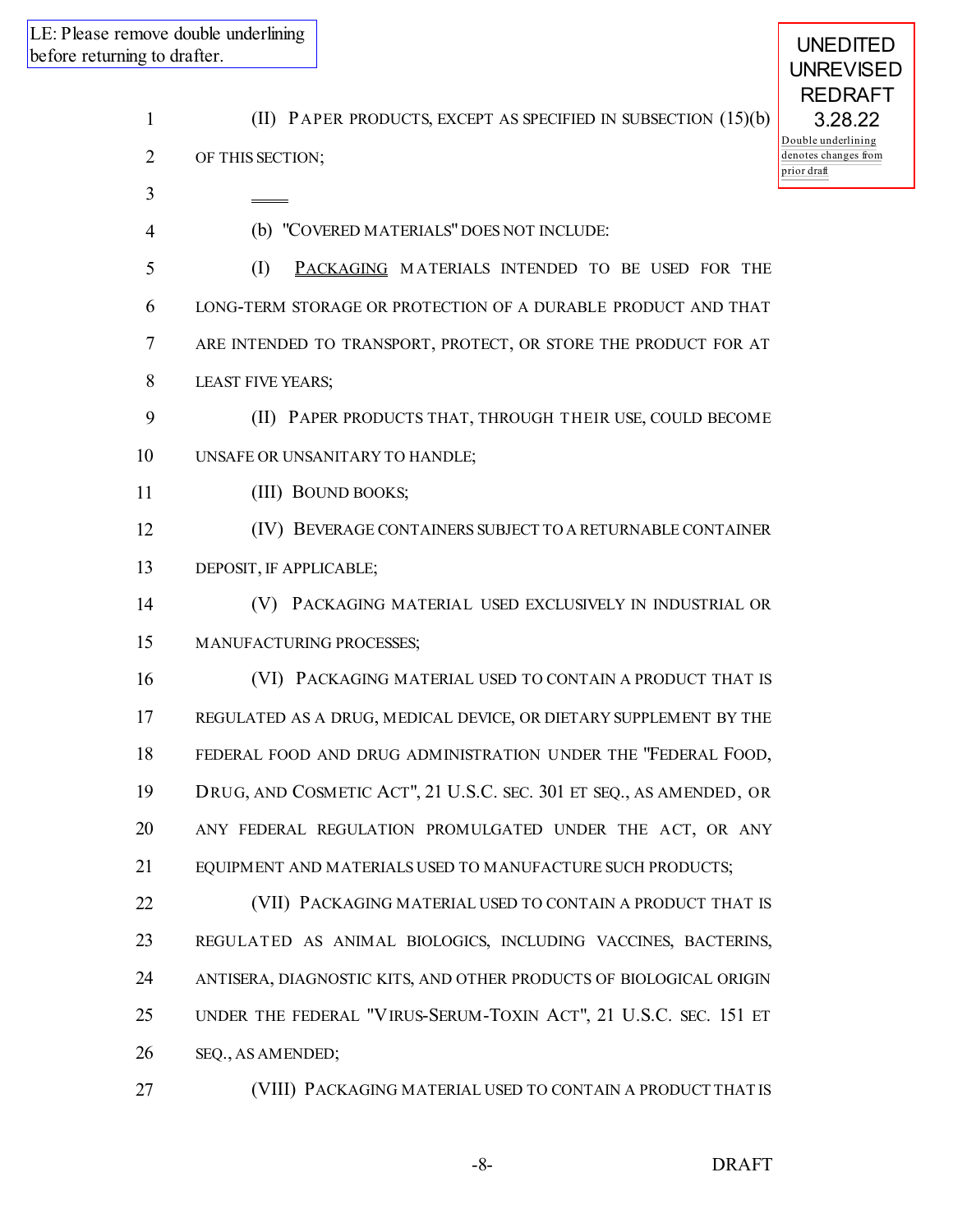REGULATED AS A TOXIC OR HAZARDOUS MATERIAL UNDER THE "FEDERAL INSECTICIDE, FUNGICIDE, AND RODENTICIDE ACT", 7 U.S.C. SEC. 136 ET SEQ., AS AMENDED; (IX) PACKAGING MATERIAL USED TO CONTAIN ARCHITECTURAL PAINT COVERED UNDER A PAINT STEWARDSHIP PROGRAM IN ACCORDANCE WITH PART 4 OF THIS ARTICLE 17; AND (X) PACKAGING MATERIAL USED TO CONTAIN A PRODUCT THAT IS REQUIRED UNDER STATE LAW TO BE SOLD IN PACKAGING MATERIAL THAT MEETS THE STANDARDS SET FORTH IN THE "POISON PREVENTION PACKAGING ACT OF 1970", 15 U.S.C. SEC. 1471 ET SEQ., AS AMENDED. (16) "DEPARTMENT" MEANS THE DEPARTMENT OF PUBLIC HEALTH AND ENVIRONMENT CREATED IN SECTION 24-1-119. 13 (17) "ENVIRONMENTALLY SOUND MANAGEMENT PRACTICES" MEANS POLICIES THAT ENSURE COMPLIANCE WITH ALLAPPLICABLEENVIRONMENTAL LAWS, INCLUDING LAWS ADDRESSING: (a) RECORD KEEPING; (b) TRACKING AND DOCUMENTING THE DISPOSITION OF COVERED MATERIALS COLLECTED FROM COVERED ENTITIES; AND (c) ENVIRONMENTAL LIABILITY COVERAGE FOR PROFESSIONAL SERVICES AND CONTRACTOR OPERATIONS. (18) "EXECUTIVEDIRECTOR"MEANSTHEEXECUTIVEDIRECTOROF THE DEPARTMENT OR THE EXECUTIVE DIRECTOR'S DESIGNEE. (19) "FINAL PLAN" MEANS THE PLAN PROPOSAL OR AMENDED PLAN PROPOSAL THAT HAS BEEN DESIGNATED AS THE FINAL PLAN BY THE EXECUTIVE DIRECTOR PURSUANT TO SECTION 25-17-605 (5)(c)(I). (20) "FRONT RANGE" MEANS THE COUNTIES OF ADAMS, ARAPAHOE, BOULDER, DOUGLAS, ELBERT, EL PASO, JEFFERSON, LARIMER, PUEBLO, -9- DRAFT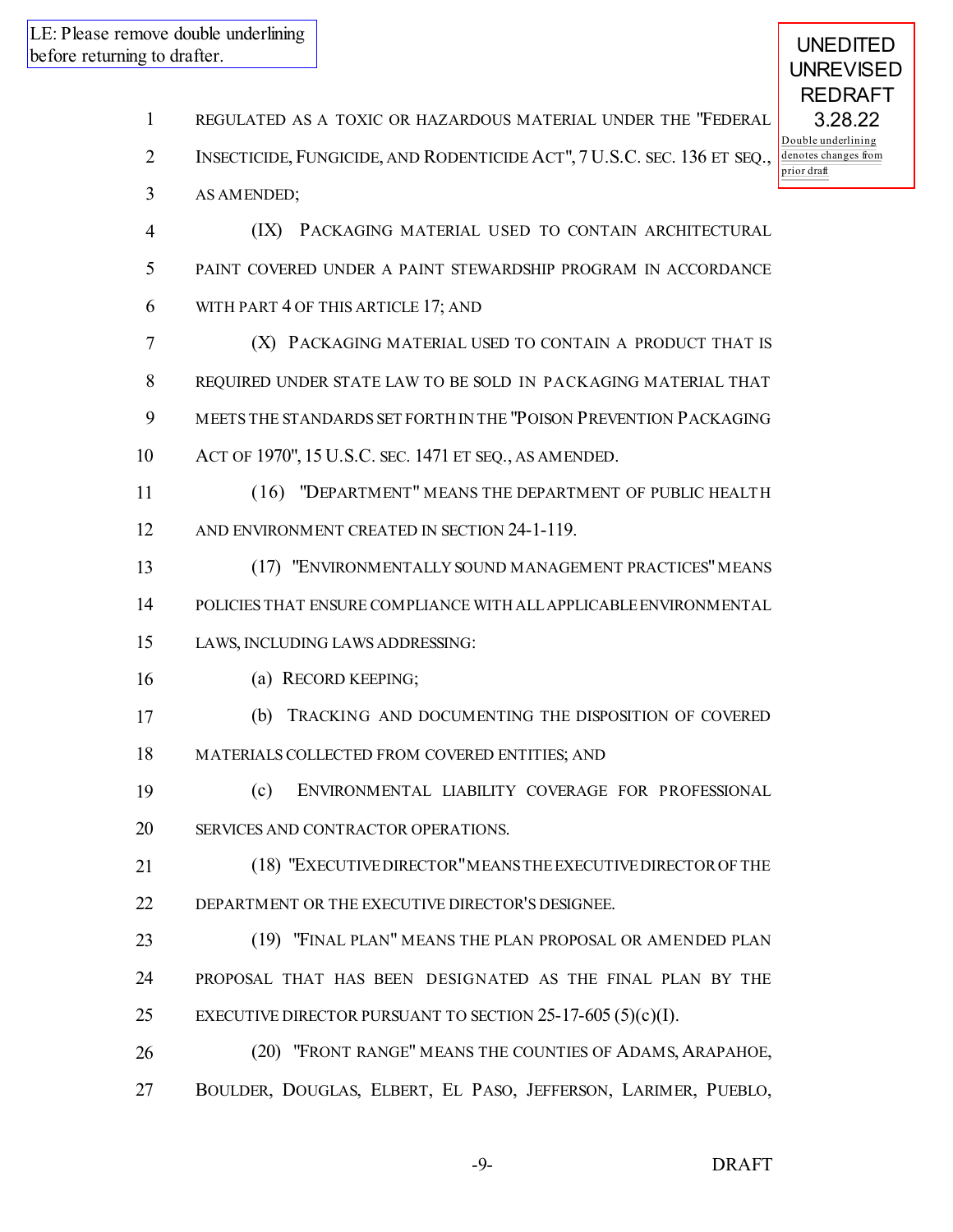- TELLER, AND WELD AND THE CITIES AND COUNTIES OF BROOMFIELD AND
- DENVER.

| 3              | (21) "INDUSTRIAL RECYCLING" MEANS THE PROCESSES OF COLLECTING,            |
|----------------|---------------------------------------------------------------------------|
| $\overline{4}$ | AGGREGATING, AND SIZE-REDUCING AND OTHER OPERATIONS THAT TURN             |
| 5              | PRECONSUMER MATERIALS, INCLUDING PRODUCTS THAT DO NOT MEET                |
| 6              | QUALITY SPECIFICATIONS, DAMAGED PRODUCTS, AND ITEMS OR                    |
| 7              | BY-PRODUCTSGENERATED BY THE MANUFACTURE OF A PRODUCT BEFORE THE           |
| 8              | PRODUCT REACHES AN END USER, INTO FEEDSTOCK FOR USE IN THE                |
| 9              | MANUFACTURE OF NEW PRODUCTS.                                              |
| 10             | (22) "LOCAL GOVERNMENT" MEANS A HOME RULE OR STATUTORY                    |
| 11             | COUNTY, MUNICIPALITY, OR CITY AND COUNTY.                                 |
| 12             | "MATERIALS RECOVERY FACILITY" MEANS A FACILITY FOR<br>(23)                |
| 13             | PROCESSING COVERED MATERIALS COLLECTED FOR RECYCLING BEFORE               |
| 14             | THEY ARE CONVEYED TO END-MARKET BUSINESSES, AS DEFINED IN SECTION         |
| 15             | $25-16.5-112(4)(a)$ .                                                     |
| 16             | (24) "MECHANICAL RECYCLING" MEANS A FORM OF RECYCLING THAT                |
| 17             | DOES NOT CHANGE THE BASIC MOLECULAR STRUCTURE OF THE MATERIAL             |
| 18             | BEING RECYCLED.                                                           |
| 19             | (25) "MINIMUM RECYCLABLE LIST" MEANS THE LIST OF COVERED                  |
| 20             | MATERIALS DEVELOPED UNDER SECTION 25-17-606 (1)(a).                       |
| 21             | (26) "NEEDS ASSESSMENT" MEANS THE ASSESSMENT OF THE STATE'S               |
| 22             | RECYCLING NEEDS CONDUCTED PURSUANT TO SECTION 25-17-605 (3).              |
| 23             | "NONPROFIT ORGANIZATION" MEANS A TAX-EXEMPT<br>(27)                       |
| 24             | CHARITABLE OR SOCIAL WELFARE ORGANIZATION OPERATING UNDER 26              |
| 25             | U.S.C. 501 $(c)(3)$ OR 501 $(c)(4)$ OF THE FEDERAL "INTERNAL REVENUE CODE |
| 26             | OF 1986", AS AMENDED.                                                     |
| 27             | (28) (a) (I) "PACKAGING MATERIAL" MEANS ANY MATERIAL,                     |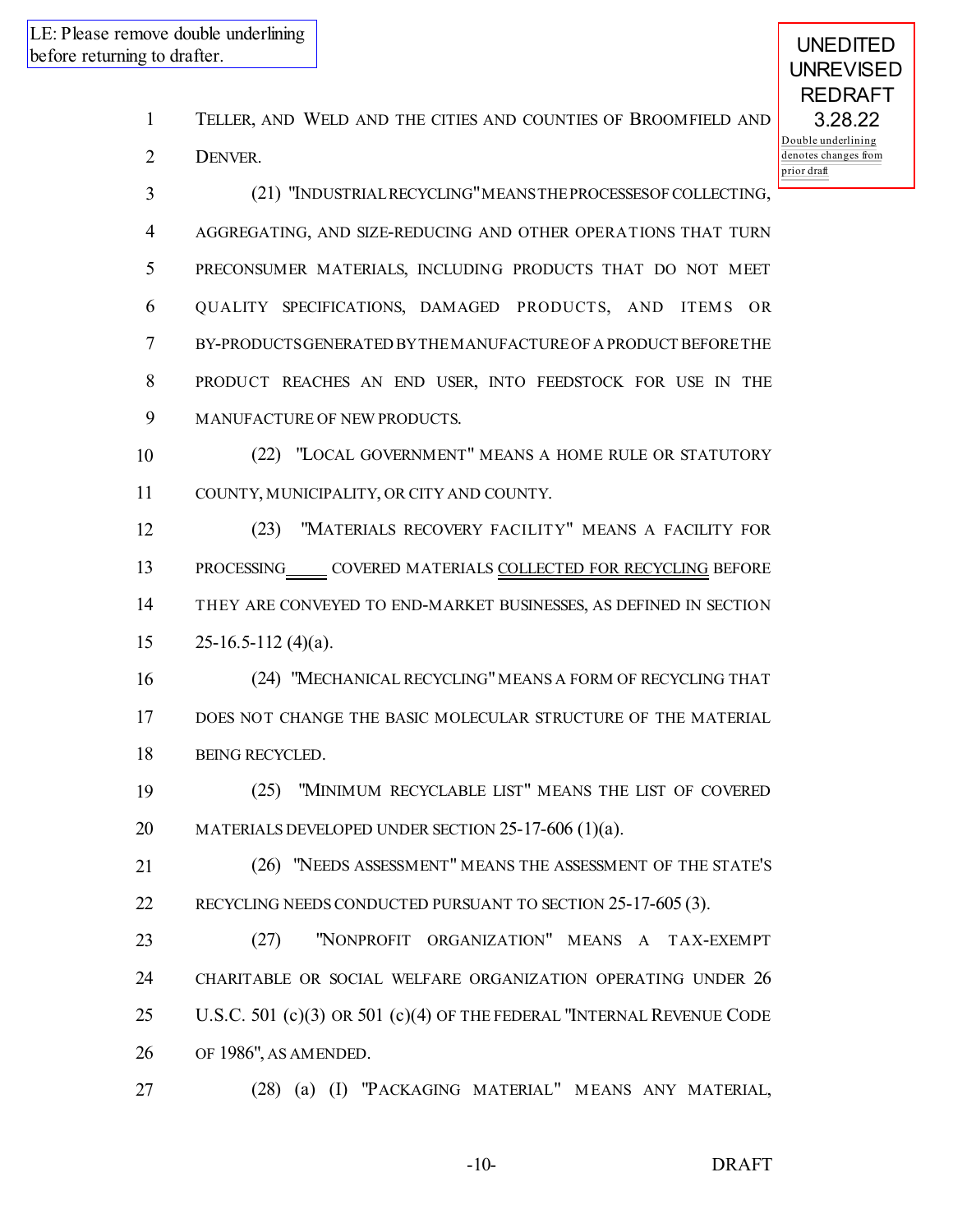- REGARDLESS OF RECYCLABILITY, THAT IS INTENDED FOR SINGLE OR SHORT-TERM USE AND IS USED FOR THE CONTAINMENT, PROTECTION, HANDLING, DELIVERY, OR PRESENTATION OF PRODUCTSTO THECONSUMERAT THE POINT OF SALE, INCLUDING THROUGH AN INTERNET TRANSACTION. (II) "PACKAGING MATERIAL" INCLUDES PRODUCTS SUPPLIED TO OR PURCHASED BY CONSUMERS FOR THE EXPRESS PURPOSE OF FACILITATING FOOD OR BEVERAGE CONSUMPTION AND THAT ARE: 8 (A) ORDINARILY DISPOSED OF AFTER A SINGLE OR SHORT-TERM USE: AND 10 (B) NOT DESIGNED FOR REUSE OR REFILL. (III) "PACKAGING MATERIAL" INCLUDES PAPER, PLASTIC, GLASS, METAL, CARTONS, FLEXIBLE FOAM, RIGID PACKAGING, OR OTHER MATERIALS 13 OR COMBINATION OF THESE MATERIALS. (b) "PACKAGING MATERIAL" DOES NOT INCLUDE: (I) PACKAGING MATERIALS USED SOLELY IN TRANSPORTATION OR 16 DISTRIBUTION TO NONCONSUMERS; (II) PACKAGING MATERIALS USED SOLELY IN BUSINESS-TO-BUSINESS TRANSACTIONS WHERE A COVERED MATERIAL IS NOT INTENDED TO BE DISTRIBUTED TO THE END CONSUMER; (III) PACKAGING MATERIALS THAT ARE NOT SOLD OR DISTRIBUTED TO COVERED ENTITIES; OR (IV) PACKAGING MATERIALS THAT ARE USED FOR PRODUCTS SOLD, OFFERED FOR SALE, OR DISTRIBUTED OUTSIDE THE STATE. (29) "PAPER PRODUCTS" MEANS PAPER AND OTHER CELLULOSIC FIBERS, WHETHER OR NOT THEY ARE USED AS A MEDIUM FOR TEXT OR IMAGES, INCLUDING:
- (a) FLYERS;

-11- DRAFT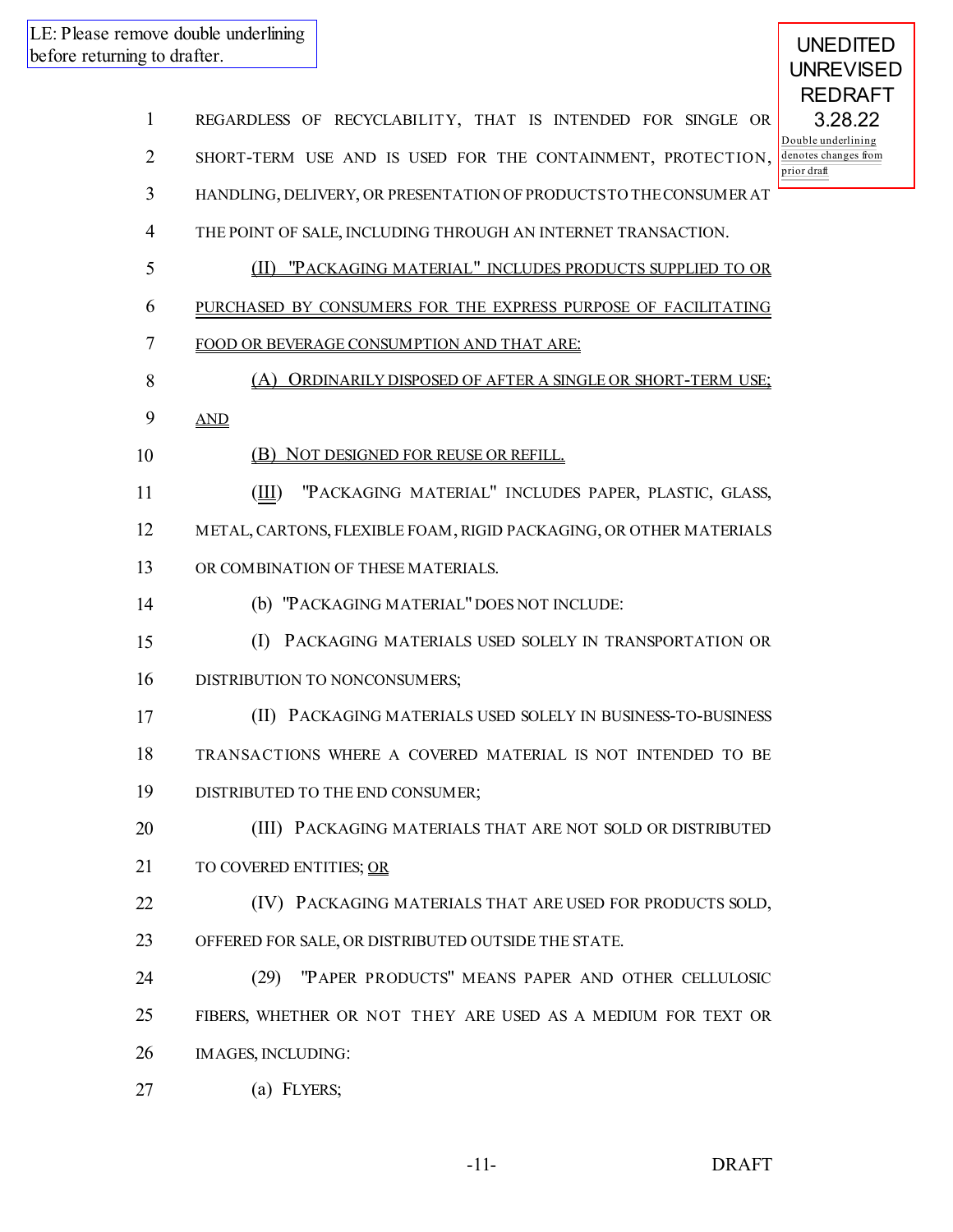- (b) BROCHURES;
- (c) BOOKLETS;
- (d) CATALOGS;
- (e) TELEPHONE DIRECTORIES;
- (f) NEWSPAPERS;
- (g) MAGAZINES; AND
- (h) PAPER USED FOR WRITING OR ANY OTHER PURPOSE.
- (30) "PLAN PROPOSAL" MEANS THE PLAN PROPOSAL FOR THE IMPLEMENTATION OF THE PROGRAM SUBMITTED TO THEADVISORYBOARD IN ACCORDANCE WITH SECTION 25-17-605 (4).
- (31) "POSTCONSUMER-RECYCLED-CONTENT RATE" MEANS THE AMOUNT OF POSTCONSUMERRECYCLED MATERIALSUSED IN THEPRODUCTION OF COVERED MATERIALS IN A CALENDAR YEAR DIVIDED BY THE AMOUNT OF COVERED MATERIALS USED FOR PRODUCTS SOLD, OFFERED FOR SALE, OR 15 DISTRIBUTED BY PRODUCERS WITHIN OR INTO THEIR UNITED STATES MARKET TERRITORY IN THE SAME CALENDAR YEAR, EXPRESSED AS A PERCENTAGE.
- 17 (32) (a) "POSTCONSUMER RECYCLED MATERIAL" MEANS ONLY THOSE COVERED MATERIALS THAT HAVE SERVED THEIR INTENDED END USE AS CONSUMERITEMS AND THAT HAVE BEEN SEPARATED OR DIVERTED FROM THE WASTE STREAM FOR THE PURPOSES OF COLLECTION AND RECYCLING AS A SECONDARY MATERIAL FEEDSTOCK.
- (b) "POSTCONSUMER RECYCLED M ATERIAL" DOES NOT INCLUDE WASTE MATERIAL GENERATED DURING OR AFTER THE COMPLETION OF A MANUFACTURING PROCESS.
- (33) "PRODUCER"MEANS:
- 26 (a) (I) IF THE PRODUCT IS SOLD, OFFERED FOR SALE, OR DISTRIBUTED IN THE STATE USING PACKAGING MATERIALS UNDER THE MANUFACTURER'S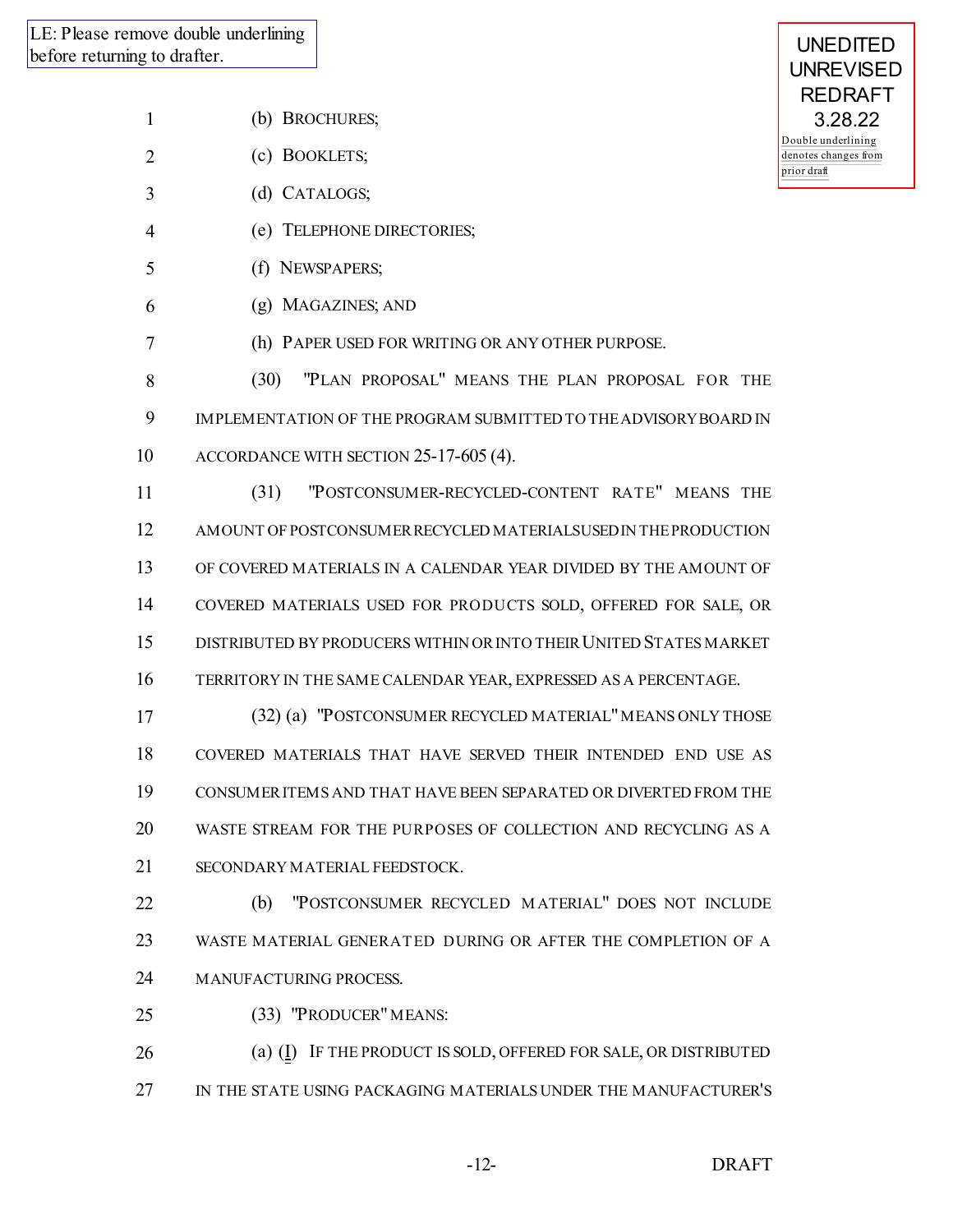9

UNEDITED UNREVISED REDRAFT 3.28.22 Double underlining denotes changes from prior draft

- 1 OWN BRAND OR IS SOLD, OFFERED FOR SALE, OR DISTRIBUTED IN THE STATE
- 2 USING PACKAGING MATERIALSTHAT LACK IDENTIFICATION OF A BRAND, THE
- 3 PERSON THAT MANUFACTURES THE PRODUCT; OR

**(II)** IF THE PRODUCT IS MANUFACTURED BY A PERSON OTHER THAN THE BRAND OWNER, THE PERSON THAT IS THE LICENSEE OF A BRAND OR TRADEMARK UNDER WHICH A PACKAGED ITEM IS SOLD, OFFERED FOR SALE, OR DISTRIBUTED IN THE STATE, WHETHER OR NOT THE TRADEMARK IS REGISTERED IN THE STATE;

- 10 (b) FOR THE PURPOSES OF PRODUCTS THAT ARE SOLD, OFFERED FOR 11 SALE, OR DISTRIBUTED IN THE STATE THROUGH AN INTERNET TRANSACTION: 12 (I) THE PRODUCER OF THE PACKAGING MATERIAL USED TO DIRECTLY 13 PROTECT OR CONTAIN THE PRODUCT; AND
- 14 (II) FOR THE PURPOSES OF PACKAGING MATERIAL USED TO SHIP A 15 PRODUCT TO A CONSUM ER, THE PERSON THAT PACKAGES OR SHIPS THE 16 PRODUCT TO THE CONSUMER;
- 17 (c) FOR THE PURPOSES OF A PAPER PRODUCT THAT IS A MAGAZINE, 18 NEWSPAPER, CATALOG, TELEPHONE DIRECTORY, OR SIMILAR PUBLICATION, 19 THE PUBLISHER OF THE PAPER PRODUCT; OR
- 20 (d) FOR ANY OTHER COVERED MATERIAL, THE PERSON THAT FIRST 21 DISTRIBUTES THE COVERED MATERIAL IN OR INTO THE STATE.

 (34) "PRODUCER RESPONSIBILITY DUES" MEANS THE AMOUNTS ESTABLISHED IN SECTION 25-17-605 (4)(h)(II) THAT A PRODUCER PARTICIPATING IN THE PROGRAM PAYS ANNUALLY INTO THE PROGRAM PURSUANT TO SECTION 25-17-609 (1).

26 (35) "PRODUCER RESPONSIBILITY ORGANIZATION" OR 27 "ORGANIZATION" MEANS THE NONPROFIT ORGANIZATION DESIGNATED TO

-13- DRAFT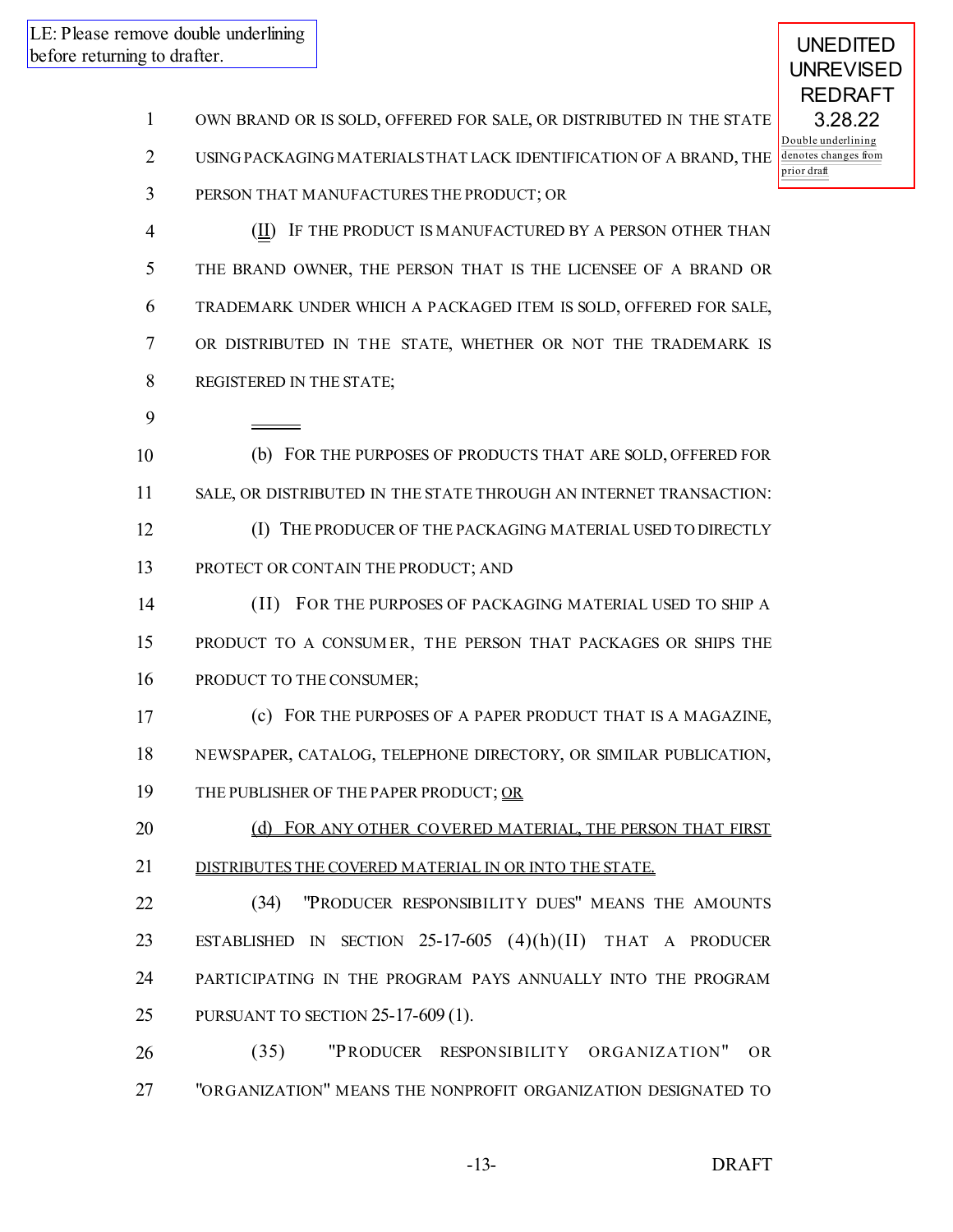IMPLEMENT THE PROGRAM PURSUANT TO SECTION 25-17-605 (1)(b)(II). (36) "PRODUCER RESPONSIBILITY PROGRAM FOR STATEWIDE RECYCLING"OR"PROGRAM"MEANSTHEPRODUCERRESPONSIBILITYPROGRAM FOR STATEWIDE RECYCLING CREATED IN ACCORDANCE WITH SECTION 25-17-605. (37) "PROPRIETARY INFORMATION" MEANS INFORMATION THAT, IF MADE PUBLIC: (a) WOULD DIVULGECOMPETITIVEBUSINESSINFORMATION ORTRADE SECRETS OF THE ENTITY THAT DEVELOPED THE INFORMATION; OR (b) WOULD REASONABLY HINDER THE ENTITY'S COMPETITIVE ADVANTAGE IN THE MARKET. (38) (a) "PUBLIC PLACE"MEANS AN INDOOR OR OUTDOOR LOCATION IN THE STATE THAT IS OPEN TO AND GENERALLY USED BY THE PUBLIC. (b) "PUBLIC PLACE" INCLUDES STREETS; SIDEWALKS; PLAZAS; TOWN SQUARES; STATE-OWNED OR LOCAL-GOVERNMENT-OWNED PARKS, BEACHES, AND FORESTS; OTHER STATE-OWNED OR LOCAL-GOVERNMENT-OWNED LAND OPEN FOR RECREATION OR OTHER PUBLIC USES; AND TRANSPORTATION FACILITIES, INCLUDING BUS AND TRAIN STATIONS AND AIRPORTS. (c) "PUBLIC PLACE" DOES NOT INCLUDE INDUSTRIAL, COMMERCIAL, OR PRIVATELY OWNED PROPERTY. (39) "READILY RECYCLABLE MATERIAL" MEANS A COVERED MATERIAL THAT IS INCLUDED ON THE MINIMUM RECYCLABLE LIST. 23 (40) (a) "RECYCLING" MEANS THE REPROCESSING, BY MEANS OF A MANUFACTURING PROCESS, OF A USED M ATERIAL INTO A PRODUCT OR A SECONDARY RAW MATERIAL. 26 (b) "RECYCLING" DOES NOT INCLUDE: **(I) ENERGY RECOVERY OR ENERGY GENERATION BY MEANS OF**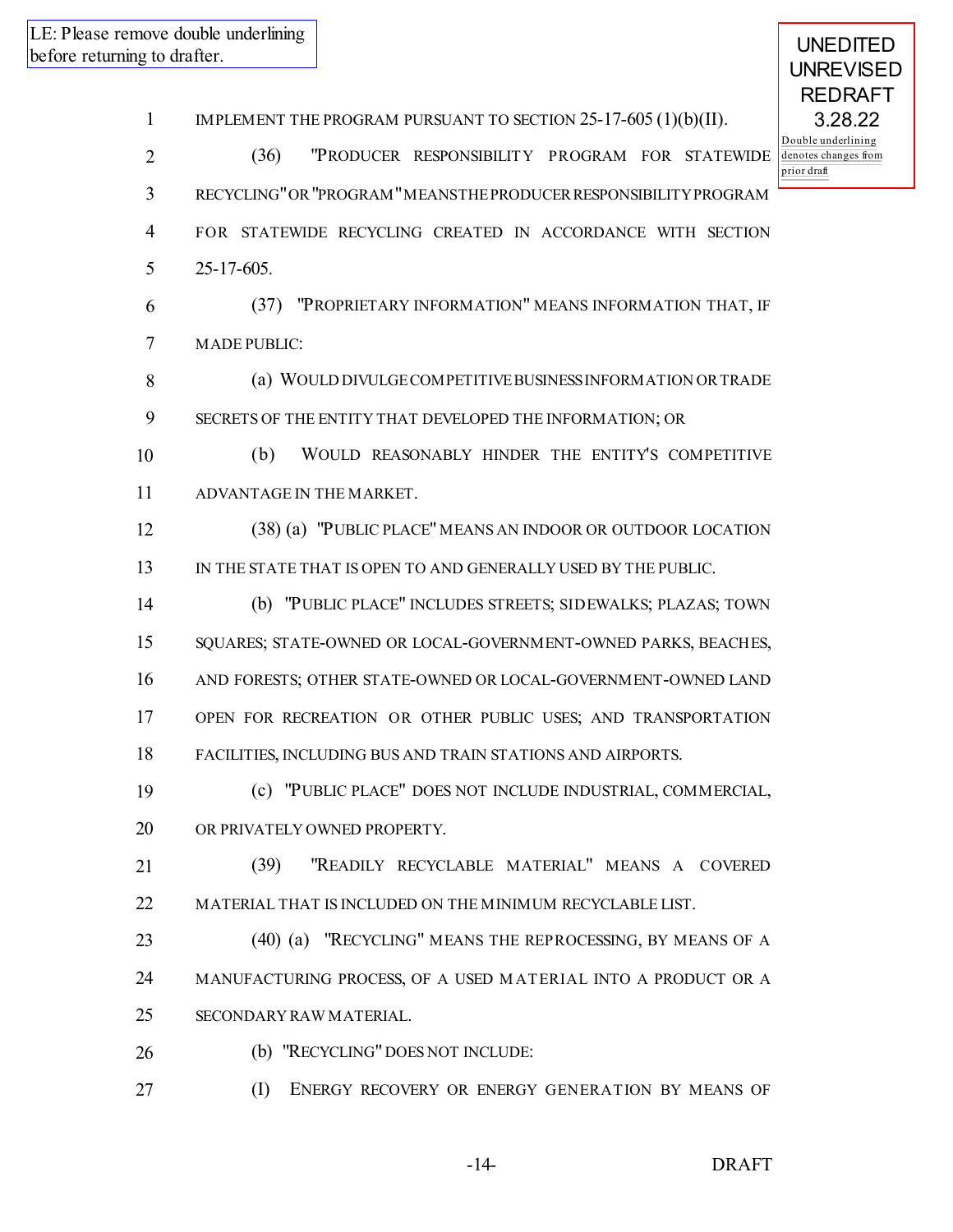- COMBUSTION;
- 2 (II) USE AS A FUEL;
- (III) USE AS ALTERNATIVE DAILY COVER AS DEFINED IN SECTION
- 30-20-1402 (1); OR
- (IV) LANDFILL DISPOSAL OF DISCARDED COVERED MATERIALS.
- (41) (a) "RECYCLING RATE" MEANS THE WEIGHT OF COVERED MATERIALSTHAT ARE RECYCLED UNDER THE PROGRAM IN A CALENDARYEAR DIVIDED BY THE WEIGHT OF COVERED MATERIALS USED FOR PRODUCTS SOLD, OFFERED FOR SALE, OR DISTRIBUTED BY PRODUCERS WITHIN OR INTO THE STATE IN THE SAME CALENDAR YEAR, EXPRESSED AS A PERCENTAGE.
- (b) THE RECYCLING RATE IS MEASURED AT THE POINT WHERE COLLECTED COVERED MATERIALS HAVEBEEN PROCESSED AND AREREADYFOR SALE OR DELIVERY TO MATERIAL RECLAIMERS OR END MARKETS AFTER 14 PROCESSING AT A MATERIALS RECOVERY FACILITY OR SIMILAR ESTABLISHMENT.
- (42) (a) (I) "RECYCLING SERVICES" MEANS SERVICES PROVIDED FOR THE RECYCLING OF COVERED MATERIALS, INCLUDING THE COLLECTION, TRANSPORTATION, AND PROCESSING OF COVERED MATERIALS FROM THE CONSUMER TO THE END MARKET.
- (II) "RECYCLING SERVICES" INCLUDES CURBSIDE SERVICES AND DROP-OFF CENTERS.
- (b) "RECYCLING SERVICES"DOESNOT INCLUDEINDUSTRIALRECYCLING SERVICES.
- 24 (43) "RECYCLING SERVICES COSTS" MEANS THE COSTS OF RECYCLING PROGRAMS TO PROVIDERECYCLING SERVICES, INCLUDING COSTSRELATED TO: **(a) THE ADMINISTRATION OF RECYCLING PROGRAMS;**
- (b) CAPITAL IMPROVEMENTS TO RECYCLING PROGRAMS;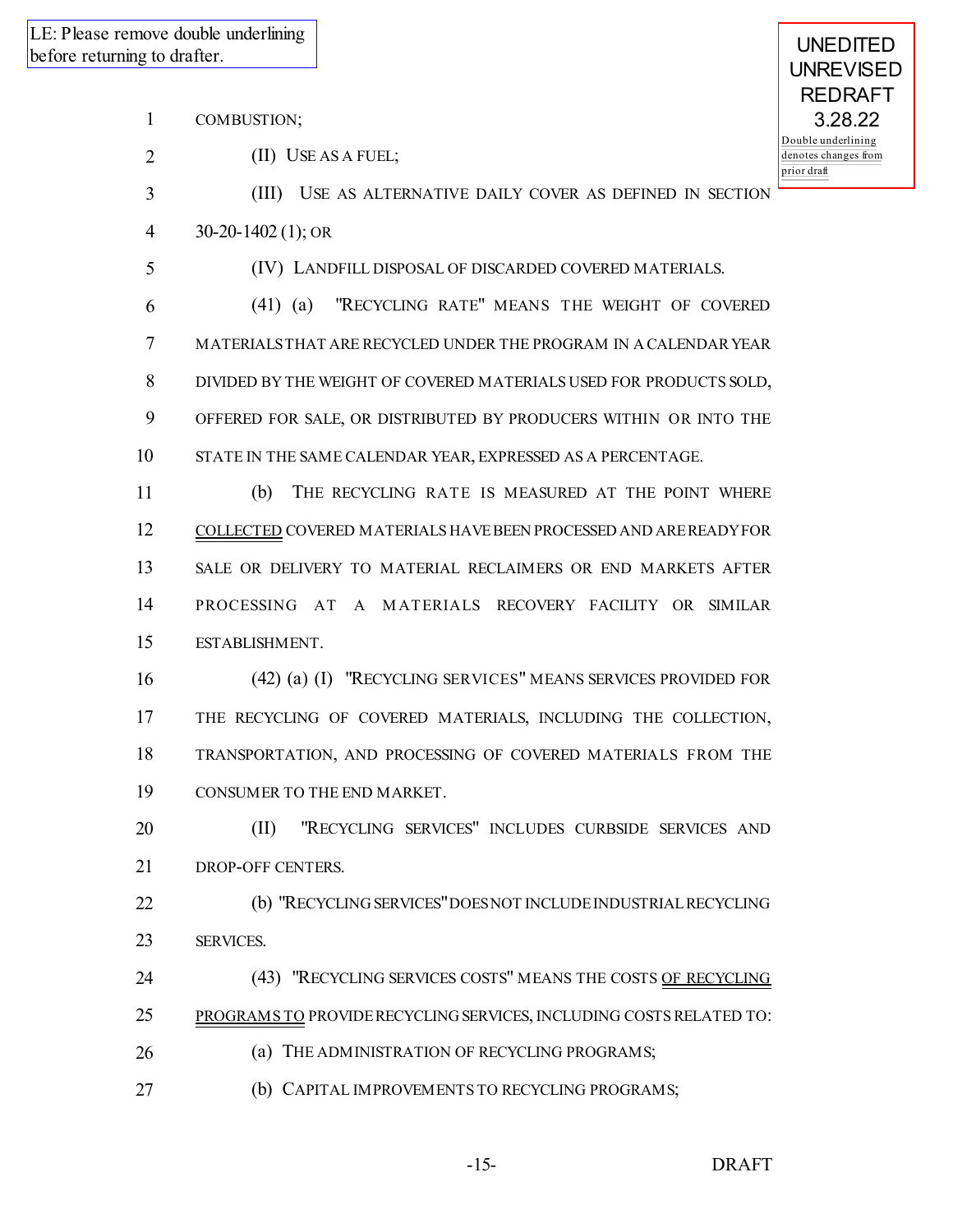| g to drafter. | nove double underlining                                            | <b>UNEDITED</b><br><b>UNREVISED</b>             |
|---------------|--------------------------------------------------------------------|-------------------------------------------------|
| $\mathbf{1}$  | (c) THE COLLECTION, TRANSPORTATION, SORTING, AND PROCESSING        | <b>REDRAFT</b><br>3.28.22<br>Double underlining |
| 2             | OF COVERED MATERIALS;                                              | denotes changes from<br>prior draft             |
| 3             | (d) PUBLIC EDUCATION ABOUT RECYCLING PROGRAMS; AND                 |                                                 |
| 4             | (e) DISPOSAL OF NONRECYCLABLE COLLECTED COVERED MATERIALS.         |                                                 |
| 5             | (44) "RESPONSIBLE END MARKET" MEANS A MATERIALS MARKET IN          |                                                 |
| 6             | WHICH THE RECYCLING OF MATERIALS OR THE DISPOSAL OF CONTAMINANTS   |                                                 |
| 7             | IS CONDUCTED IN A WAY THAT:                                        |                                                 |
| 8             | (a) BENEFITS THE ENVIRONMENT; AND                                  |                                                 |
| 9             | (b) MINIMIZES RISKS TO PUBLIC HEALTH AND WORKER HEALTH AND         |                                                 |
| 10            | SAFETY.                                                            |                                                 |
| 11            | (45) "RETAILER" MEANS A PERSON THAT SELLS OR OFFERS FOR SALE       |                                                 |
| 12            | TO CONSUMERS WITHIN OR INTO THE STATE, INCLUDING SALES MADE        |                                                 |
| 13            | THROUGH AN INTERNET TRANSACTION, PRODUCTS FOR WHICH COVERED        |                                                 |
| 14            | MATERIALS ARE USED.                                                |                                                 |
| 15            | "REUSE" OR "REFILL" MEANS THE RETURN INTO THE<br>(46)              |                                                 |
| 16            | MARKETPLACE OF A COVERED MATERIAL THAT:                            |                                                 |
| 17            | (a) HAS ALREADY BEEN USED IN THE SAME MANNER AS ORIGINALLY         |                                                 |
| 18            | INTENDED WITHOUT A CHANGE IN THE COVERED MATERIAL'S PURPOSE; AND   |                                                 |
| 19            | (b) WAS INTENDED TO BE USED FOR ITS ORIGINAL PURPOSE AT LEAST      |                                                 |
| 20            | FIVE TIMES.                                                        |                                                 |
| 21            | (47) "SERVICE PROVIDER" MEANS A PUBLIC OR PRIVATE ENTITY, OTHER    |                                                 |
| 22            | THAN THE PRODUCER RESPONSIBILITY ORGANIZATION, THAT PROVIDES       |                                                 |
| 23            | RECYCLING SERVICES IN THE STATE.                                   |                                                 |
| 24            | 25-17-604.<br>Producer responsibility program for statewide        |                                                 |
| 25            | recycling advisory board - creation - membership. (1) THE PRODUCER |                                                 |
| 26            | RESPONSIBILITY PROGRAM FOR STATEWIDE RECYCLING ADVISORY BOARD IS   |                                                 |
| 27            | HEREBY CREATED IN THE DEPARTMENT. THE DEPARTMENT MAY SELECT AN     |                                                 |
|               |                                                                    |                                                 |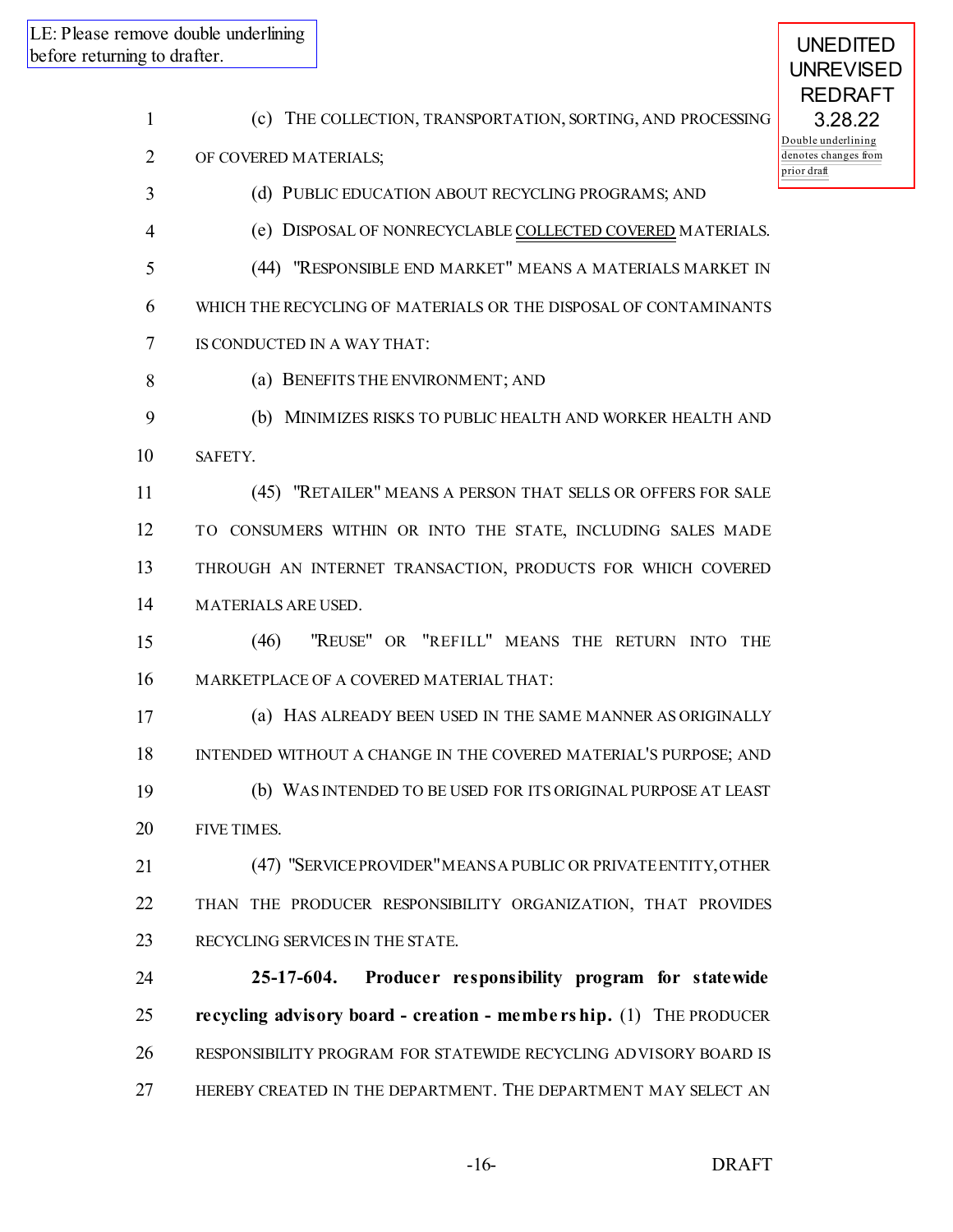| $\mathbf{1}$   | IMPARTIAL, THIRD-PARTY FACILITATOR TO CONVENE AND PROVIDE       |
|----------------|-----------------------------------------------------------------|
| $\overline{2}$ | D١<br>de<br>ADMINISTRATIVE SUPPORT TO THE ADVISORY BOARD.<br>pr |
| 3              | (2) (a) THE ADVISORY BOARD CONSISTS OF THE FOLLOWING THIRTEEN   |
| 4              | VOTING MEMBERS AND TWO NONVOTING MEMBERS APPOINTED BY THE       |
| 5              | <b>EXECUTIVE DIRECTOR:</b>                                      |
| 6              | (I) THREE VOTING MEMBERS REPRESENTING LOCAL GOVERNMENTS IN      |
| 7              | THE STATE, INCLUDING:                                           |
| 8              | ONE MEMBER REPRESENTING A MUNICIPALITY OR CITY AND<br>(A)       |
| 9              | COUNTY;                                                         |
| 10             | (B) ONE MEMBER REPRESENTING A COUNTY; AND                       |
| 11             | ONE MEMBER REPRESENTING A LOCAL GOVERNMENT NOT<br>(C)           |
| 12             | LOCATED IN THE FRONT RANGE;                                     |
| 13             | (II) ONE VOTING MEMBER REPRESENTING A MATERIALS RECOVERY        |
| 14             | FACILITY;                                                       |
| 15             | (III) ONE VOTING MEMBER REPRESENTING A HAULER OF RECYCLABLE     |
| 16             | MATERIALS, WHETHER REPRESENTING THE PUBLIC OR PRIVATE SECTOR;   |
| 17             | (IV) ONE VOTING MEMBER REPRESENTING AN ENVIRONMENTAL OR         |
| 18             | COMMUNITY-BASED NONPROFIT ORGANIZATION;                         |
| 19             | (V) ONE VOTING MEMBER REPRESENTING A PACKAGING MATERIAL         |
| 20             | SUPPLIER THAT IS NOT A PRODUCER;                                |
| 21             | (VI) ONE VOTING MEMBER REPRESENTING A MANUFACTURER OF           |
| 22             | RECYCLED PAPER PRODUCTS THAT IS NOT A PRODUCER;                 |
| 23             | (VII) ONE VOTING MEMBER REPRESENTING A TRADE ASSOCIATION,       |
| 24             | CHAMBER OF COMMERCE, OR OTHER BUSINESS ADVOCACY ORGANIZATION    |
| 25             | REPRESENTING BUSINESSES THAT ARE HEADQUARTERED IN THE STATE;    |
| 26             | (VIII)<br>ONE VOTING MEMBER REPRESENTING A RETAILER'S           |
| 27             | ASSOCIATION OR A RETAILER THAT IS NOT A PRODUCER;               |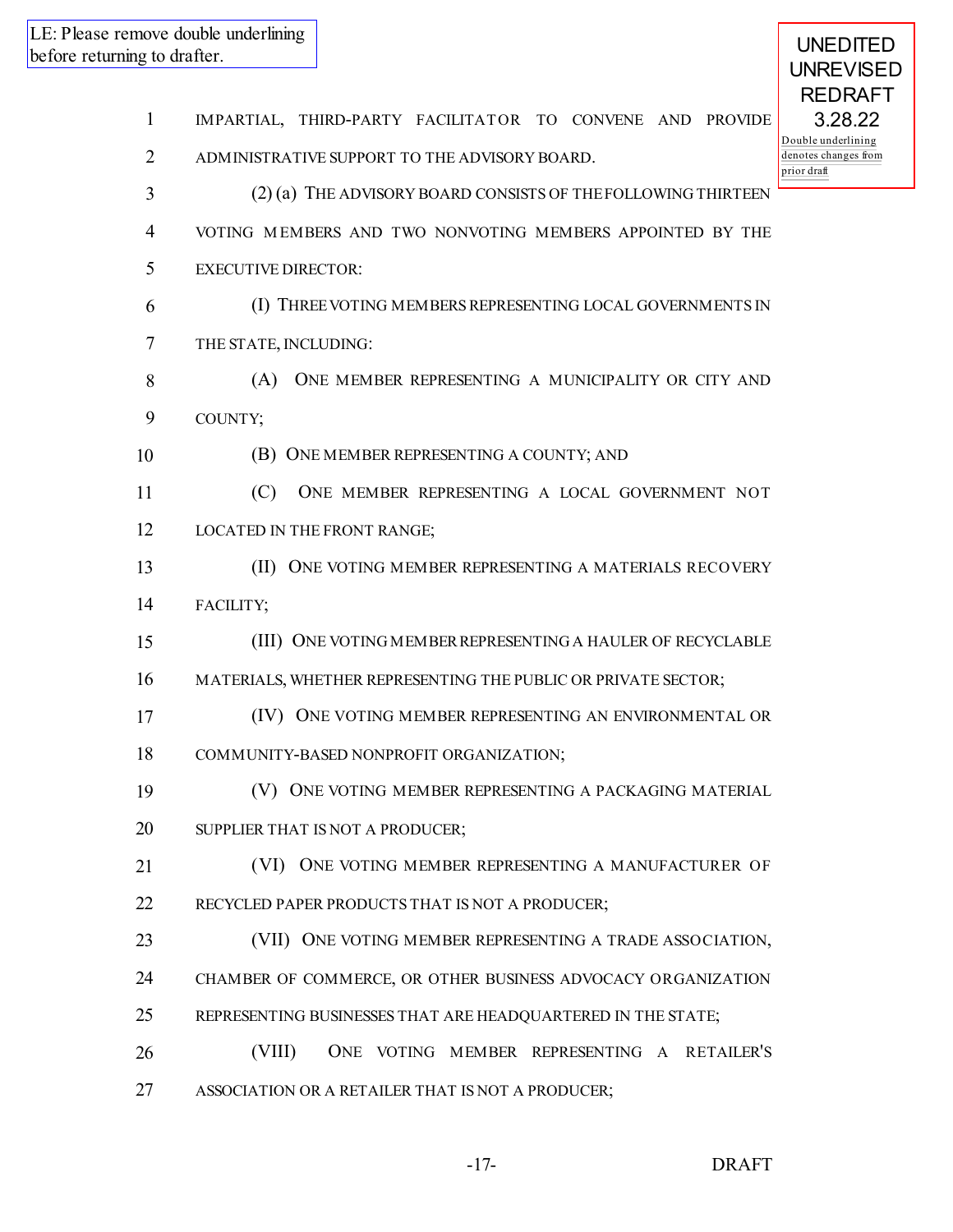(IX) ONE VOTING MEMBER REPRESENTING A COMPOST FACILITY; (X) ONEVOTING MEMBER WHO HAS EXPERIENCE IN ENVIRONMENTAL JUSTICE AND REPRESENTING UNDERSERVED COMMUNITIES; (XI) ONE VOTING MEMBER REPRESENTING A SOLID WASTE LANDFILL OR TRANSFER STATION OPERATING AN ON-SITE, PUBLIC-FACING RECYCLING COLLECTION PROGRAM; (XII) ONE NONVOTING MEMBER REPRESENTING THE DEPARTMENT; AND (XIII) ONE NONVOTING MEMBER REPRESENTING THE PRODUCER RESPONSIBILITY ORGANIZATION. (b) (I) THEMEMBERSOF THE ADVISORY BOARD MUST HAVERELEVANT KNOWLEDGE AND EXPERTISE IN RECYCLING PROGRAMS OR THE IMPACTS OF COVERED MATERIALS ON THE STATE AND THE ENVIRONMENT. (II) IN APPOINTING MEM BERS, THE EXECUTIVE DIRECTOR SHALL ENSURE TO THE EXTENT POSSIBLE THE GEOGRAPHIC DIVERSITY OF THE ADVISORY BOARD'S MEMBERSHIP. (3) THE EXECUTIVE DIRECTOR SHALL MAKE ALL APPOINTMENTS TO THE ADVISORY BOARD NO LATER THAN DECEMBER 31, 2022. THE APPOINTM ENTS FOR INITIAL TERMS TO THE ADVISORY BOARD SHALL BE STAGGERED SO THAT SOME OF THE MEMBERS SERVE INITIAL TWO-YEAR TERMS AND OTHER MEMBERS SERVE INITIAL THREE-YEAR TERMS, AND ALL MEMBERS SERVE SUBSEQUENT TERMS OF THREE YEARS. THE EXECUTIVE DIRECTOR SHALL FILL ANY VACANCY BY APPOINTMENT FOR THE REMAINDER OF THE UNEXPIRED TERM. (4) THE ADVISORY BOARD SHALL CONVENE ITS FIRST MEETING NO LATER THAN MARCH 1, 2023. AT THE FIRST MEETING, THE VOTING MEMBERS SHALLSELECT A CHAIRAND VICE-CHAIR FROM AMONG THEVOTING MEMBERS -18- DRAFT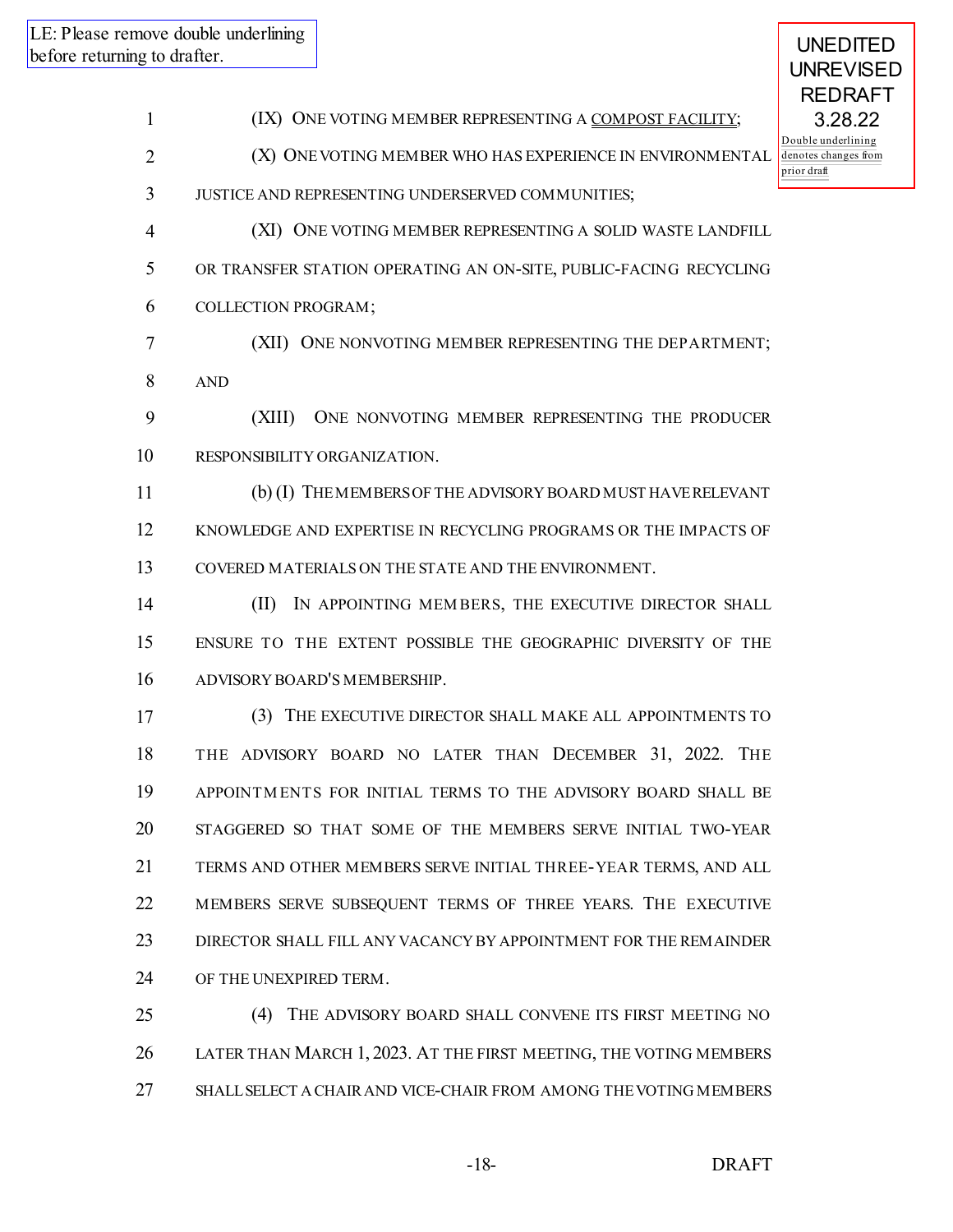| $\mathbf{1}$   | FOR A TERM NOT TO EXCEED TWO YEARS, AS DETERMINED BY THE ADVISORY  |
|----------------|--------------------------------------------------------------------|
| $\overline{2}$ | BOARD. THE ADVISORY BOARD SHALL CONDUCT ANNUAL MEETINGS AND MAY    |
| 3              | CONDUCT MEETINGS MORE FREQUENTLY UPON THE REQUEST OF THE CHAIR OR  |
| 4              | OF AT LEAST SEVEN OF THE VOTING MEMBERS OF THE ADVISORY BOARD. THE |
| 5              | ORGANIZATION MAY PROVIDE TECHNICAL AND STAFF ASSISTANCE TO THE     |
| 6              | ADVISORY BOARD.                                                    |
| 7              | (5)<br>THE ADVISORY BOARD IS SUBJECT TO THE OPEN MEETINGS          |
| 8              | PROVISIONS OF THE "COLORADO SUNSHINE ACT OF 1972", CONTAINED IN    |
| 9              | PART 4 OF ARTICLE 6 OF TITLE 24, AND THE "COLORADO OPEN RECORDS    |
| 10             | ACT", PART 2 OF ARTICLE 72 OF TITLE 24.                            |
| 11             | (6) ADVISORY BOARD MEMBERS ARE ENTITLED TO BE REIMBURSED AT        |
| 12             | A RATE CONSISTENT WITH OTHER BOARDS AND COMMISSIONS CREATED        |
| 13             | WITHIN THE DEPARTMENT FOR NECESSARY TRAVEL AND OTHER REASONABLE    |
| 14             | EXPENSES INCURRED IN THE PERFORMANCE OF THEIR OFFICIAL DUTIES.     |
| 15             | (7) THE ADVISORY BOARD SHALL:                                      |
| 16             | (a)<br>ADVISE THE ORGANIZATION THROUGHOUT THE NEEDS                |
| 17             | ASSESSMENT PROCESS IN ACCORDANCE WITH SECTION 25-17-605 (3)(b);    |
| 18             | REVIEW THE NEEDS ASSESSMENT REPORTED TO THE ADVISORY<br>(b)        |
| 19             | BOARD PURSUANT TO SECTION $25-17-605$ (3)(c);                      |
| 20             | REVIEW THE PLAN PROPOSAL SUBMITTED UNDER SECTION<br>(c)            |
| 21             | $25-17-605(4);$                                                    |
| 22             | (d) RECOMMEND AMENDMENTS TO THE PLAN PROPOSAL AND THE              |
| 23             | AMENDED PLAN PROPOSAL TO THE ORGANIZATION;                         |
| 24             | (e) RECOMMEND THAT THE EXECUTIVE DIRECTOR APPROVE OR REJECT        |
| 25             | THE PLAN PROPOSAL OR AMENDED PLAN PROPOSAL;                        |
| 26             | (f) REVIEW THE ANNUAL REPORT SUBMITTED BY THE ORGANIZATION         |
| 27             | UNDER SECTION 25-17-609 $(2)(a)$ ; AND                             |
|                |                                                                    |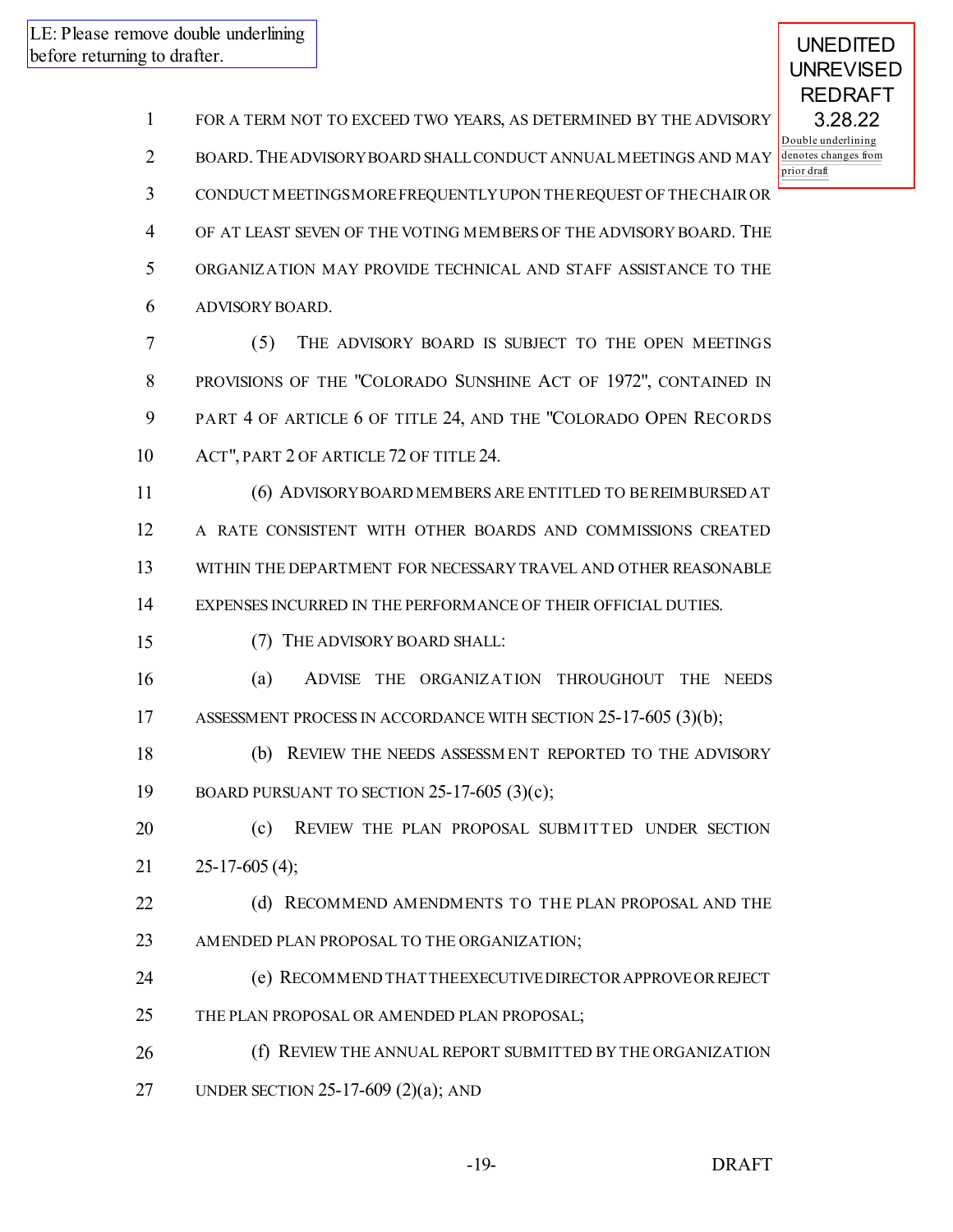(g) CONSULT WITH THE ORGANIZATION ON THE DEVELOPMENT AND UPDATING OF THE MINIMUM RECYCLABLE LIST. (8) IN CONSULTATION WITH THE ORGANIZATION, THE ADVISORY

 BOARD MAY RECOMMEND AMENDMENTS TO THE FINAL PLAN TO THE EXECUTIVEDIRECTORFORINCLUSION IN THEANNUALREPORT UNDERSECTION 6 25-17-609 (2)(c).

 **25-17-605. Producer responsibility program for statewide recycling - needs assessment - plan proposal - rules.** (1) (a) ON OR BEFORE JUNE 1, 2023, PRODUCERS OR THEIR DESIGNATED AGENTS SHALL ESTABLISH A NONPROFIT ORGANIZATION TO FULFILL THE REQUIREMENTS OF THIS PART 6 AND SHALL PROVIDE NOTIFICATION TO THE DEPARTMENT THAT INCLUDES:

 (I) THE NAME, ADDRESS, AND CONTACT INFORMATION OF A PERSON RESPONSIBLE FOR ENSURING THE COMPLIANCE OF THE NONPROFIT 15 ORGANIZATION AND PARTICIPATING PRODUCERS WITH THIS PART 6;

(II) A LIST OF PARTICIPATING PRODUCERS; AND

 (III) A DESCRIPTION OF THE FUNDING MECHANISM THAT THE NONPROFIT ORGANIZATION WILL USE TO CONDUCT THE NEEDS ASSESSMENT.

 (b) UPON RECEIPT OF THE NOTIFICATION GIVEN PURSUANT TO SUBSECTION (1)(a) OF THIS SECTION, THE EXECUTIVE DIRECTOR SHALL:

21 (I) ACKNOWLEDGE RECEIPT OF THE NOTIFICATION; AND

 (II) DESIGNATE THE NONPROFIT ORGANIZATION AS THE PRODUCER RESPONSIBILITY ORGANIZATION TO IMPLEMENT AND ADMINISTER THE PRODUCER RESPONSIBILITY PROGRAM FOR STATEWIDE RECYCLING.

 (c) THE ORGANIZATION DESIGNATED BY THE EXECUTIVE DIRECTOR PURSUANT TO SUBSECTION (1)(b)(II) OF THIS SECTION MUST HAVE A GOVERNING BOARD WITH VOTING MEMBERS THAT REPRESENT A DIVERSE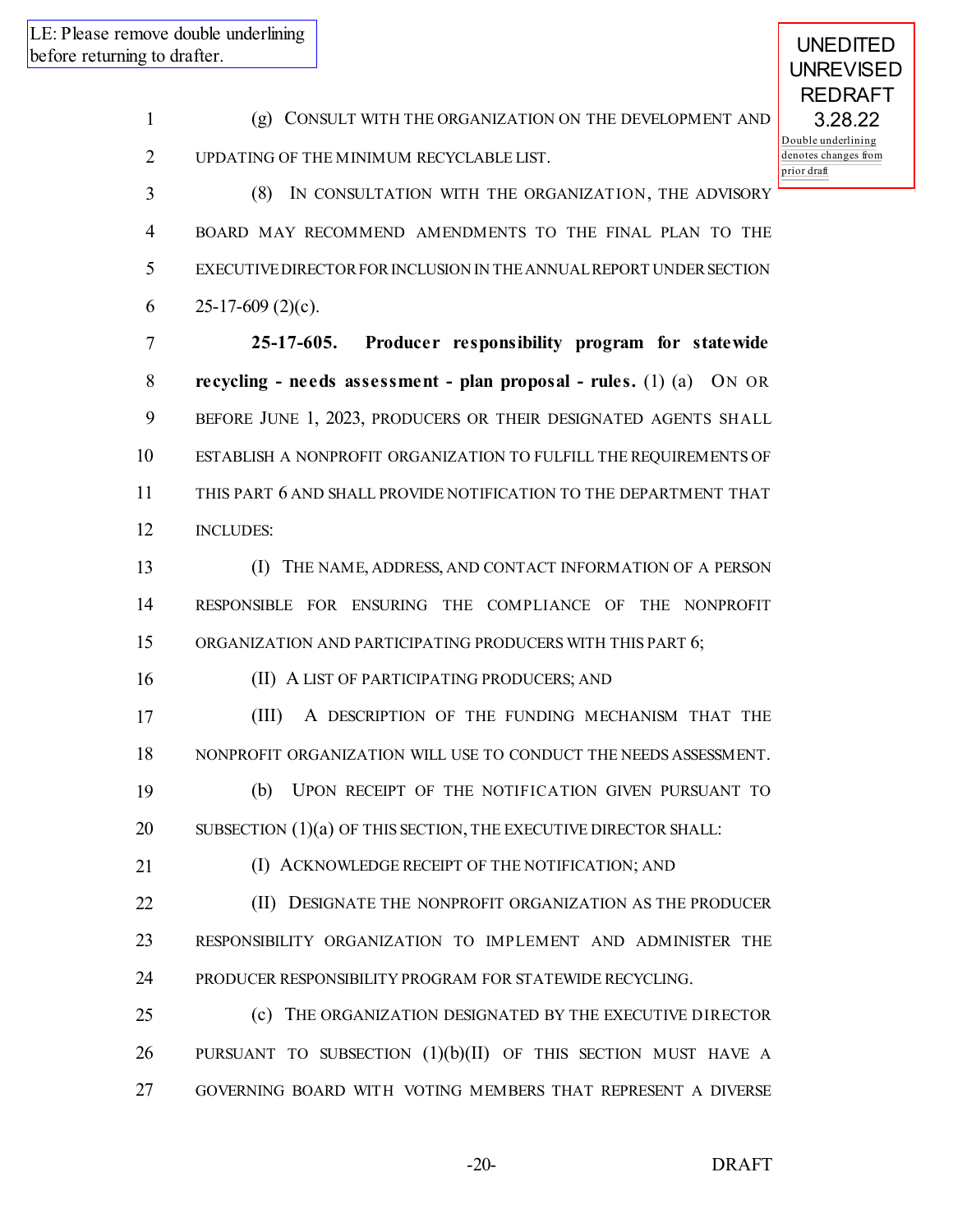RANGE OF PRODUCERS AND REPRESENT PRODUCERS OF DIFFERENT TYPES OF

COVERED MATERIALS. THE GOVERNING BOARD OF THE ORGANIZATION MAY

INCLUDE NONVOTING MEMBERS THAT REPRESENT A DIVERSITY OF MATERIAL

TRADE ASSOCIATIONS.

(2) THE PRODUCER RESPONSIBILITY ORGANIZATION SHALL:

 (a) FACILITATE A NEEDS ASSESSMENT IN CONSULTATION WITH THE ADVISORY BOARD;

 (b) CONSULT WITH THE ADVISORY BOARD IN THE DEVELOPMENT OF THE PLAN PROPOSAL PRIOR TO ITS SUBMISSION, INCLUDING IN THE DEVELOPMENT OF THE COST FORMULAS FOR REIMBURSEMENTS TO SERVICE PROVIDERS PURSUANT TO SUBSECTION (3)(a)(III) OF THIS SECTION;

 (c) SUBMIT A PLAN PROPOSAL IN ACCORDANCE WITH SUBSECTION (4) OF THIS SECTION THAT COVERS A PERIOD OF FIVE YEARS; AND

 (d) OPERATE AND ADMINISTER THE PROGRAM IN ACCORDANCE WITH THE FINAL PLAN, THE PROVISIONS OF THIS PART 6, AND THE RULES ADOPTED 16 BY THE COMMISSION UNDER THIS PART 6.

 (3) (a) ON OR BEFORE SEPTEMBER 1, 2023,THEORGANIZATION SHALL HIRE AN INDEPENDENT THIRD PARTYAPPROVED BYTHE EXECUTIVE DIRECTOR TO CONDUCT AN ASSESSMENT OF THE STATE'S RECYCLING NEEDS. PRIOR TO THECOMMENCEMENT OF THE NEEDSASSESSMENT,THEORGANIZATION SHALL CONSULT WITH THE ADVISORY BOARD ON THE SCOPE OF THE NEEDS ASSESSM ENT AND PROVIDE ANY NECESSARY RECOMMENDATIONS TO THE THIRD-PARTY CONSULTANT CONDUCTING THE NEEDS ASSESSMENT. THE NEEDS ASSESSMENT SHALL BE INCLUSIVE OF AND ADDRESS THE NEEDS OF ALL GEOGRAPHIC AREAS OF THE STATE. AT A MINIMUM, THE NEEDS ASSESSMENT MUST IDENTIFY:

- 
- (I) THE SERVICE AVAILABILITY AND GAPS IN RECYCLING SERVICES TO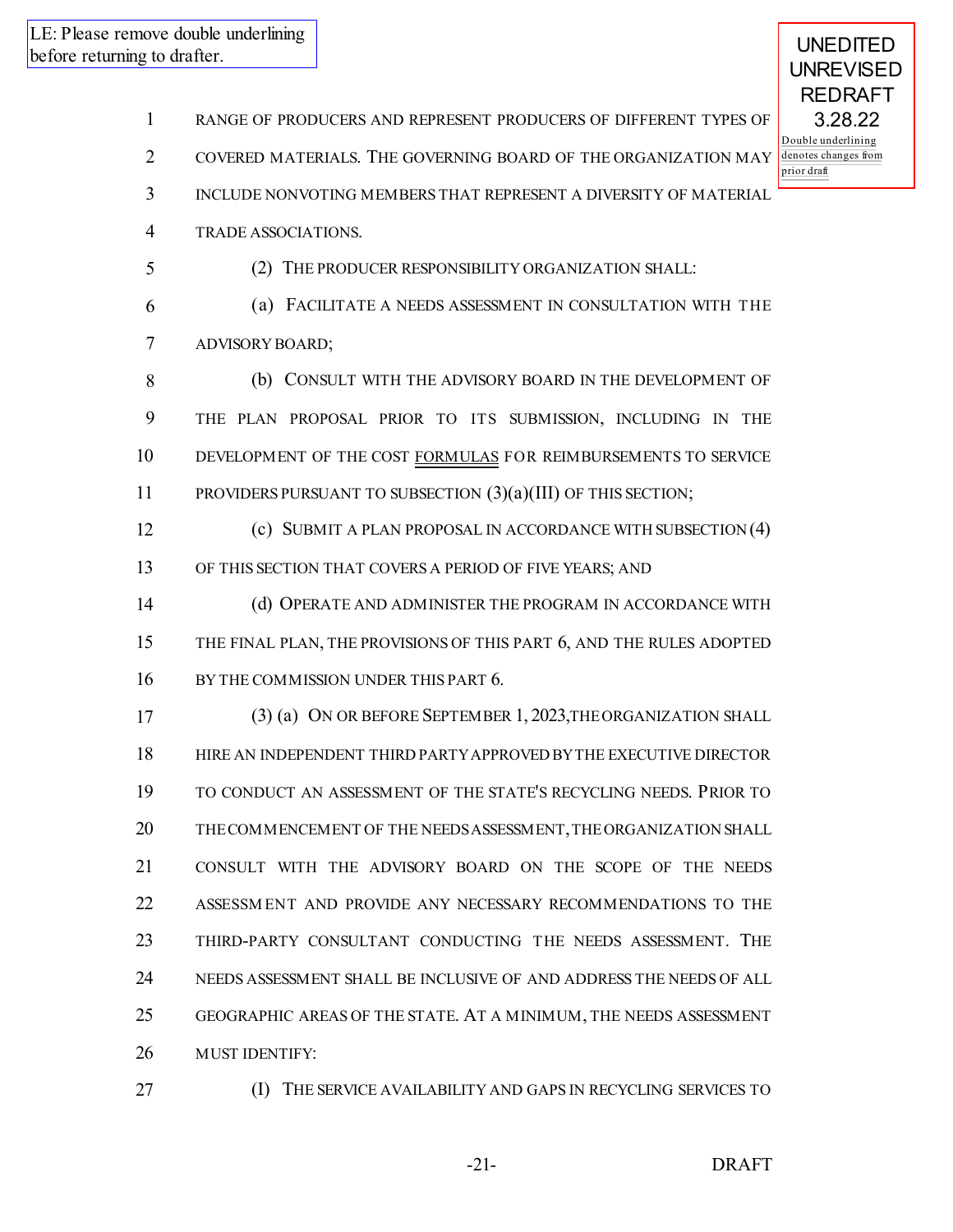RESIDENTIAL COVERED ENTITIES THROUGHOUT THE STATE AND THE PRICES

PAID FOR RECYCLING SERVICES;

**(II)** THE **ACTUAL** RECYCLING SERVICES COSTS INCURRED BY PUBLIC

AND PRIVATE SERVICE PROVIDERS TO PROVIDE RECYCLING SERVICES FOR

5 RESIDENTIAL COVERED ENTITIES\_\_\_\_;

 (III) DEMOGRAPHIC FACTORS AND OTHER VARIABLES TO BE CONSIDERED IN THE DEVELOPMENT OF REIMBURSEMENT RATES FOR SERVICE 8 PROVIDERS IN ACCORDANCE WITH SUBSECTION (4)(i) OF THIS SECTION;

 (IV) THE LEVELS OF CONTAMINATION AT MATERIALS RECOVERY FACILITIES AND COMPOST FACILITIES THROUGHOUT THE STATE AND THE 11 IMPACTS OF CONTAMINATION ON THOSE FACILITIES;

 (V) THE SERVICE AVAILABILITY, GAPS, AND RECYCLING SERVICES COSTS ASSOCIATED WITH PROVIDING RECYCLING SERVICES TO NONRESIDENTIAL COVERED ENTITIES, WITH PARTICULAR ATTENTION TO SMALL BUSINESSES, AND WHICH TYPES AND LOCATIONS OF NONRESIDENTIAL COVERED ENTITIES COULD BE PROVIDED WITH RECYCLING SERVICES THAT WOULD INCREASE STATEWIDE COLLECTION AND RECYCLING RATES IN A COST-EFFECTIVE MANNER;

 (VI) THE PROCESSING CAPACITY AND INFRASTRUCTURE NEEDED FOR THE PROGRAM TO MEET OR EXCEED THE CONVENIENCE STANDARDS AND THE PROJECTED SCENARIOS FOR INCREASING THE RECYCLING RATE AND COLLECTION RATE OF COVERED MATERIALS, AS IDENTIFIED PURSUANT TO 23 SUBSECTION  $(3)(a)(XII)$  OF THIS SECTION;

 (VII) A PROPOSED LIST OF COVERED MATERIALS FOR INCLUSION IN THE MINIMUM RECYCLABLE LIST AND ADDITIONAL MATERIALSTHAT MAYBE COLLECTED IN DIFFERENT GEOGRAPHIC AREAS THROUGH CURBSIDE SERVICES OR DROP-OFF CENTERS;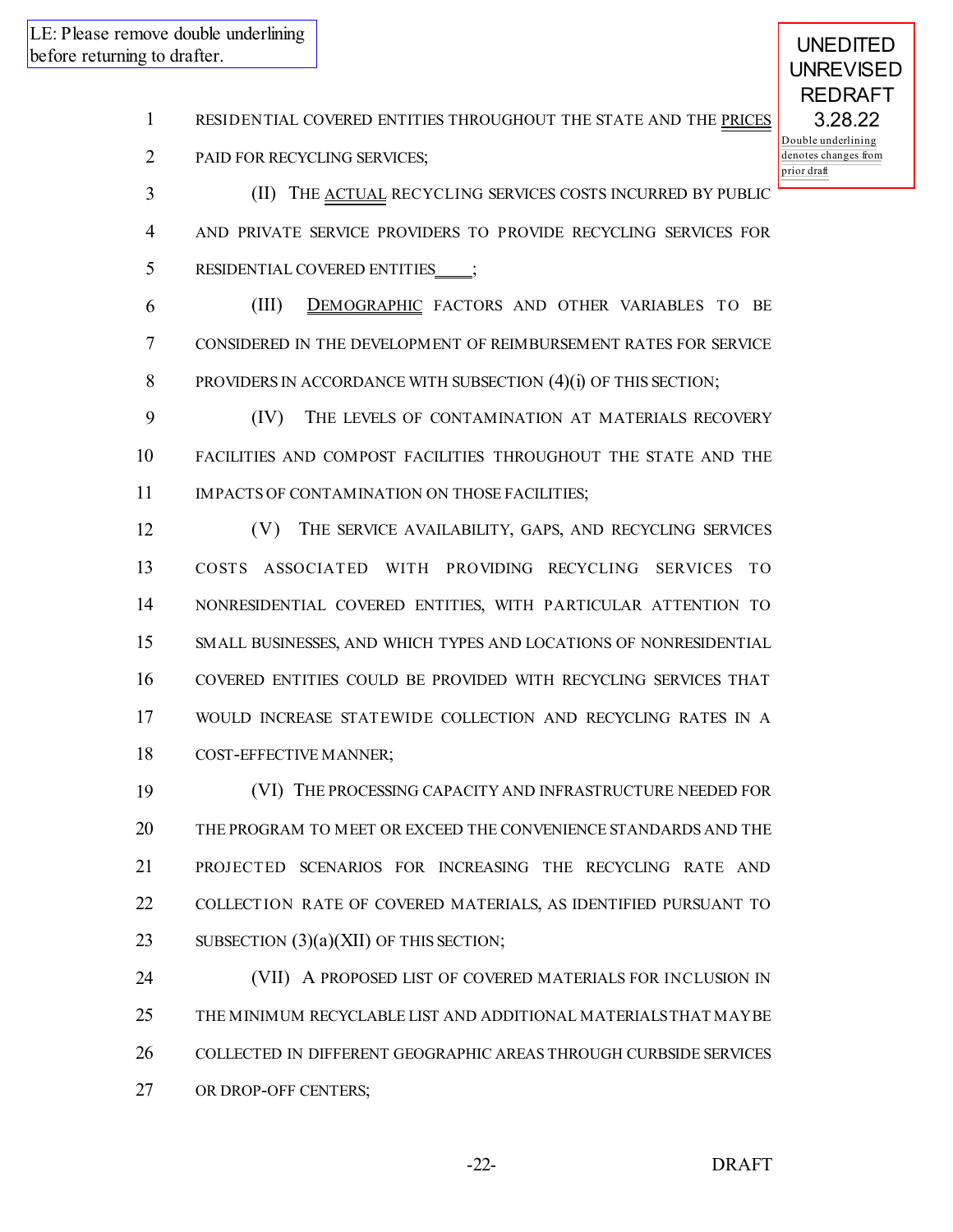(VIII) THEMARKET CONDITIONSAND OPPORTUNITIESFORTHEUSEOF RECYCLED COVERED MATERIALSIN THESTATEAND IN DIFFERENT GEOGRAPHIC

AREAS OF THE STATE;

 (IX) OPPORTUNITIES FOR THE USE OF INNOVATIVE NEW TECHNOLOGIES FOR THE RECYCLING AND REUSE OF COVERED MATERIALS;

 (X) THE AVAILABILITY AND SCOPE OF ANY REUSE OR REFILL SYSTEMS 7 IN THE STATE AFFECTING THE USE OF COVERED MATERIALS;

 (XI) EDUCATION NEEDS IN THE STATE WITH RESPECT TO THE EDUCATION NEEDS DESCRIBED IN SECTION 25-17-607; AND

 (XII) AT LEAST THREE PROJECTED SCENARIOS FOR INCREASING THE RECYCLING RATE AND COLLECTION RATE OF COVERED MATERIALS IN THE STATE, INCLUDING RECYCLING RATES AND COLLECTION RATES THAT THE STATE COULD MEET BY JANUARY 1, 2030, AND JANUARY 1, 2035, AND THE OPERATING AND CAPITAL COSTS NEEDED TO REACH EACH PROJECTED SCENARIO.

 (b) THE ORGANIZATION SHALL CONSULT WITH THE ADVISORY BOARD THROUGHOUT THE NEEDSASSESSMENT PROCESSAND IN DETERMINING WHICH PROJECTED SCENARIO IDENTIFIED PURSUANT TO SUBSECTION (3)(a)(XII) OF THIS SECTION TO IMPLEMENT IN ITS PLAN PROPOSAL.

 (c) ON OR BEFORE APRIL 1, 2024, THE ORGANIZATION SHALL REPORT THE RESULTS OF THE NEEDS ASSESSMENT TO THE ADVISORY BOARD AND THE EXECUTIVEDIRECTOR.THEEXECUTIVEDIRECTOR SHALL POST THERESULTSOF THE NEEDS ASSESSMENT ON THE DEPARTMENT'S WEBSITE AND PROVIDE PUBLIC NOTICE AND AN OPPORTUNITYTO COMMENT ON THE RESULTS OF THE NEEDS ASSESSMENT.

26 (d) WITHIN SIXTYDAYS AFTER REPORTING THE RESULTS OF THE NEEDS ASSESSMENT PURSUANT TO SUBSECTION (3)(c) OF THIS SECTION, THE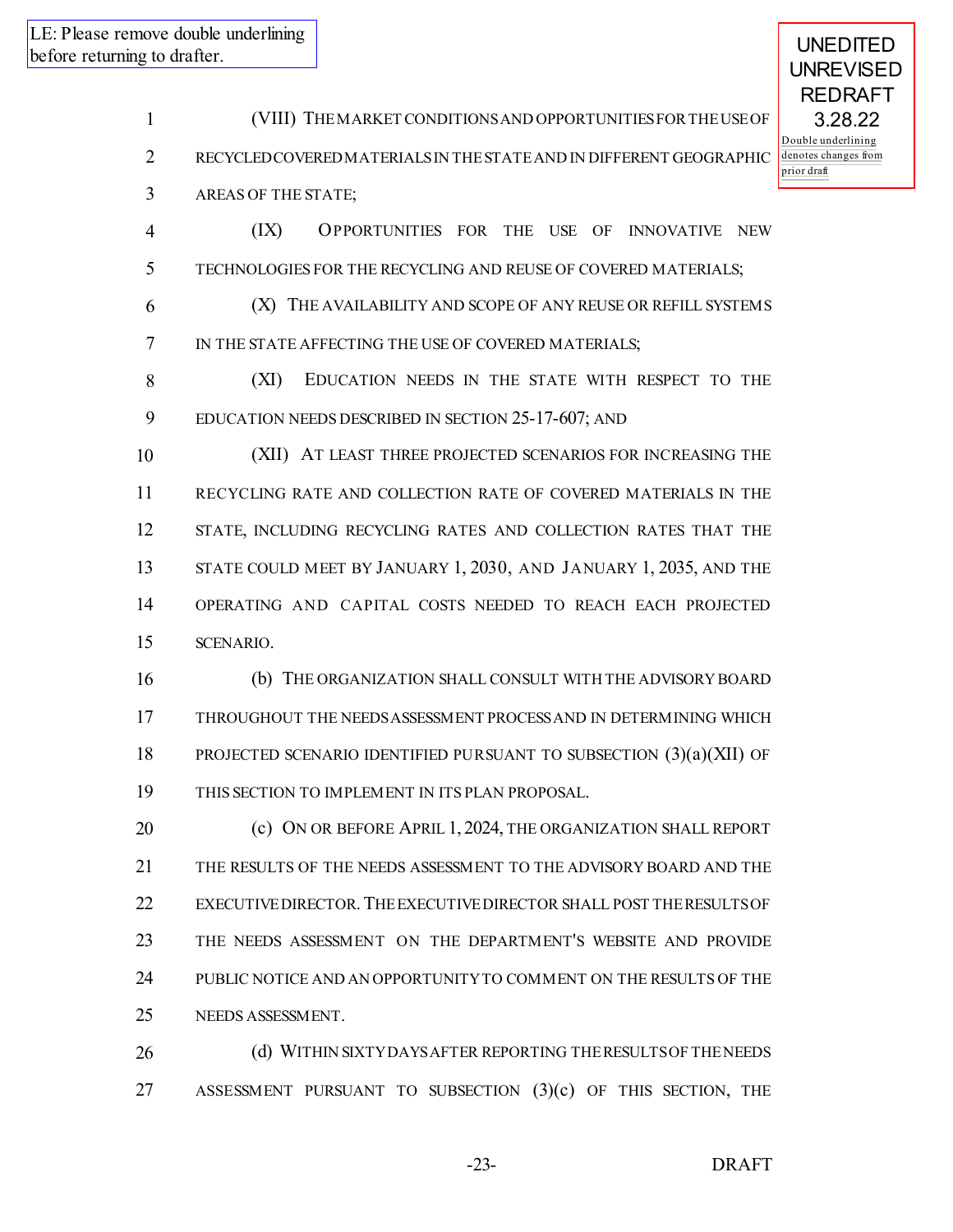1 ADVISORY BOARD MAY PROVIDE THE ORGANIZATION WITH A RECOMMENDATION OF WHICH PROJECTED SCENARIO IDENTIFIED PURSUANT TO SUBSECTION (3)(a)(XII) OF THIS SECTION TO IMPLEMENT IN ITS PLAN PROPOSAL.

 (e) ON OR BEFORE MAY 1, 2029, AND ON OR BEFORE MAY 1 EVERY FIVE YEARS THEREAFTER, THE ORGANIZATION SHALL HIRE AN INDEPENDENT THIRD PARTY APPROVED BY THE EXECUTIVE DIRECTOR TO CONDUCT AN UPDATED ASSESSMENT OF THE STATE'S RECYCLING NEEDS TO REEVALUATE THE PROGRAM AND IDENTIFY ANY RECYCLING SERVICE NEEDS IN THE STATE THAT ARE NOT BEING MET BY THE PROGRAM. IN CONSULTATION WITH THE ADVISORY BOARD, THE ORGANIZATION MAY MODIFY THE SCOPE OF AN UPDATED NEEDS ASSESSMENT BY APRIL 15, 2029, AND ON OR BEFORE EVERY APRIL 15 EVERY FIVE YEARS THEREAFTER. THEORGANIZATION SHALLREPORT THE RESULTS OF THE UPDATED NEEDS ASSESSMENT TO THE EXECUTIVE DIRECTOR IN ACCORDANCE WITH THE REPORTING REQUIREMENTS SET FORTH IN SUBSECTION (3)(c) OF THIS SECTION. THE ORGANIZATION SHALL USE THE FINDINGSOF THEUPDATED NEEDSASSESSMENT TO CREATE AN UPDATED PLAN PROPOSAL AND SUBMIT THE UPDATED PLAN PROPOSAL TO THE ADVISORY BOARD IN ACCORDANCE WITH SUBSECTION (4) OF THIS SECTION. IN CONSULTATION WITH THE ADVISORY BOARD AND THE ORGANIZATION, THE EXECUTIVE DIRECTOR MAY WAIVE THE REQUIREMENT TO CONDUCT AN UPDATED NEEDS ASSESSMENT UNDER THIS SUBSECTION (3)(e).

 (4) ON OR BEFORE FEBRUARY 1, 2025, THE ORGANIZATION SHALL SUBMIT A PLAN PROPOSAL FOR THE PROGRAM TO THE ADVISORY BOARD, 25 THAT, EXCEPT AS SET FORTH IN SUBSECTION  $(4)(y)$  OF THIS SECTION, ONLY ADDRESSES RECYCLING SERVICES FOR RESIDENTIAL COVERED ENTITIES. THE PLAN PROPOSAL MUST COVER A PERIOD OF FIVE YEARS, AND AN UPDATED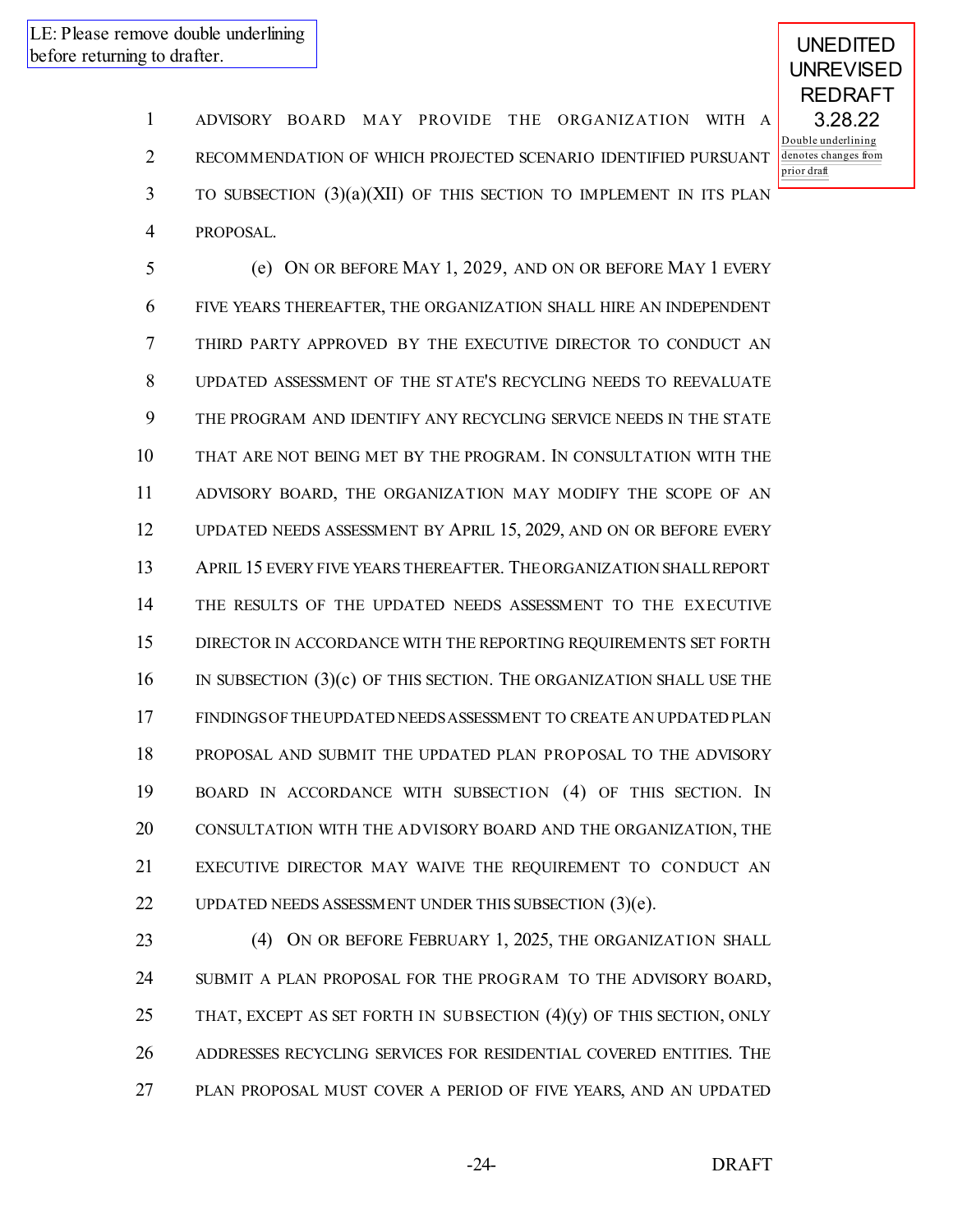PLAN PROPOSAL MUST BE SUBM ITTED TO THE ADVISORY BOARD ON OR BEFORE FEBRUARY 1 EVERY FIVE YEARS THEREAFTER. ANY UPDATED PLAN PROPOSAL MUST ADDRESS RECYCLING SERVICES FOR BOTH RESIDENTIAL AND ANY APPLICABLE NONRESIDENTIAL COVERED ENTITIES, AS IDENTIFIED IN THE 5 NEEDS ASSESSMENT PURSUANT TO SUBSECTION  $(3)(a)(V)$  OF THIS SECTION. IN DEVELOPING THE PLAN PROPOSAL AND ANY UPDATED PLAN PROPOSALS, THE ORGANIZATION SHALL SOLICIT AND CONSIDER INPUT FROM THE ADVISORY BOARD AND PROVIDE OPPORTUNITY FOR ADDITIONAL STAKEHOLDER INPUT. TO BE APPROVED, A PLAN PROPOSAL MUST: (a) PROVIDE CONTACT INFORMATION FOR THE ORGANIZATION AND A REPRESENTATIVE OF THE ORGANIZATION; (b) DESCRIBE HOW THE PLAN PROPOSAL WILL ADDRESS AND 13 IMPLEMENT THE FINDINGS OF THE NEEDS ASSESSMENT; (c) DESCRIBE THE MANNER IN WHICH THE ORGANIZATION SOLICITED AND CONSIDERED INPUT FROM STAKEHOLDERS AND THE ADVISORY BOARD IN DEVELOPING THE PLAN PROPOSAL. THE ORGANIZATION MUST PROVIDE A SUMMARY OF ANY COMMENTS ABOUT THE PLAN PROPOSAL FROM THE ADVISORY BOARD AND ADDITIONAL STAKEHOLDERS AND IDENTIFY CHANGES MADE TO THE PLAN PROPOSAL BASED ON THE COMMENTS. **(d) DESCRIBE HOW THE ORGANIZATION WILL TRACK COMPLIANCE**  AMONG PRODUCERSAND WILLCOLLABORATEWITH THEEXECUTIVEDIRECTOR TO BRING PRODUCERS INTO COMPLIANCE; (e) INCLUDE A COMPREHENSIVE LIST OF THE COVERED MATERIALS 24 INCLUDED IN THE PROGRAM IN ACCORDANCE WITH THIS PART 6;

- (f) ESTABLISH RECYCLING PRACTICES THAT:
- 26 (I) MEET OR EXCEED THE CONVENIENCE STANDARDS;
- (II) USE OPEN, COMPETITIVE, AND FAIR PROCUREMENT PRACTICES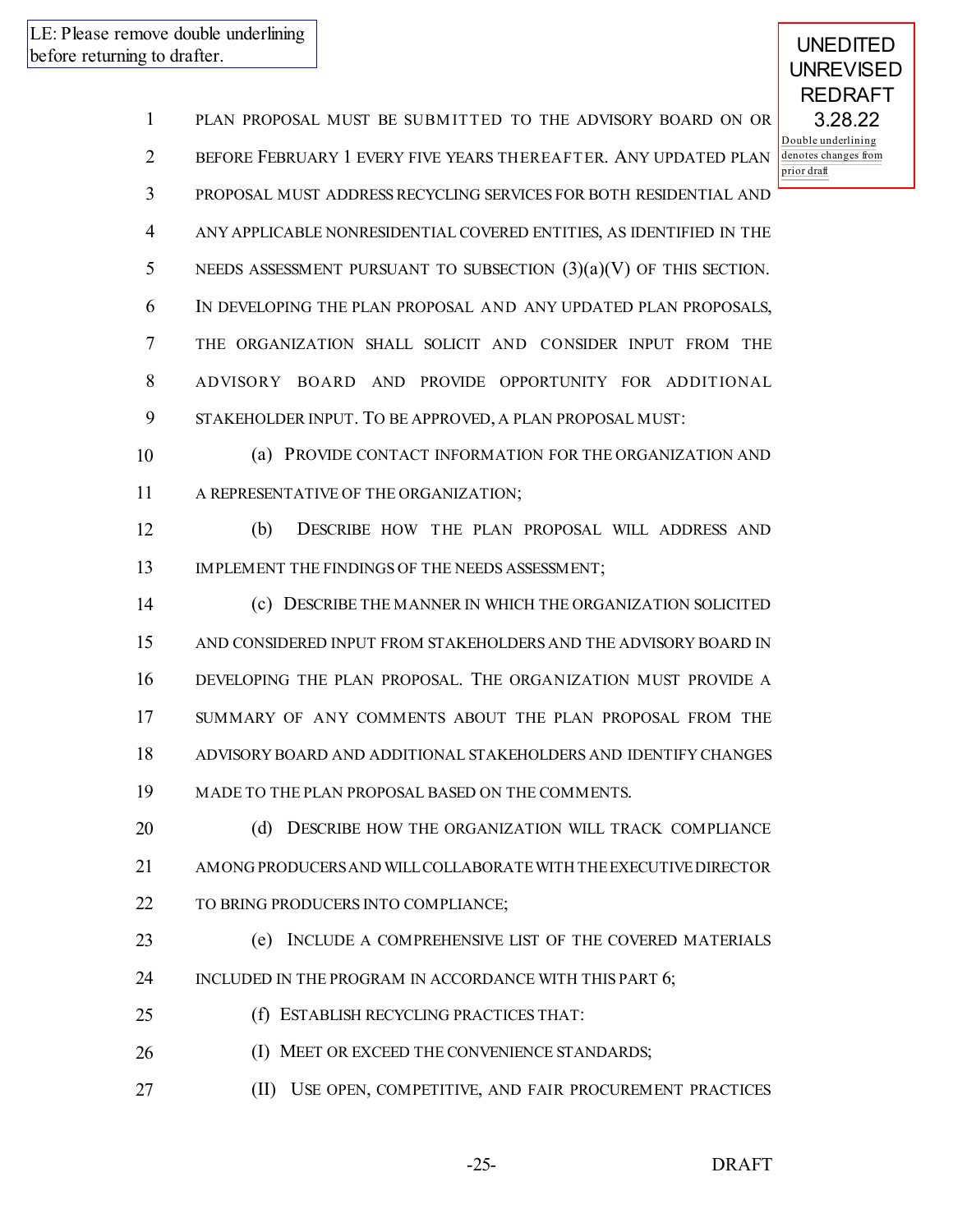WHEN ENTERING INTO CONTRACTS WITH SERVICE PROVIDERS, AND, WHEN ENTERING INTO CONTRACTS WITH PRIVATE SERVICE PROVIDERS, ADOPT A PREFERENCE FOR SERVICE PROVIDERS WITH STRONG LABOR STANDARDS AND WORKER SAFETY PRACTICES; (III) ENSURE THAT ANY COVERED MATERIALS COLLECTED FOR RECYCLING WILL BE TRANSFERRED TO A RESPONSIBLE END MARKET; AND (IV) USE ENVIRONMENTALLY SOUND MANAGEMENT PRACTICES ; (g) DESCRIBE HOWTHEORGANIZATION WILL WORK WITH NEWSPAPER PUBLISHERS TO ACCEPT PRINT OR ONLINE ADVERTISING IN LIEU OF ALL OR A PORTION OF THE PRODUCER RESPONSIBILITY DUES FOR NEWSPAPERS CIRCULATED WITHIN THE STATE; (h) ESTABLISH A FUNDING MECHANISM THAT: (I) DOES NOT EXCEED THE DIRECT AND INDIRECT COSTS OF IMPLEMENTING THE PROGRAM, INCLUDING THE COSTS OF: (A) PROVIDING RECYCLING SERVICESUNDERTHEPROGRAM THROUGH CONTRACTS WITH SERVICE PROVIDERS OR REIMBURSEMENT OF RECYCLING SERVICESCOSTSUNDERTHEREIMBURSEMENT RATES PROPOSED PURSUANT TO 19 SUBSECTION (4)(i) OF THIS SECTION; **(B) MEETING THE REPORTING REQUIREMENTS SET FORTH IN SECTION**  $21 \qquad 25-17-609(2)$ ; **(C) CONDUCTING THE NEEDS ASSESSMENT;**  (D) DEVELOPING AND UPDATING THE FINAL PLAN; AND (E) IMPLEMENTING THE EDUCATION AND OUTREACH PROGRAM SET FORTH IN SECTION 25-17-607; 26 (II) IS FUNDED THROUGH PRODUCER RESPONSIBILITY DUES. THE PRODUCER RESPONSIBILITY DUES PAID BY A PRODUCER MUST BE BASED ON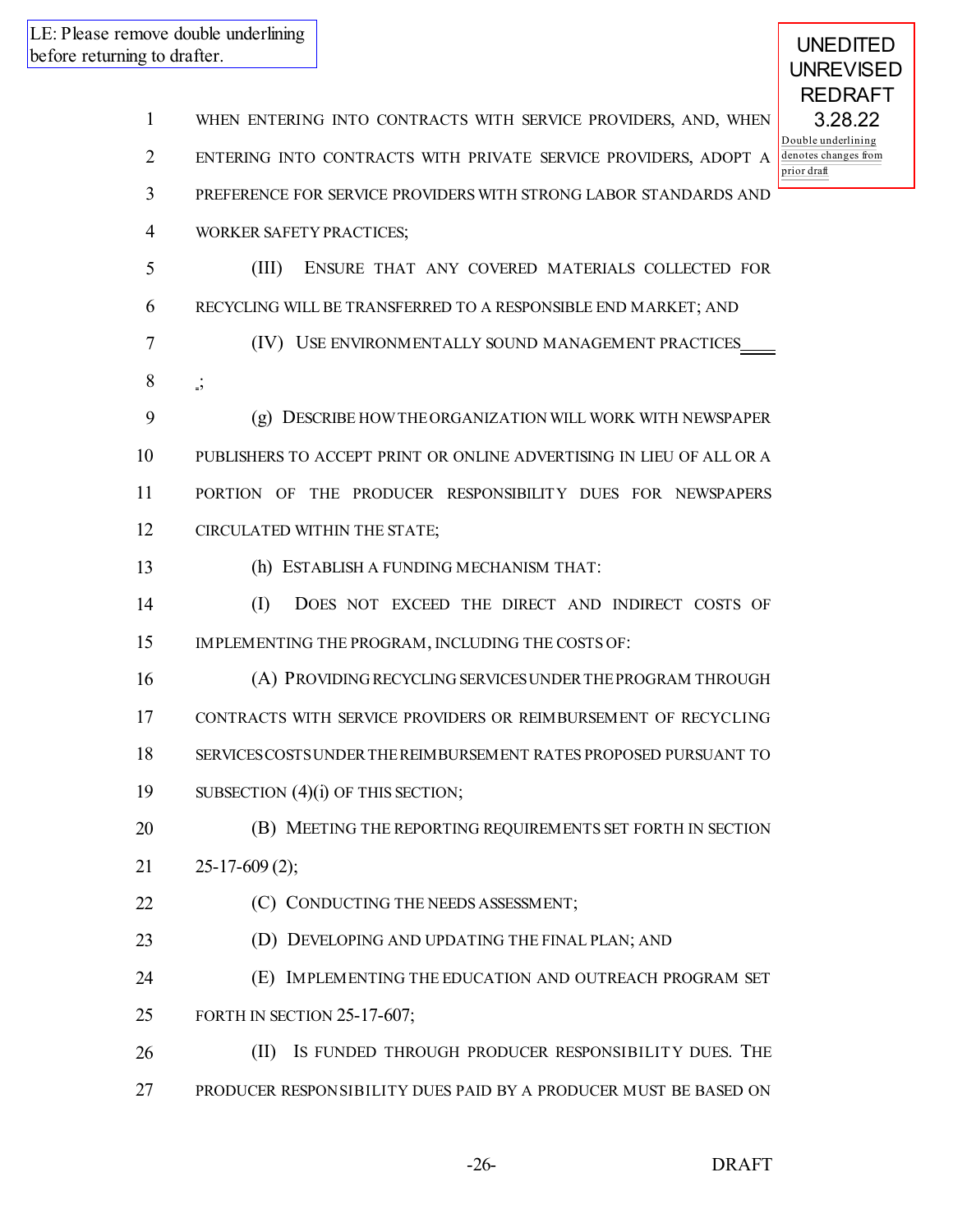| $\mathbf{1}$   | THE WEIGHT OF THE COVERED MATERIALS THAT ARE USED FOR PRODUCTS       |
|----------------|----------------------------------------------------------------------|
| $\overline{2}$ | SOLD, OFFERED FOR SALE, OR DISTRIBUTED BY THE PRODUCER IN THE STATE. |
| 3              | THE PRODUCER RESPONSIBILITY DUES FOR EACH COVERED MATERIAL TYPE      |
| 4              | DEFINED BY THE ORGANIZATION MUST VARY BASED ON THE MARKET VALUE      |
| 5              | OF EACH TYPE OF COVERED MATERIAL USED AND THE COST TO COLLECT,       |
| 6              | TRANSPORT, PROCESS, AND MARKET THAT TYPE OF COVERED MATERIAL.        |
| 7              | (III) REQUIRES:                                                      |
| 8              | ANY SURPLUS MONEY GENERATED BY THE PROGRAM TO BE<br>(A)              |
| 9              | PLACED BACK INTO THE PROGRAM FOR PROGRAM IMPROVEMENTS OR A           |
| 10             | REDUCTION IN PRODUCER RESPONSIBILITY DUES; AND                       |
| 11             | (B)<br>THE ORGANIZATION TO MAINTAIN A FINANCIAL RESERVE              |
| 12             | SUFFICIENT TO OPERATE THE PROGRAM IN A FISCALLY PRUDENT AND          |
| 13             | RESPONSIBLE MANNER;                                                  |
| 14             | (IV) INCENTIVIZES:                                                   |
| 15             | (A) REDUCTIONS IN THE AMOUNT OF PACKAGING MATERIALS USED             |
| 16             | FOR PRODUCTS;                                                        |
| 17             | (B) INNOVATIONS AND PRACTICES TO ENHANCE THE RECYCLABILITY           |
| 18             | OR COMMODITY VALUE OF COVERED MATERIALS;                             |
| 19             | (C) HIGH LEVELS OF POSTCONSUMER RECYCLED MATERIAL USE IN A           |
| 20             | MANNER THAT DOES NOT DISRUPT THE RECYCLING OF OTHER MATERIALS;       |
| 21             | (D) DESIGNS FOR THE REUSE AND REFILL OF COVERED MATERIALS;           |
| 22             | <b>AND</b>                                                           |
| 23             | (E) HIGH RECYCLING AND REFILL RATES OF COVERED MATERIALS;            |
| 24             | (V) DISINCENTIVIZES:                                                 |
| 25             | (A)<br>DESIGNS AND PRACTICES THAT INCREASE THE COSTS OF              |
| 26             | RECYCLING, REUSING, OR COMPOSTING COVERED MATERIALS;                 |
| 27             | (B) DESIGNS AND PRACTICES THAT DISRUPT THE RECYCLING OF OTHER        |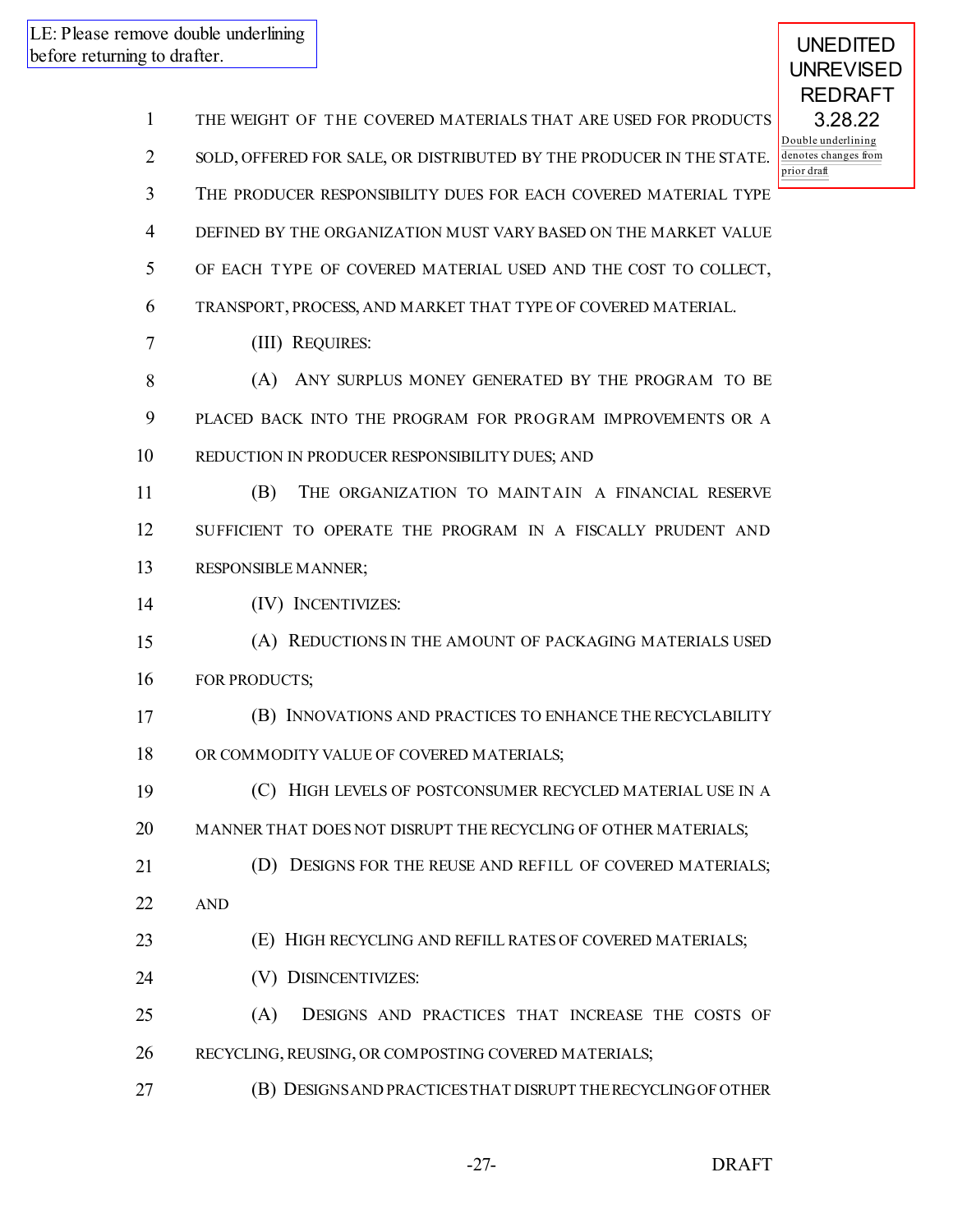|                |                                                                     | <b>REDRAFT</b>                                            |
|----------------|---------------------------------------------------------------------|-----------------------------------------------------------|
| 1              | <b>MATERIALS; AND</b>                                               | 3.28.22                                                   |
| $\overline{2}$ | (C) PRODUCERSFROM USING COVERED MATERIALS THAT ARENOT ON            | Double underlining<br>denotes changes from<br>prior draft |
| 3              | THE MINIMUM RECYCLABLE LIST; AND                                    |                                                           |
| 4              | (VI) AT THE REQUEST OF A PRODUCER OR PRODUCERS OF A COVERED         |                                                           |
| 5              | MATERIAL, MAY INCLUDE A SPECIAL ASSESSMENT PAID BY THE PRODUCERS    |                                                           |
| 6              | OF THAT COVERED MATERIAL TO COVER SYSTEM IMPROVEMENTS THAT          |                                                           |
| $\tau$         | IMPROVE THE COLLECTION AND RECYCLING OF THAT COVERED MATERIAL OR    |                                                           |
| 8              | FACILITATE THE ADDITION OF THE COVERED MATERIAL TO THE LIST OF      |                                                           |
| 9              | READILY RECYCLABLE MATERIALS;                                       |                                                           |
| 10             | (i) INCLUDE REIMBURSEMENT RATES FOR ONE HUNDRED PERCENT OF          |                                                           |
| 11             | THE NET RECYCLING SERVICES COSTS OF THE RECYCLING SERVICES PROVIDED |                                                           |
| 12             | BY SERVICE PROVIDERS UNDER THE PROGRAM CONSISTENT WITH THE          |                                                           |
| 13             | REQUIREMENTS OF SECTION 25-17-606. THE REIMBURSEMENT RATES MUST:    |                                                           |
| 14             | (I)<br>BE CALCULATED USING AN OBJECTIVE COST FORMULA OR             |                                                           |
| 15             | FORMULAS;                                                           |                                                           |
| 16             | (II) INCORPORATE THE RELEVANT COST INFORMATION IDENTIFIED BY        |                                                           |
| 17             | THE NEEDS ASSESSMENT PURSUANT TO SUBSECTION $(3)(a)(III)$ OF THIS   |                                                           |
| 18             | SECTION;                                                            |                                                           |
| 19             | (III) BE CALCULATED ON A PER UNIT BASIS SUCH AS PER TON, PER        |                                                           |
| 20             | HOUSEHOLD, OR OTHER UNIT OF MEASUREMENT; AND                        |                                                           |
| 21             | (IV) TAKE INTO ACCOUNT____:                                         |                                                           |
| 22             | (A) REGIONAL RECYCLING SERVICES COSTS;                              |                                                           |
| 23             | (B) POPULATION DENSITY;                                             |                                                           |
| 24             | (C) NUMBER AND TYPES OF HOUSEHOLDS SERVED;                          |                                                           |
| 25             | (D) COLLECTION METHOD USED;                                         |                                                           |
| 26             | (E) REVENUE GENERATED FROM COVERED MATERIALS; AND                   |                                                           |
| 27             | (F)<br>OTHER DEMOGRAPHIC FACTORS IDENTIFIED IN THE NEEDS            |                                                           |
|                |                                                                     |                                                           |

UNEDITED UNREVISED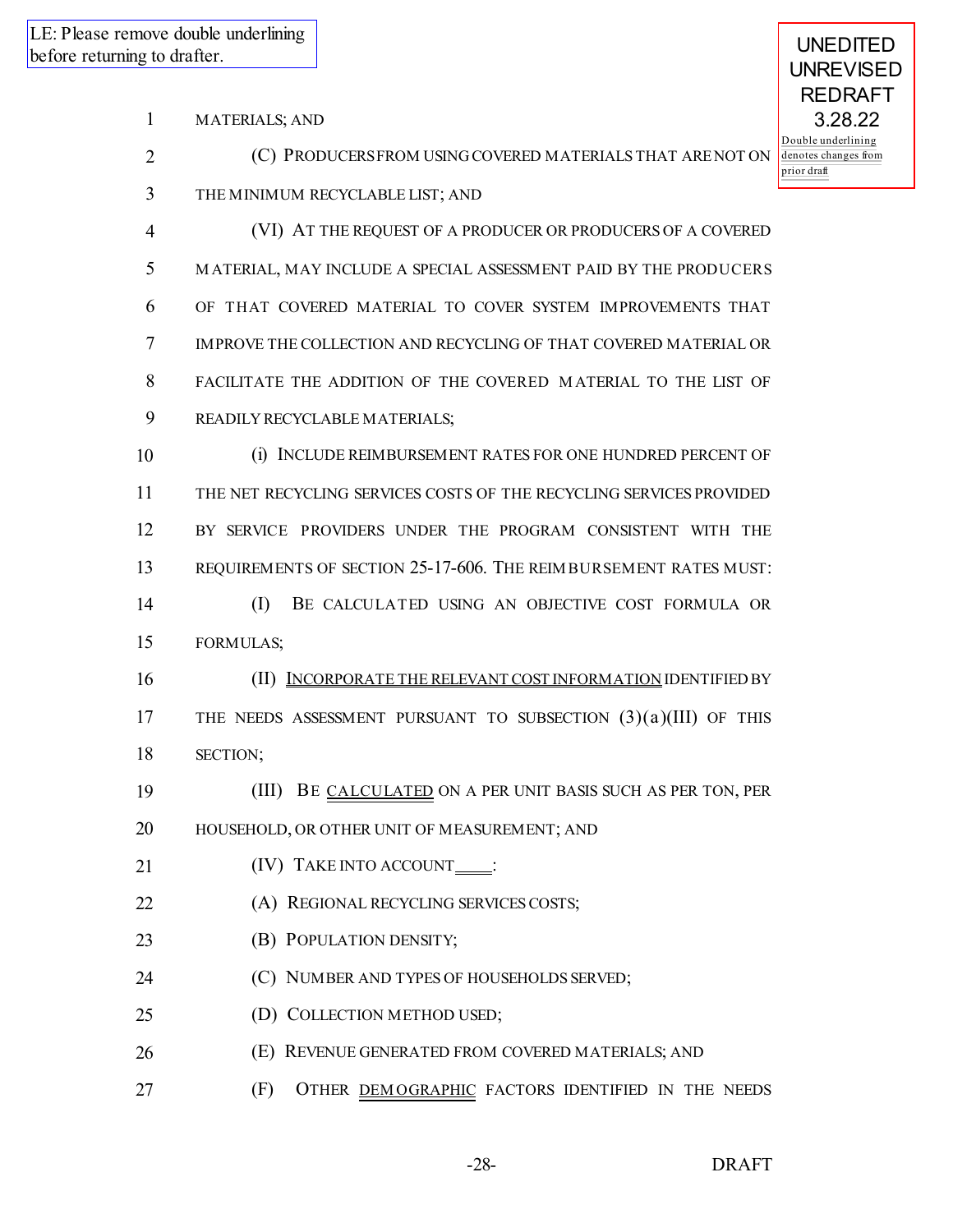UNEDITED

ASSESSMENT PURSUANT TO SUBSECTION (3)(a)(III) OF THIS SECTION.

2 (j) DESCRIBE THE PROCESS TO EVALUATE AND REVISE THE OBJECTIVE COST FORMULA AS NECESSARY. IF THE PLAN PROPOSAL INCLUDES MORE THAN ONE OBJECTIVE COST FORMULA FOR RECYCLING SERVICES, THE PLAN PROPOSAL MUST DESCRIBE THE CONDITIONS UNDER WHICH EACH FORMULA WILL BE APPLIED.

 (k) INCLUDE A SCHEDULE OF REIMBURSEM ENT RATES FOR SERVICE PROVIDERS THAT ELECT TO PARTICIPATE IN THE PROGRAM AND BE 9 REIMBURSED BY THEORGANIZATION FOR PROVIDING RECYCLING SERVICES FOR THE PROGRAM AND DESCRIBE A PROCESS FOR UPDATING THE SCHEDULE PERIODICALLY AND AS NECESSARY;

 (l) INCLUDEA PROPOSED BUDGET AND A DESCRIPTION OF THEPROCESS USED TO DETERMINE PRODUCER RESPONSIBILITY DUES;

 (m) DESCRIBE A PLAN THAT OUTLINES, IF THEORGANIZATION CEASES TO EXIST OR CEASES TO ADMINISTER THE PROGRAM, HOW ANY PRODUCER RESPONSIBILITY DUES THAT HAVE NOT BEEN USED TO IM PLEM ENT THE PROGRAM WILL BE TRANSFERRED TO ANOTHER ORGANIZATION DESIGNATED 18 BY THE EXECUTIVE DIRECTOR UNDER SUBSECTION (1)(b)(II) OF THIS SECTION TO ADMINISTER THE PROGRAM;

 (n) INCLUDE THE MINIMUM RECYCLABLE LIST ESTABLISHED IN 21 ACCORDANCE WITH SECTION 25-17-606 (1)(a);

**(o) SET TARGETS FOR THE MINIMUM COLLECTION RATES, MINIMUM**  RECYCLING RATES, AND MINIMUM POSTCONSUMER-RECYCLED-CONTENT RATES FOR CERTAIN TYPES OF COVERED M ATERIALS, INCLUDING PAPER PRODUCTS, GLASS, METAL, AND PLASTIC, THAT THE STATE WILL MEET BY JANUARY 1, 2030, AND JANUARY 1, 2035;

(p) DESCRIBE HOW THE ORGANIZATION PLANS TO CONTINUE TO

-29- DRAFT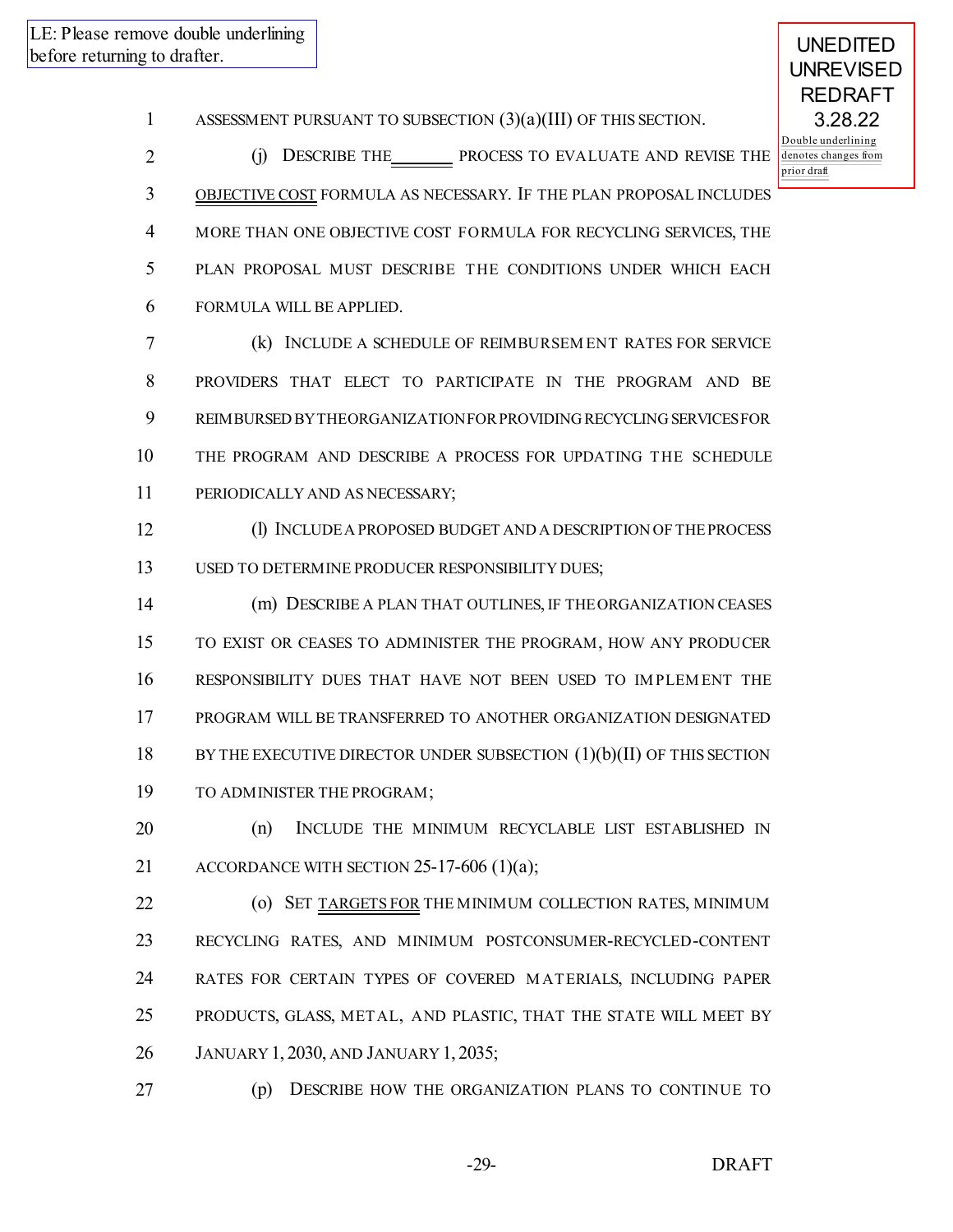UNEDITED

INCREASE THE STATE'S MINIMUM COLLECTION RATES, MINIMUM RECYCLING

RATES, AND MINIMUM POSTCONSUMER-RECYCLED-CONTENT RATES AFTER

JANUARY 1, 2030, AND JANUARY 1, 2035;

 (q) DESCRIBE HOW THE ORGANIZATION WILL VERIFY MINIMUM 5 POSTCONSUMER-RECYCLED-CONTENT RATES AND HOW POSTCONSUMER-RECYCLED-CONTENT RATES WILL BE CALCULATED USING WEIGHT AND OTHER METRICS;

8 (r) DESCRIBE HOW THE ORGANIZATION WILL PROVIDE PRODUCERS WITH THE OPPORTUNITY TO PURCHASE POSTCONSUMER-RECYCLED MATERIALS FROM PROCESSORS AT MARKET PRICES IF THE PRODUCER IS INTERESTED IN OBTAINING RECYCLED FEEDSTOCK TO ACHIEVE MINIMUM POSTCONSUMER-RECYCLED-CONTENT RATES;

 (s) DESCRIBE HOW THE ORGANIZATION WILL REDUCE OR OFFSET THE PRODUCER RESPONSIBILITY DUES FOR ANY PRODUCER OR GROUP OF PRODUCERS THAT FUND OR OPERATE A COLLECTION PROGRAM THAT:

 (I) COVERS A SPECIFIC TYPE OF COVERED MATERIAL THAT IS NOT PROCESSED BY MATERIALS RECOVERY FACILITIES; AND

 (II) HAS RECYCLING RATES THAT MEET OR EXCEED THE MINIMUM RECYCLING RATE TARGET SET FORTH IN THE PLAN PROPOSAL PURSUANT TO 20 SUBSECTION (4)(0) OF THIS SECTION;

 (t) DESCRIBE HOW THE ORGANIZATION WILL WORK WITH SERVICE PROVIDERS TO:

 (I) UTILIZE AND EXPAND ON EXISTING RECYCLING SERVICES AND INFRASTRUCTURE AND EXISTING EDUCATION AND OUTREACH PROGRAMS;

- (II) REDUCECONTAMINATION OF COVERED MATERIALSDELIVERED TO
- MATERIALS RECOVERY FACILITIES AND COMPOST FACILITIES BY:
- (A) REQUIRING EACH MATERIALSRECOVERY FACILITYAND COMPOST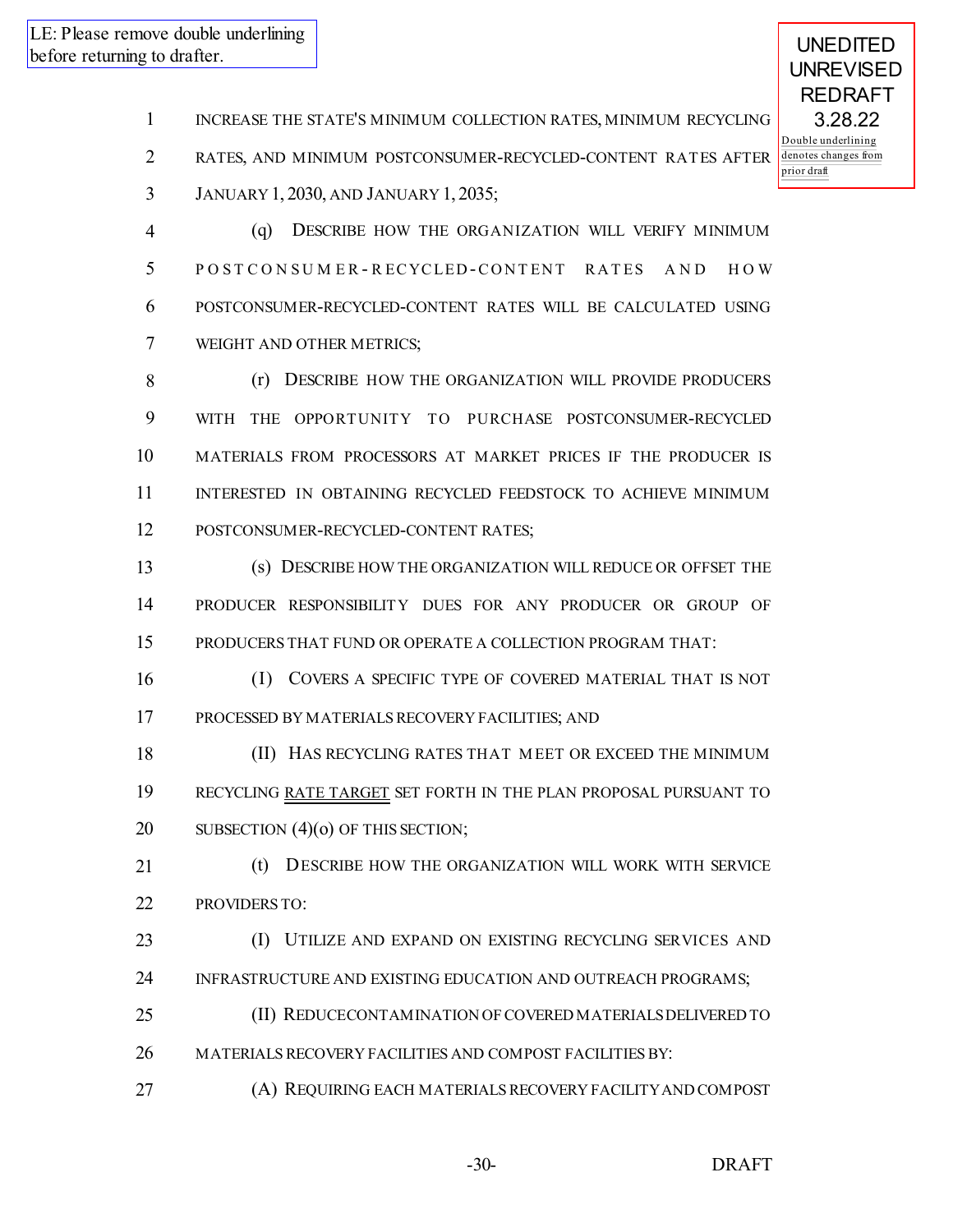FACILITY PARTICIPATING IN THE PROGRAM TO REPORT ANNUALLY TO THE ORGANIZATION ON CONTAMINATION LEVELS AT EACH FACILITY; AND

 (B) PROVIDING FUNDING OR OTHER ASSISTANCE TO COMPOST FACILITIES TO REDUCE THE COSTS OF MANAGING OR INCREASE THE EFFECTIVENESS OF EFFORTS TO MANAGE CONTAMINATION;

(III) INVEST IN NEW OR UPGRADED RECYCLING INFRASTRUCTURE;

 (IV) PROPOSE AN APPROACH TO MEASURE AND REPORT ON THE USE OF REUSABLE AND REFILLABLE COVERED MATERIALS AND ESTABLISH GOALS AND STRATEGIES FOR INCREASING THE USE OF REUSABLE AND REFILLABLE COVERED MATERIALS;

 (V) MITIGATE THE IMPACTS OF COVERED MATERIALS ON OTHER MATERIALS AND EQUIPMENT AT SORTING AND PROCESSING FACILITIES; AND

(VI) INVEST IN MARKET DEVELOPMENT FOR COVERED MATERIALS;

14 (u) DESCRIBE HOW THE ORGANIZATION WILL WORK WITH AND 15 INCENTIVIZE PRODUCERS TO REDUCE THE PACKAGING OF PRODUCTS USING COVERED MATERIALS THROUGH PRODUCT DESIGN CHANGES, THE DEVELOPMENT OR EXPANSION OF SYSTEMS FOR REUSABLE PACKAGING, AND PRODUCT INNOVATION;

 (v) DESCRIBE HOW THE PROGRAM WILL PRIORITIZE THE USE OF END MARKETS THAT RETURN POST-CONSUMER RECYCLED MATERIALS TO THEIR ORIGINAL PRODUCT TYPE;

 (w) DESCRIBE HOW THE ORGANIZATION WILL EVALUATE AND MONITOR THE USE OF RESPONSIBLE END MARKETS THROUGH METHODS SUCH AS PROCESSOR CONTRACTS OR FINANCIAL INCENTIVES;

 (x) DESCRIBE HOW THE ORGANIZATION WILL IMPLEMENT THE EDUCATION AND OUTREACH PROGRAM SET FORTH IN SECTION 25-17-607;

(y) DESCRIBE A PROCESS AND TIMELINE, BEGINNING NO LATER THAN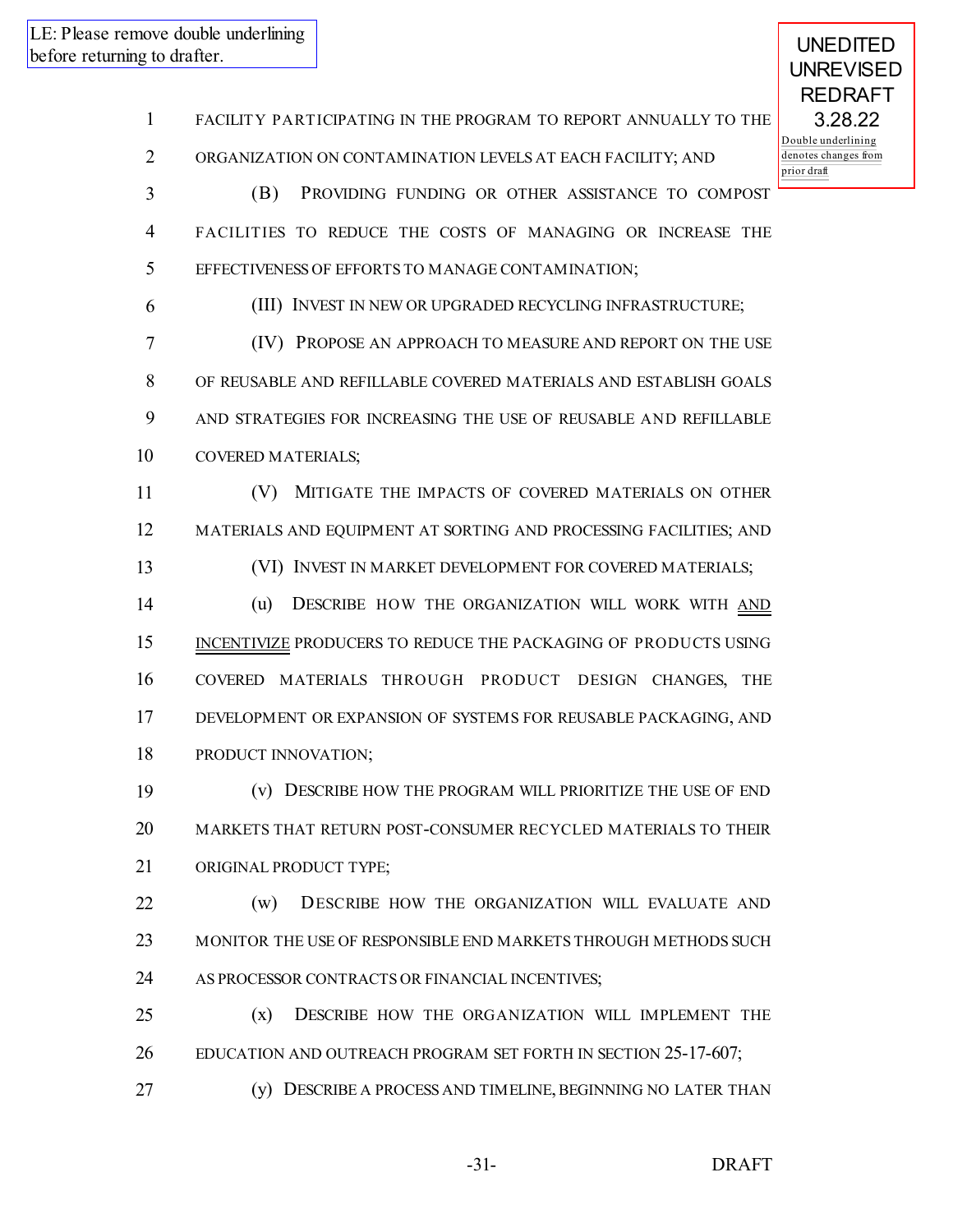UNEDITED

- 2028, TO EXPAND RECYCLING SERVICES TO APPLICABLE NONRESIDENTIAL
- COVERED ENTITIES, AS IDENTIFIED IN THE NEEDS ASSESSMENT PURSUANT TO
- SUBSECTION  $(3)(a)(V)$  OF THIS SECTION; AND
- (z) INCLUDE ANY ADDITIONAL INFORMATION REQUIRED BY THE DEPARTMENT.

 (5) (a) THEADVISORYBOARD SHALL REVIEW THE PLAN PROPOSAL FOR COMPLIANCEWITH THIS PART 6. THE ADVISORY BOARD SHALLCONSULT WITH THE ORGANIZATION THROUGHOUT ITS REVIEW OF THE PLAN PROPOSAL. WITHIN SIXTY DAYS AFTER THE SUBMISSION OF THE PLAN PROPOSAL TO THE ADVISORY BOARD, THE ADVISORY BOARD SHALL EITHER PROVIDE ANY RECOMMENDED AM ENDM ENTS TO THE PLAN PROPOSAL TO THE ORGANIZATION OR, IF THE ADVISORY BOARD DOES NOT HAVE ANY RECOMMENDED AMENDMENTS, FORWARD THE PLAN PROPOSAL TO THE EXECUTIVE DIRECTOR. THE ORGANIZATION SHALL PROVIDE RESPONSIVE ANSWERS TO THE ADVISORY BOARD'S RECOMMENDATIONS AND SUBMIT THE AMENDED PLAN PROPOSAL TO THE ADVISORY BOARD WITHIN SIXTY DAYS AFTER ITS RECEIPT OF THE RECOMMENDED AMENDMENTS. WITHIN THIRTY DAYS AFTER THE SUBMISSION OF THE AMENDED PLAN PROPOSAL TO THE ADVISORY BOARD, THE ADVISORY BOARD SHALL FORWARD THE AMENDED PLAN PROPOSAL TO THE EXECUTIVE DIRECTOR WITH ITS RECOMMENDATION 21 FOR APPROVAL OR REJECTION AND, IF APPLICABLE, A WRITTEN EXPLANATION OF THE BASIS FOR RECOMMENDING REJECTION OF THE PLAN PROPOSAL. 23 (b) (I) WITHIN SIXTY DAYS AFTER RECEIVING THE PLAN PROPOSAL OR AMENDED PLAN PROPOSAL, THE EXECUTIVE DIRECTOR SHALL:

- (A) APPROVE THE PLAN PROPOSAL OR AMENDED PLAN PROPOSAL;OR (B) REJECT THE PLAN PROPOSAL OR AMENDED PLAN PROPOSAL.
- **III** IF THE EXECUTIVE DIRECTOR REJECTS THE PLAN PROPOSAL OR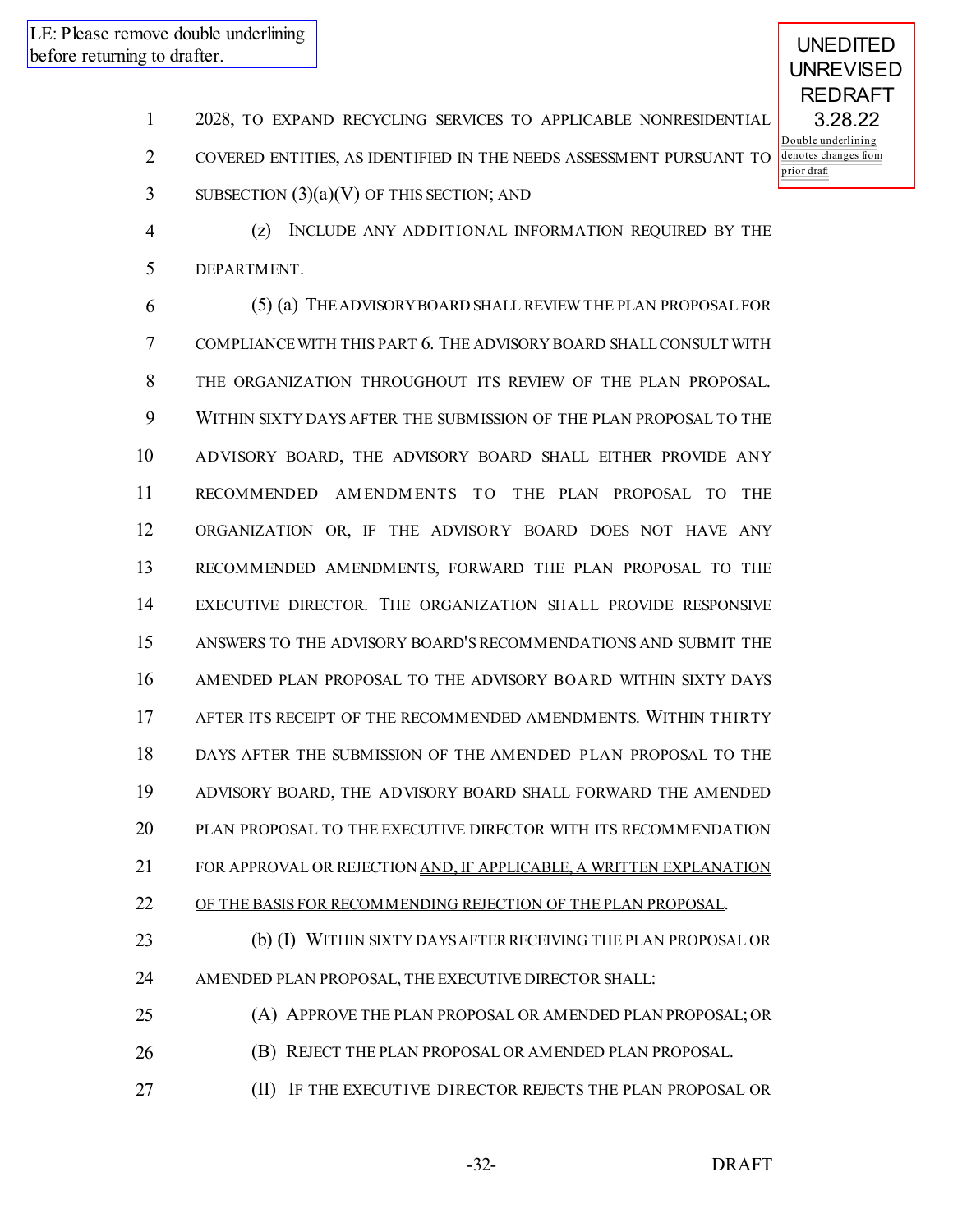UNEDITED

 AMENDED PLAN PROPOSAL, THE EXECUTIVE DIRECTOR SHALL NOTIFY THE ORGANIZATION OF THE REJECTION AND THE REASONS FOR THE REJECTION, WHICH REASONS MUST BE BASED ON THE FAILURE OF THE PLAN PROPOSAL OR AMENDED PLAN PROPOSAL TO COMPLY WITH THE REQUIREMENTS SPECIFIED IN SUBSECTION (4) OF THIS SECTION. THE ORGANIZATION MUST SUBMIT A NEW PLAN PROPOSAL TO THE ADVISORY BOARD WITHIN SIXTY DAYS AFTER RECEIVING THE EXECUTIVE DIRECTOR'S REJECTION. THE NEW PLAN PROPOSAL MUST BE REVIEWED BY THE ADVISORY BOARD AND THE NEW PLAN PROPOSAL OR NEW AMENDED PLAN PROPOSAL MUST BE REVIEWED AND APPROVED OR REJECTED BY THE EXECUTIVE DIRECTOR IN ACCORDANCE WITH SUBSECTION  $(5)(a)$  OF THIS SECTION AND THIS SUBSECTION  $(5)(b)$ .

12 (c) (I) IF THE EXECUTIVE DIRECTOR APPROVES THE PLAN PROPOSAL OR AMENDED PLAN PROPOSAL PURSUANT TO SUBSECTION (5)(b)(I) OF THIS SECTION, THE EXECUTIVE DIRECTOR SHALL DESIGNATE THE PLAN PROPOSAL OR AMENDED PLAN PROPOSAL AS THE FINAL PLAN AND SHALL PUBLISH THE FINAL PLAN ON THE DEPARTMENT'S WEBSITE.

 (II) THEORGANIZATION SHALLBEGIN IMPLEMENTING THEFINALPLAN WITHIN SIX MONTHS AFTER IT IS APPROVED.

 (6) (a) THEORGANIZATION MAY SUBMIT PROPOSED AMENDMENTSTO THE FINAL PLAN ANNUALLY TO THE ADVISORY BOARD FOR INCLUSION IN THE ANNUAL REPORT UNDER SECTION 25-17-609 (2)(c). THE ADVISORY BOARD SHALL REVIEW THE PROPOSED AMENDMENTS AND MAY RECOMMEND THOSE PROPOSED AMENDMENTSTO THEEXECUTIVEDIRECTORIN ACCORDANCEWITH THE PROCEDURES SET FORTH IN SUBSECTION (5)(a) OF THIS SECTION. THE EXECUTIVE DIRECTOR SHALL APPROVE OR REJECT THE PROPOSED AM ENDMENTS BASED ON THE PLAN PROPOSAL REQUIREMENTS SPECIFIED IN SUBSECTION (4) OF THIS SECTION.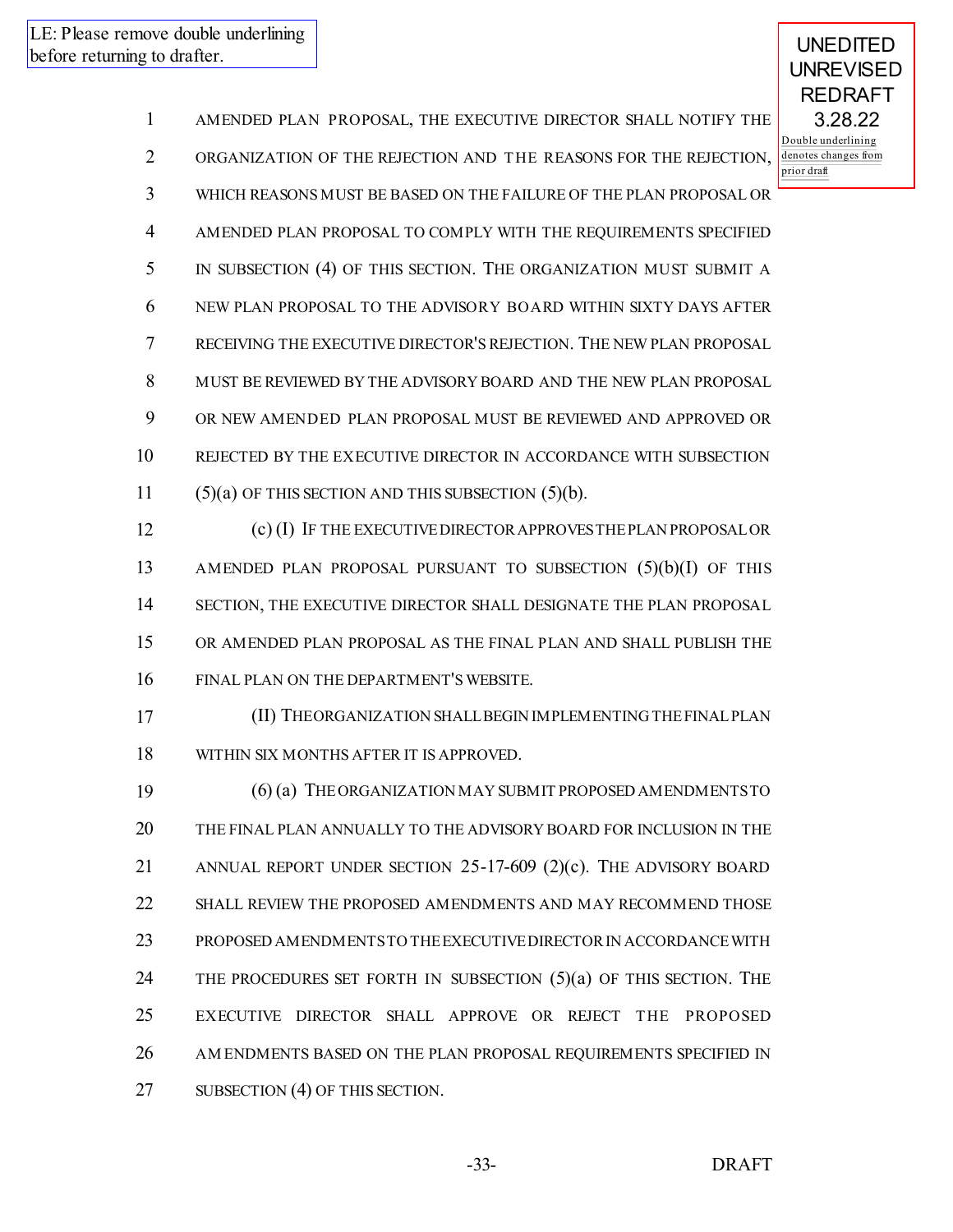UNEDITED UNREVISED

 (b) THEORGANIZATION SHALL CONTINUE TO OPERATETHEPROGRAM IN ACCORDANCE WITH THE FINAL PLAN PENDING THE APPROVAL OR REJECTION OF A PROPOSED AMENDMENT BY THE EXECUTIVE DIRECTOR. THE EXECUTIVE DIRECTOR'S REJECTION OF A PROPOSED AMENDMENT PURSUANT TO THIS SUBSECTION (6) DOES NOT RELIEVE THE ORGANIZATION OF ITS RESPONSIBILITY TO CONTINUE TO OPERATE THE PROGRAM IN ACCORDANCE WITH THE FINAL PLAN.

 (7) THE EXECUTIVE DIRECTOR SHALL ENFORCE THIS PART 6 IN ACCORDANCE WITH SECTION 25-17-610 AND THE COMMISSION SHALL PROMULGATE RULES IN ACCORDANCE WITH ARTICLE 4 OF TITLE 24 AS MAY BE NECESSARY FOR THE ADMINISTRATION OF THIS PART 6 AND THE 12 ENFORCEMENT OF THIS PART 6 PURSUANT TO SECTION 25-17-610.

 **25-17-606. Minimum re cyclable list - convenience standards.** (1) (a) THE ORGANIZATION SHALL DEVELOP A MINIMUM RECYCLABLE LIST BASED ON THEAVAILABILITYOF RECYCLING SERVICES,RECYCLING COLLECTION AND PROCESSING INFRASTRUCTURE, AND RECYCLING END MARKETS FOR COVERED MATERIALS, AS DETERMINED BY THE NEEDS ASSESSMENT.

 (b) THE ORGANIZATION SHALL UPDATE THE MINIMUM RECYCLABLE LIST, AND SUBMIT ANY UPDATES FOR INCLUSION IN THE ANNUAL REPORT PURSUANT TO SECTION 25-17-609 (2)(a), IN RESPONSE TO RECYCLING COLLECTION AND PROCESSING IMPROVEMENTS AND CHANGES IN RECYCLING END MARKETS. THE ADVISORY BOARD SHALL CONSULT WITH THE ORGANIZATION ON ANY UPDATES TO THE MINIMUM RECYCLABLE LIST IN 24 ACCORDANCE WITH THE PROCEDURES SET FORTH IN SECTION 25-17-605 (6). 25 (2) (a) TO BE ELIGIBLE FOR REIMBURSEMENT FOR RECYCLING SERVICES PROVIDED UNDER THE PROGRAM, SERVICE PROVIDERS MUST PROVIDE

RECYCLING SERVICES FOR ALL READILY RECYCLABLE MATERIALS.

-34- DRAFT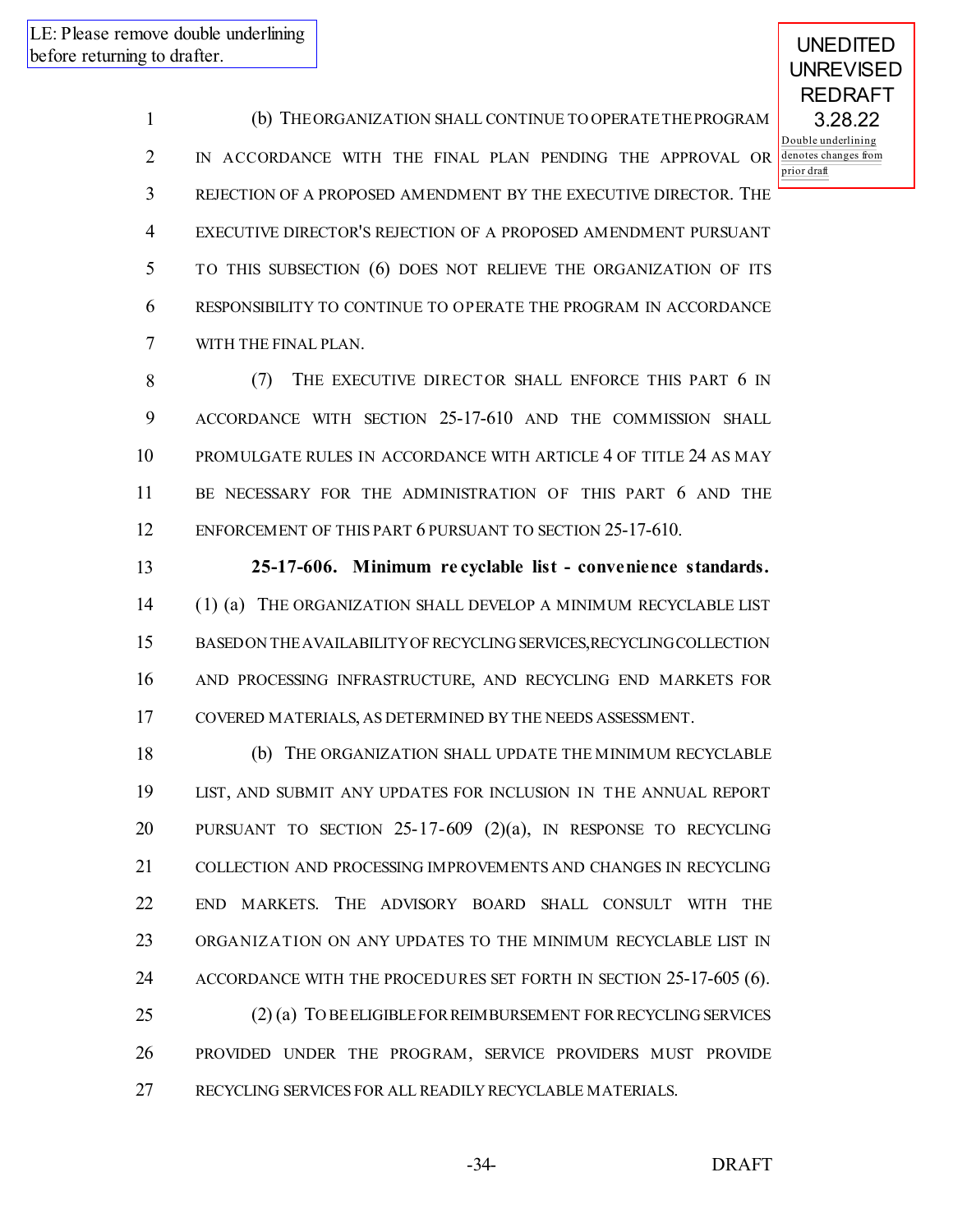UNEDITED

 (b) THE EXECUTIVE DIRECTOR MAY GRANT A SERVICE PROVIDER AN EXCEPTION TO THE REQUIREMENTS OF SUBSECTION (2)(a) OF THIS SECTION IF THE SERVICE PROVIDER DEMONSTRATES TO THE REASONABLE SATISFACTION OF THE EXECUTIVE DIRECTOR THAT IT IS NOT ABLE TO PROVIDE RECYCLING SERVICES FOR A READILY RECYCLABLE MATERIAL.

 (c) SERVICEPROVIDERSAREELIGIBLEFORREIMBURSEMENT FROM THE ORGANIZATION FORTHECOLLECTION OF COVERED MATERIALSTHAT ARENOT INCLUDED IN THEMINIMUM RECYCLABLE LIST FORTHEREGION IF THESERVICE PROVIDER DEMONSTRATES TO THE ORGANIZATION THAT THE COVERED MATERIALS CAN BE COLLECTED AT A REASONABLE COST AND HAVE A RESPONSIBLE END MARKET.

 (d) THE ORGANIZATION SHALL REIMBURSE SERVICE PROVIDERS FOR THE RECYCLING SERVICES COSTS TO PROVIDE RECYCLING SERVICES FOR ALL READILY RECYCLABLE MATERIALS AND COVERED MATERIALS THAT THE ORGANIZATION APPROVESPURSUANT TO SUBSECTION (2)(c) OF THISSECTION. (e) NOTWITHSTANDING ANY LAW TO THE CONTRARY, NOTHING IN THIS PART 6 RESTRICTS A SERVICE PROVIDER FROM COLLECTING OR PROCESSING COVERED MATERIALS THAT ARENOT INCLUDED IN THEMINIMUM RECYCLABLE LIST.

 (3) (a) THE ORGANIZATION SHALL CONTRACT WITH SERVICE PROVIDERSTO PROVIDECOVERED ENTITIESWITH CONVENIENT AND EQUITABLE ACCESS TO RECYCLING SERVICES FOR ALL READILY RECYCLABLE MATERIALS, AT NO CHARGE TO THE COVERED ENTITY, WITH THE GOAL OF ACHIEVING THE 24 RECYCLING RATE, COLLECTION RATE, AND 25 POST CONSUMER-RECYCLED-CONTENT RATE TARGETS ESTABLISHED IN THE FINAL PLAN UNDER SECTION 25-17-605 (4)(o).

(b) TO THE EXTENT REASONABLE, THE COLLECTION OF READILY

-35- DRAFT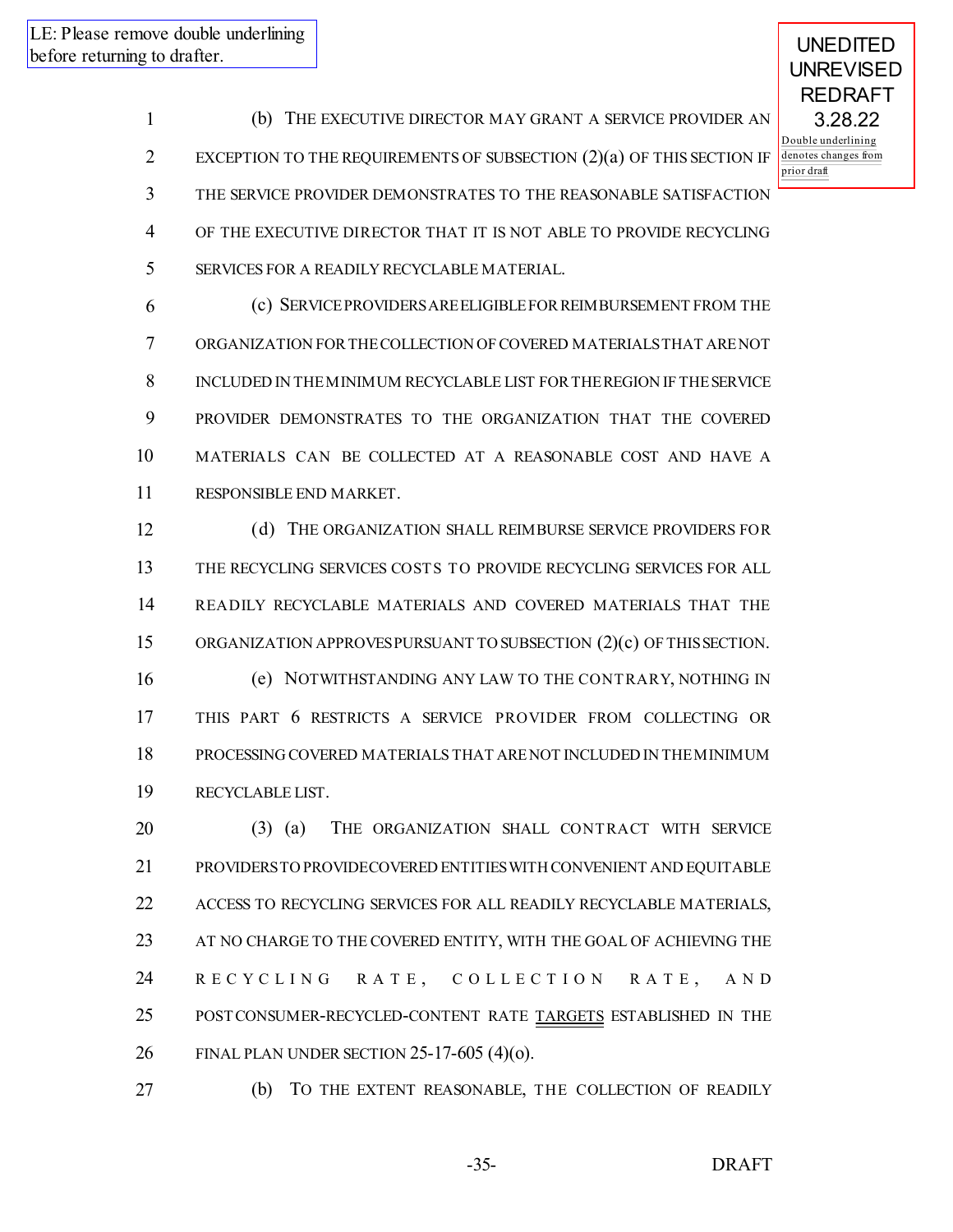- RECYCLABLE MATERIALS MUST BE PROVIDED IN A MANNER THAT IS AS
- CONVENIENT AS THE COLLECTION OF SOLID WASTE IN THE GEOGRAPHIC AREA
- IN WHICH THE COVERED ENTITY IS LOCATED.
- (c) TO THE EXTENT REASONABLE, ANY COVERED ENTITIES IN THE STATE THAT ARE RECEIVING RECYCLING SERVICES ON DECEMBER 31, 2022, MUST CONTINUETO RECEIVEEQUIVALENT RECYCLING SERVICESTHROUGH THE PROGRAM OR A SERVICE PROVIDER ON AND AFTER DECEMBER 31, 2022.
- (d) THE ORGANIZATION SHALL NOT RESTRICT A PERSON'S ABILITY TO CONTRACT DIRECTLY WITH SERVICE PROVIDERS TO OBTAIN RECYCLING SERVICES FOR COVERED MATERIALS.
- (e) NOTWITHSTANDING ANY LAW TO THE CONTRARY, NOTHING IN THIS PART 6 VOIDS OR CANCELS ANY CONTRACT BETWEEN A RESIDENT AND A SERVICE PROVIDER FOR THE PROVISION OF RECYCLING SERVICES THAT IS EXECUTED PRIOR TO DECEMBER 31, 2022.
- **25-17-607. Education and outreach program.** (1) THE ORGANIZATION SHALL DEVELOP AND IMPLEMENT A STATEWIDE EDUCATION AND OUTREACH PROGRAM THAT IS DESIGNED TO INCREASE THE RECYCLING AND REUSE OF COVERED MATERIALS AND INCLUDES EDUCATION AND OUTREACH ON:
- (a) PROPER END-OF-LIFE MANAGEMENT OF COVERED MATERIALS;
- (b) THE LOCATION AND AVAILABILITYOF RECYCLING SERVICESUNDER 22 THE PROGRAM; AND
- (c) HOW TO PREVENT LITTERING IN THE PROCESS OF PROVIDING RECYCLING SERVICES FOR COVERED MATERIALS.
- (2) THE EDUCATION AND OUTREACH PROGRAM MUST, AT A MINIMUM:
- (a) PROVIDE CLEAR AND CONCISE RECYCLING INSTRUCTIONS THAT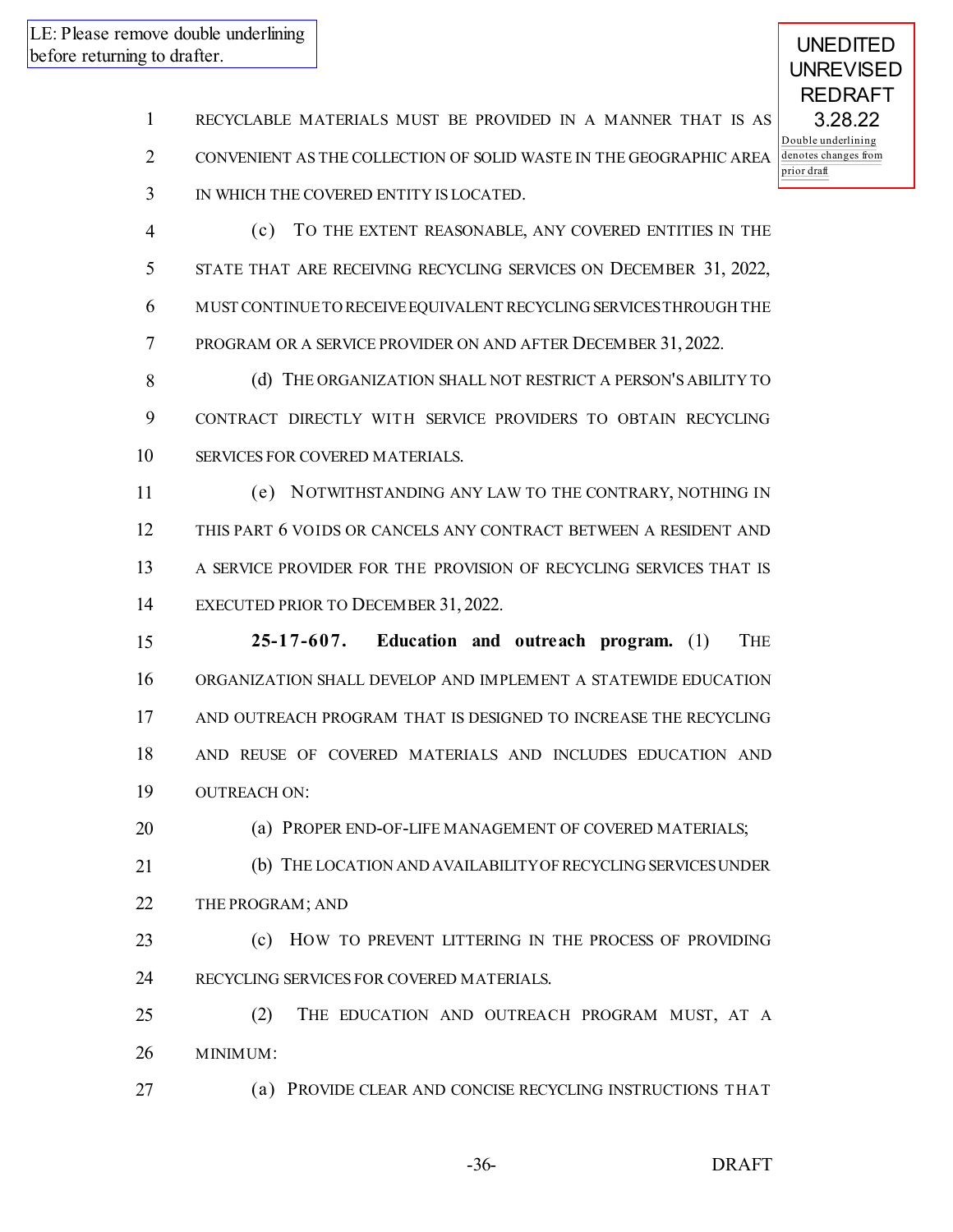| ARE CONSISTENT STATEWIDE AND ACCESSIBLE FOR ALL DEMOGRAPHIC |  |
|-------------------------------------------------------------|--|
|-------------------------------------------------------------|--|

(b) COORDINATE WITH EXISTING RECYCLING EDUCATION MATERIALS

GROUPS;

- AND SERVICES PROVIDED THROUGHOUT THE STATE; AND (c) BE DESIGNED TO HELP THE STATE ACHIEVE THE MINIMUM COLLECTION RATEAND MINIMUM RECYCLING RATE TARGETS ESTABLISHED IN THE FINAL PLAN UNDER SECTION 25-17-605 (4)(o) AND REDUCE LEVELS AND IMPACTS OF CONTAMINATION FROM COVERED MATERIALS AT MATERIALS RECOVERY FACILITIES AND COMPOST FACILITIES. (3) THE ORGANIZATION SHALL CONSULT WITH THE ADVISORY BOARD AND OTHERENTITIESPROVIDING RECYCLING EDUCATION IN THESTATEON THE DEVELOPMENT AND DISTRIBUTION OF EDUCATION OUTREACH SERVICES AND MATERIALS. THE ORGANIZATION MAY CONTRACT WITH SERVICE PROVIDERS, LOCAL GOVERNMENTS, AND NONPROFIT ORGANIZATIONS TO CONDUCT RECYCLING EDUCATION AND OUTREACH SERVICES UNDER THE EDUCATION
- AND OUTREACH PROGRAM DEVELOPED UNDER SUBSECTION (1) OF THIS SECTION.
- (4) THEORGANIZATION SHALL DEVELOP A PROPOSED METHODOLOGY FOREVALUATING AND REPORTING ON THE EFFECTIVENESSOF THEEDUCATION AND OUTREACH PROGRAM.

 **25-17-608. Producer requirements - additional program plan - confidentiality - compliance with local government codes - audit.** (1) EFFECTIVE JULY 1, 2025, A PRODUCER SHALL NOT SELL, OFFER FOR SALE, OR DISTRIBUTE ANY PRODUCTS THAT USE COVERED MATERIALS IN THE STATE UNLESS THE PRODUCER IS PARTICIPATING IN THE PROGRAM OR, ON OR AFTER JANUARY 1, 2029, EXCEPT AS SET FORTH IN AN ADDITIONAL PROGRAM PLAN. (2) (a) ON JANUARY 1, 2029, AND EVERY JANUARY 1 THEREAFTER,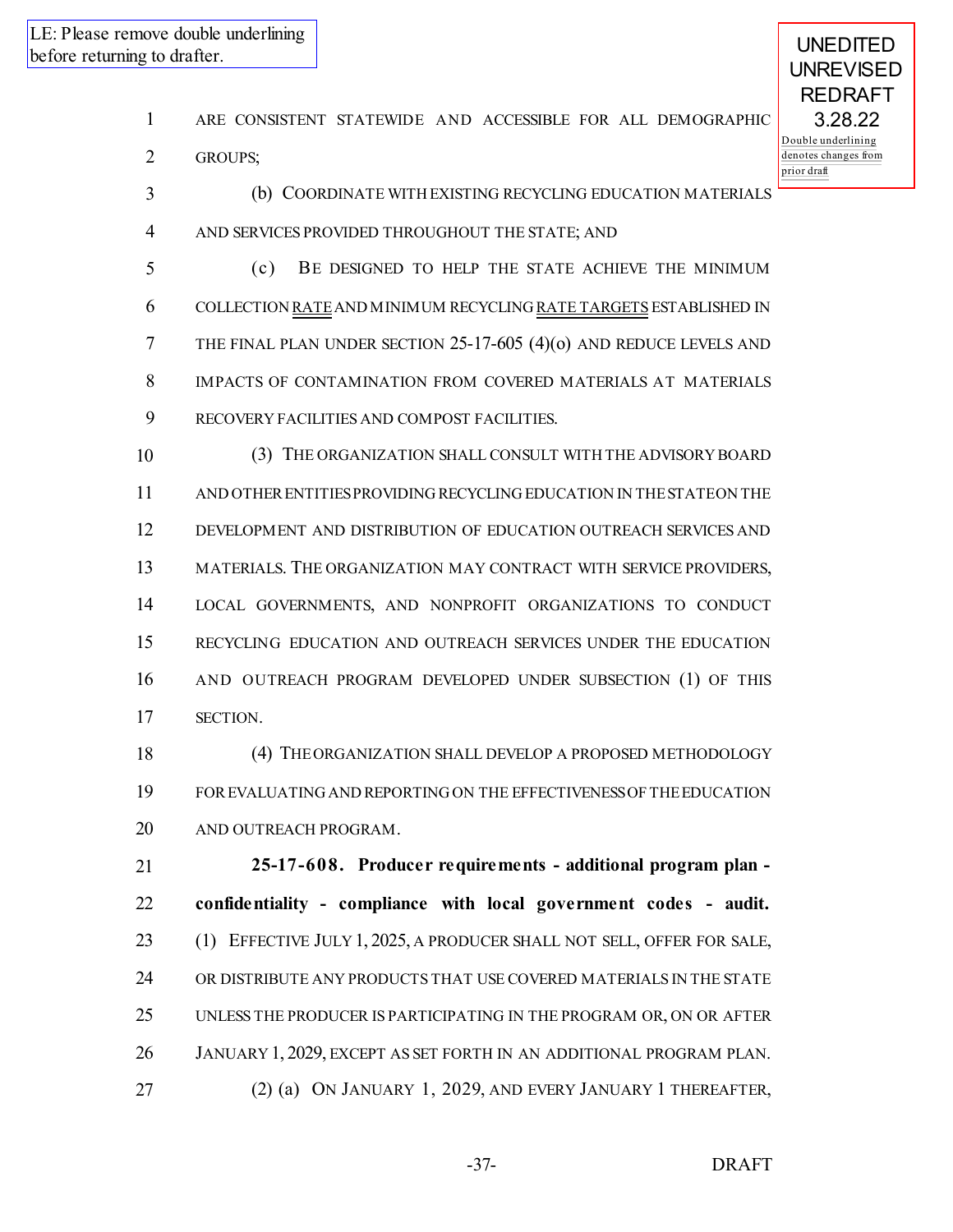UNEDITED

- A NONPROFIT ORGANIZATION MAYREQUEST THAT THE EXECUTIVE DIRECTOR
- DESIGNATE THE NONPROFIT ORGANIZATION AS AN ADDITIONAL PRODUCER
- RESPONSIBILITY ORGANIZATION.

 (b) THE EXECUTIVE DIRECTOR MAY DESIGNATE A NONPROFIT ORGANIZATION AS AN ADDITIONAL PRODUCER RESPONSIBILITY ORGANIZATION IF THE EXECUTIVE DIRECTOR, IN COORDINATION WITH THE ADVISORY BOARD, DETERMINES THAT THE DESIGNATION OF THEADDITIONAL PRODUCER RESPONSIBILITY ORGANIZATION IS NECESSARY TO:

- (I) INCREASE RECYCLING RATES;
- (II) EXPAND RECYCLING SERVICES TO COVERED ENTITIES THAT ARE NOT COVERED UNDER THE FINAL PLAN; OR

 (III) PROVIDE RECYCLING SERVICES FOR A SPECIFIC TYPE OF COVERED MATERIAL.

 (c) IF THE EXECUTIVE DIRECTOR DESIGNATES AN ADDITIONAL PRODUCER RESPONSIBILITY ORGANIZATION, THE ADDITIONAL PRODUCER RESPONSIBILITY ORGANIZATION SHALL SUBMIT AN ADDITIONAL PROGRAM 17 PLAN PROPOSAL TO THE ADVISORY BOARD THAT COMPLIES WITH THE REQUIREMENTS OF SECTION 25-17-605 (4), AS APPLICABLE. THE ADVISORY BOARD SHALL REVIEW AND MAKE RECOMMENDATIONS ON, AND THE EXECUTIVEDIRECTORSHALLAPPROVEORREJECT,ANYADDITIONALPROGRAM PLAN PROPOSAL OR AMENDMENTS TO THE ADDITIONAL PROGRAM PLAN PROPOSAL IN ACCORDANCE WITH THE PROCEDURES SET FORTH IN SECTION 25-17-605 (5) AND (6).

24 (d) IF THE EXECUTIVE DIRECTOR APPROVES THE ADDITIONAL PROGRAM PLAN PROPOSAL PURSUANT TO SUBSECTION (2)(c) OF THIS SECTION, THE EXECUTIVE DIRECTOR SHALL DESIGNATE THE ADDITIONAL PROGRAM PLAN PROPOSAL AS THE ADDITIONAL PROGRAM PLAN AND SHALL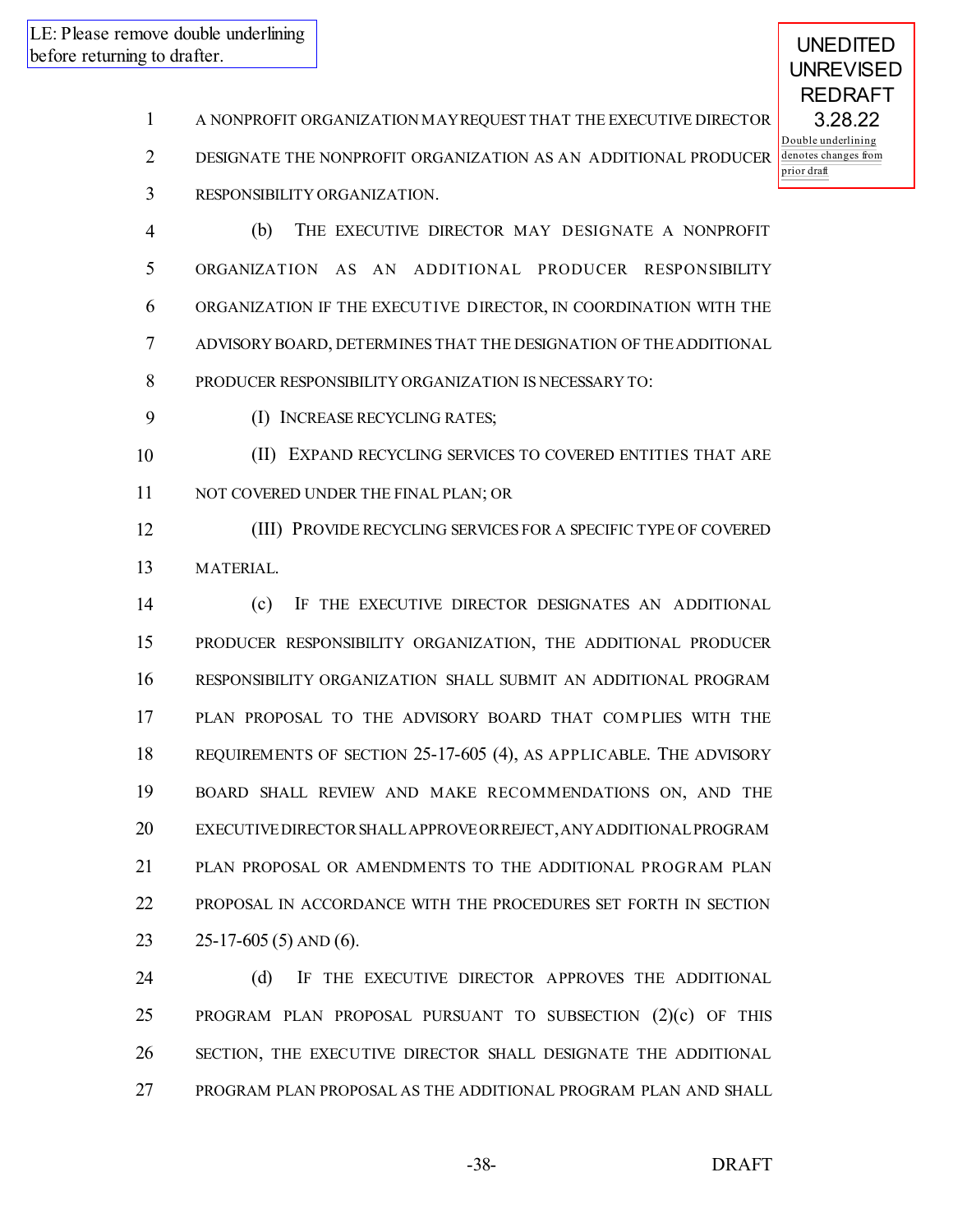UNEDITED

PUBLISH THE ADDITIONAL PROGRAM PLAN ON THE DEPARTMENT'S WEBSITE.

(3) THE EXECUTIVE DIRECTOR, ADVISORY BOARD, ORGANIZATION,

AND AN ADDITIONAL PRODUCER RESPONSIBILITY ORGANIZATION:

(a) MUST KEEP CONFIDENTIAL ANY PROPRIETARY INFORMATION

PROVIDED BY A PRODUCER; AND

 (b) SHALL NOT INCLUDE ANY PROPRIETARY INFORMATION PROVIDED BY A PRODUCER IN THE PLAN PROPOSAL, THE AMENDED PLAN PROPOSAL, AN ADDITIONAL PROGRAM PLAN PROPOSAL, THE FINAL PLAN, AN ADDITIONAL PROGRAM PLAN, OR ANY AMENDMENT TO THE FINAL PLAN OR AN ADDITIONAL PROGRAM PLAN.

 (4) (a) THE PROGRAM AND AN ADDITIONAL PRODUCER RESPONSIBILITY PROGRAM MUST COMPLY WITH ANY FIRE, SOLID WASTE, OR OTHER RELEVANT ORDINANCES OR RESOLUTIONS ADOPTED BY A LOCAL GOVERNMENT AND WITH APPLICABLE STATE AND FEDERAL LAWS, INCLUDING 15 THE EXEMPTIONS SET FORTH IN SECTION 30-20-102 (5).

 (b) NOTWITHSTANDING ANY LAW TO THE CONTRARY, A LOCAL GOVERNMENT ISNOT REQUIRED TO PROVIDE RECYCLING SERVICES UNDER THE PROGRAM ORAN ADDITIONAL PRODUCER RESPONSIBILITY PROGRAM. TO THE EXTENT THAT A LOCAL GOVERNMENT ELECTS TO PROVIDE RECYCLING SERVICES UNDER THE PROGRAM OR AN ADDITIONAL PRODUCER RESPONSIBILITY PROGRAM, THE ORGANIZATION OR ADDITIONAL PRODUCER RESPONSIBILITYORGANIZATION SHALL REIMBURSE THE LOCAL GOVERNMENT FOR THOSE RECYCLING SERVICES IN ACCORDANCE WITH SECTION 25-17-606 (2) AND THE FINAL PLAN OR ADDITIONAL PROGRAM PLAN.

 (5) THE ORGANIZATION AND ANY ADDITIONAL PRODUCER RESPONSIBILITYORGANIZATION SHALLCAUSETO BE CONDUCTED AN ANNUAL FINANCIAL AUDIT OF THE PROGRAM OR ADDITIONAL PRODUCER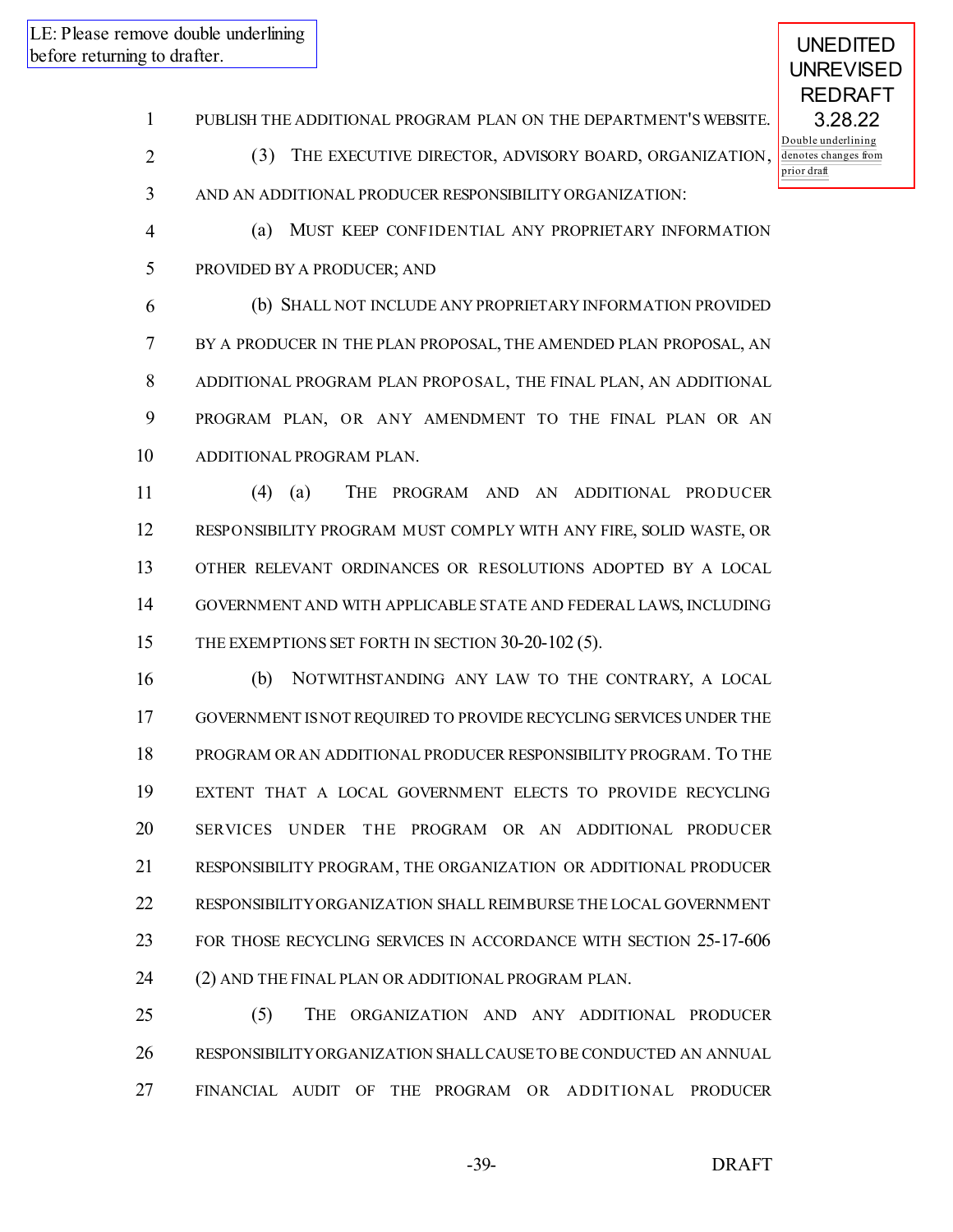UNEDITED

RESPONSIBILITY PROGRAM BY AN INDEPENDENT THIRD-PARTY AUDITOR.THE

AUDIT MUST INCLUDE A DETAILED LIST OF THE PROGRAM'S OR ADDITIONAL

PRODUCER RESPONSIBILITY PROGRAM'S COSTS AND REVENUES FROM THE

PRODUCER RESPONSIBILITY DUES.

 **25-17-609. Producer responsibility dues - inspection of records - annual reporting.** (1) (a) EXCEPT AS SET FORTH IN AN ADDITIONAL PROGRAM PLAN APPROVED BY THE EXECUTIVE DIRECTOR ON OR AFTER JANUARY 1, 2029, BY A DATE DETERMINED BY THE ORGANIZATION THAT IS NO LATER THAN JANUARY 1, 2025, AND ANNUALLY THEREAFTER BY A DATE DETERMINED BY THE ORGANIZATION, A PRODUCER SHALL PAY PRODUCER RESPONSIBILITY DUES TO THE ORGANIZATION BASED ON THE FUNDING MECHANISM DESCRIBED IN THE PLAN PROPOSAL PURSUANT TO SECTION 25-17-605 (4)(h).

 (b) A PRODUCER SHALL MAKE ALL DOCUMENTS AND RECORDS RELATED TO THECALCULATION AND PAYMENT OF PRODUCERRESPONSIBILITY DUES AVAILABLE FOR INSPECTION BY THE EXECUTIVE DIRECTOR. IN CONNECTION WITH ENFORCING A VIOLATION BY A PRODUCER PURSUANT TO SECTION 25-17-610, THE EXECUTIVE DIRECTOR MAY REQUEST IN WRITING THAT THE PRODUCER PROVIDE ANY SUCH DOCUMENTS OR RECORDS TO THE EXECUTIVE DIRECTOR.

 (2) (a) BEFORE MARCH 31 OF THE SECOND YEAR OF THE PROGRAM'S IMPLEMENTATION, AND ANNUALLY ON MARCH 31 THEREAFTER, THE ORGANIZATION SHALL SUBMIT A REPORT TO THE ADVISORY BOARD DESCRIBING THE PROGRESS OF THE PROGRAM. THE ADVISORY BOARD SHALL REVIEW THE REPORT AND FORWARD THE REPORT TO THE EXECUTIVE DIRECTOR. THE ADVISORY BOARD SHALL ALSO REVIEW ANY PROPOSED AMENDMENTS TO THE FINAL PLAN AND ANY UPDATES TO THE MINIMUM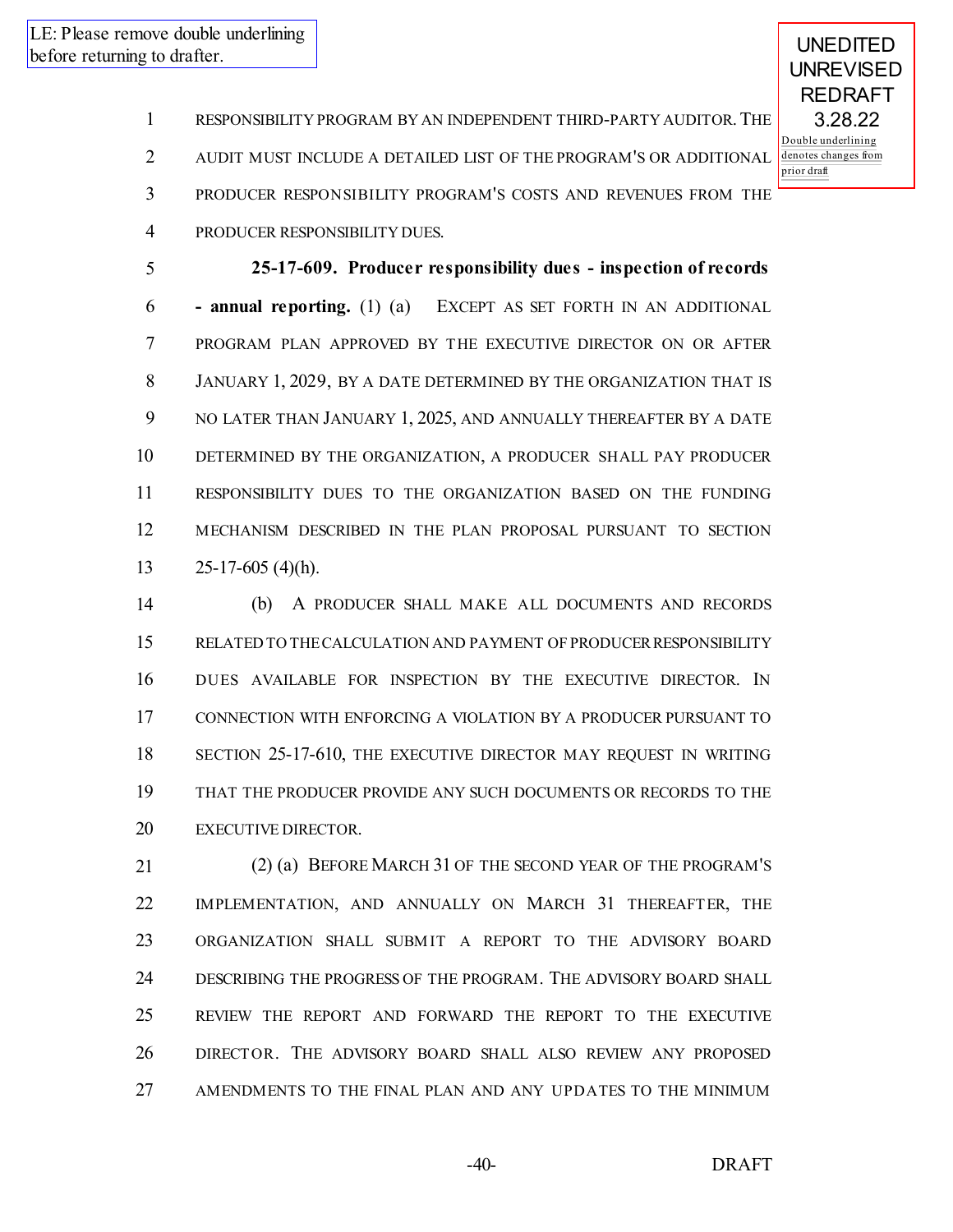RECYCLABLE LIST AND FORWARD THE AMENDMENTS AND UPDATES TO THE EXECUTIVE DIRECTOR WITH ITS RECOMMENDATION FOR APPROVAL OR REJECTION. THE EXECUTIVE DIRECTOR SHALL POST THE REPORT ON THE DEPARTMENT'S WEBSITE. THE PROGRAM REPORT MUST INCLUDE THE FOLLOWING INFORMATION FROM THE PRECEDING CALENDAR YEAR: (I) A DETAILED DESCRIPTION OF THE PROGRESS TOWARD EACH ELEMENT OF THE FINAL PLAN AS DESCRIBED IN SECTION 25-17-605 (4); (II) A LIST OF ALL THE PRODUCERS, BRANDS, AND COVERED MATERIALS COVERED BY THE FINAL PLAN; (III) A LIST OF PRODUCERS THAT ARE NOT PARTICIPATING IN THE PROGRAM AND THAT ARE KNOWN BY THE ORGANIZATION TO BE OUT OF 12 COMPLIANCE WITH THIS PART 6; (IV) THE TOTAL WEIGHT OF THE COVERED MATERIALS THAT PRODUCERS USED FOR PRODUCTS THAT ARE SOLD, OFFERED FOR SALE, OR DISTRIBUTED IN THE STATE; (V) THE TOTAL AMOUNT OF PRODUCER RESPONSIBILITY DUES COLLECTED UNDER THE PROGRAM, INCLUDING AN ANNUAL SCHEDULE OF PRODUCER RESPONSIBILITY DUES ASSESSED BY WEIGHT FOR EACH TYPE OF COVERED MATERIAL; (VI) THE TOTALWEIGHT OF EACH TYPEOF COVERED MATERIAL THAT ISCOLLECTED AND RECYCLED UNDERTHE PROGRAM, WITH THEDATA BROKEN DOWN BY: (A) MEANS OF COLLECTION, INCLUDING BY CURBSIDE SERVICE OR DROP-OFF CENTER OR OTHER MEANS; (B) THE NUMBER OF COVERED ENTITIES, BY TYPE AND BY COUNTY, SERVICED THROUGH CURBSIDE COLLECTION; (C) THE METHOD USED TO HANDLE THE COLLECTED COVERED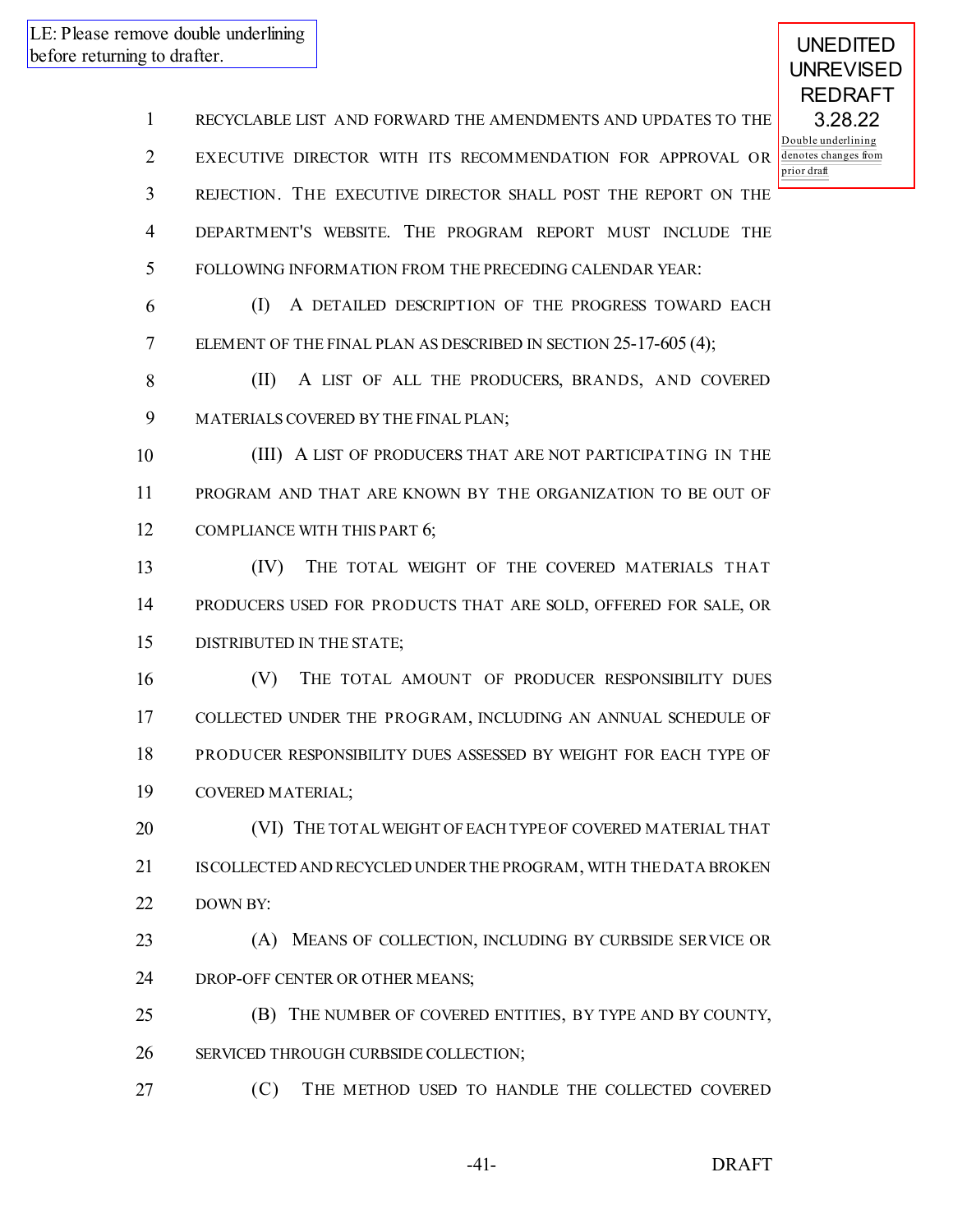1 MATERIAL; AND

2 (D) GEOGRAPHIC AREA;

3

 (VII) THE RECYCLING RATE, COLLECTION RATE, AND POSTCONSUMER-RECYCLED-CONTENT RATE FOR EACH TYPE OF COVERED M ATERIAL AND A DESCRIPTION OF THE ORGANIZATION'S PROCESS IN ACHIEVING THE MINIMUM RATE TARGET SET FORTH IN THE FINAL PLAN PURSUANT TO SECTION 25-17-605 (4)(o);

9 (VIII) THE RATE SCHEDULES FOR REIMBURSEMENT TO SERVICE 10 PROVIDERS, ANY PROPOSED ADJUSTMENTS TO THE RATE SCHEDULES, AND A 11 SUMMARY OF ANY DISPUTES ARISING BETWEEN THE ORGANIZATION AND 12 SERVICE PROVIDERS CONCERNING RATES AND HOW THE DISPUTES WERE 13 ADDRESSED;

14  $(IX)$  A SUMMARY OF THE EDUCATION AND OUTREACH EFFORTS 15 IMPLEMENTED IN ACCORDANCE WITH SECTION 25-17-607, INCLUDING:

16 (A) SAMPLES OF ANY MATERIALS DISTRIBUTED; AND

17 (B) ADESCRIPTION OF THEMETHODOLOGYUSED AND THERESULTSOF 18 THE EVALUATION CONDUCTED PURSUANT TO SECTION 25-17-607 (4):

19  $(X)$  A LIST OF THE NAMES, LOCATIONS, AND HOURS OF OPERATION 20 FOR CURBSIDE SERVICES AND DROP-OFF CENTERS ACCEPTING OR COLLECTING 21 COVERED MATERIALS UNDER THE PROGRAM;

22 **(XI)** A DESCRIPTION OF THE ORGANIZATION'S EFFORTS TO ENSURE 23 THAT COVERED MATERIALS HAVE BEEN RESPONSIBLY MANAGED AND 24 DELIVERED TO RESPONSIBLE END MARKETS UNDER THE PROGRAM;

25 (XII) A LIST OF THE RECYCLING END MARKETS OF ANY COVERED 26 M ATERIALS, AND IF THE COVERED MATERIALS ARE PROCESSED THROUGH A 27 METHOD OTHER THAN MECHANICAL RECYCLING, THE LIST MUST INCLUDE:

UNEDITED UNREVISED REDRAFT 3.28.22 Double underlining denotes changes from prior draft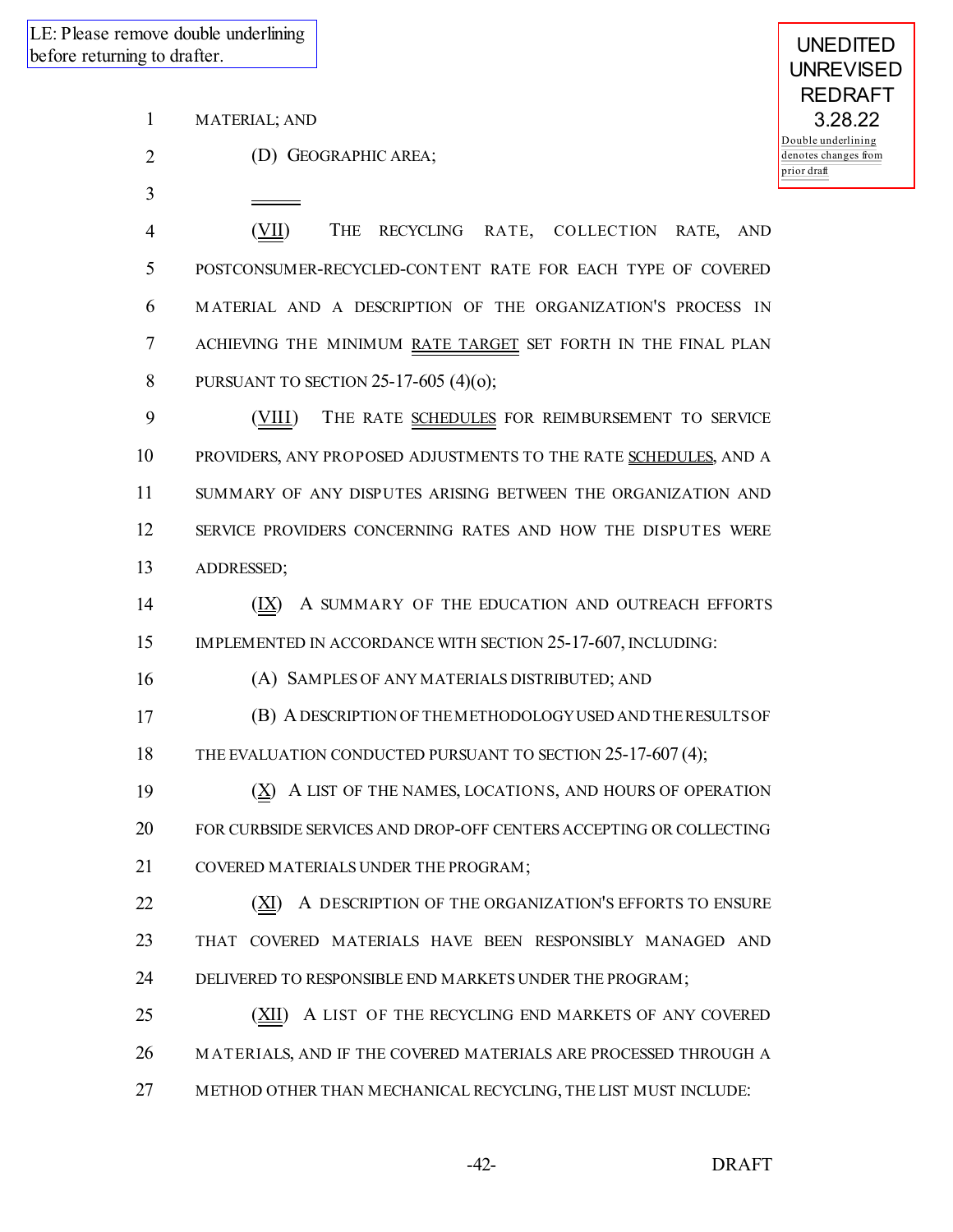UNEDITED

 (A) A DESCRIPTION OF HOW THE METHOD WILL AFFECT THE ABILITY TO RECYCLE THE COVERED M ATERIAL INTO FEEDSTOCK FOR THE MANUFACTURE OF NEW PRODUCTS; (B) A DESCRIPTION OF HOW THE METHOD WILL INCREASE THE TYPES 5 AND AMOUNTS OF RECYCLED PLASTIC FOR FOOD AND PHARMACEUTICAL-GRADE PACKAGING AND APPLICATIONS; (C) A DESCRIPTION OF ANY APPLICABLE STATE AND FEDERAL AIR, WATER, AND WASTE PERMITTING COMPLIANCE REQUIREMENTS FOR THE METHOD; AND (D) AN ANALYSISOF THE ENVIRONMENTAL IMPACTS OF THEMETHOD COM PARED TO THE ENVIRONMENTAL IMPACTS OF INCINERATION OF SOLID WASTE IN LANDFILLS; 13 (XIII) A COPY OF AN INDEPENDENT THIRD PARTY'S REPORT AUDITING 14 THE PROGRAM PURSUANT TO SECTION 25-17-608 (5); 15 (XIV) A DESCRIPTION OF THE STATUS OF RESERVE FUNDS, AN ASSESSMENT OF THE ADEQUACY OF THOSE FUNDS TO COVERPROGRAM COSTS, AND A DESCRIPTION OF HOW ANY PROGRAM SHORTFALLS WILL BE ADDRESSED; 19 (XV) ANY AMENDMENTS TO THE FINAL PLAN IN ACCORDANCE WITH SECTION 25-17-605 (6); AND 21 (XVI) ANY UPDATES TO THE MINIMUM RECYCLABLE LIST IN 22 ACCORDANCE WITH SECTION 25-17-606 (1)(b). (b) BEFORE MARCH 31 OF THE SECOND YEAR OF ANY ADDITIONAL PROGRAM PLAN, AND ANNUALLY ON MARCH 31 THEREAFTER, AN ADDITIONAL PRODUCER RESPONSIBILITY ORGANIZATION SHALL SUBMIT A REPORT TO THE ADVISORY BOARD DESCRIBING THE PROGRESS OF THE 27 ADDITIONAL PROGRAM PLAN. THE REPORT MUST INCLUDE THE INFORMATION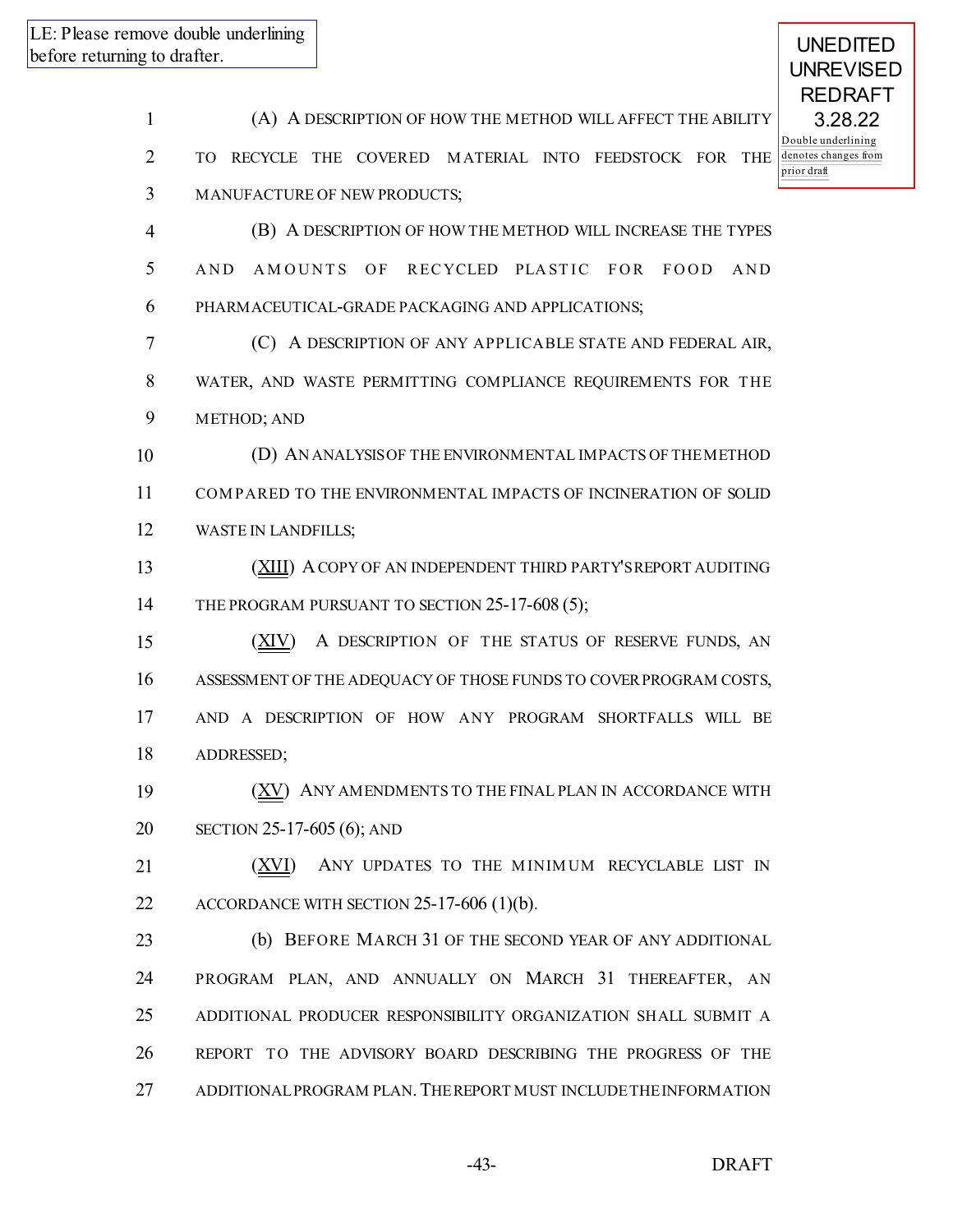UNEDITED UNREVISED

 DESCRIBED IN SUBSECTION (2)(a) OF THIS SECTION, AS APPLICABLE,FROM THE PRECEDING CALENDAR YEAR. THE ADVISORY BOARD SHALL REVIEW THE REPORT AND FORWARD THE REPORT TO THE EXECUTIVE DIRECTOR. THE ADVISORY BOARD SHALL ALSO REVIEW ANY PROPOSED AMENDMENTS TO THE ADDITIONAL PRODUCER RESPONSIBILITY PROGRAM AND FORWARD THE AMENDMENTSTO THEEXECUTIVEDIRECTORWITH ITSRECOMMENDATION FOR APPROVALORREJECTION. THE EXECUTIVE DIRECTOR SHALLPOST THEREPORT ON THE DEPARTMENT'S WEBSITE.

 (c) THE EXECUTIVE DIRECTOR SHALL ANNUALLY COMPILE THE RESULTS OF THE REPORTS RECEIVED PURSUANT TO SUBSECTIONS (2)(a) AND (2)(b) OF THIS SECTION INTO A GENERAL REPORT DESCRIBING THE PROGRESS OF THE PROGRAM AND ANY ADDITIONAL PRODUCER RESPONSIBILITY PROGRAMS. THE EXECUTIVE DIRECTOR SHALL POST THE REPORT ON THE DEPARTMENT'S WEBSITE AND SHALL ANNUALLY PRESENT THE GENERAL REPORT TO THE HEALTH AND HUMAN SERVICESCOMMITTEE OF THE SENATE AND THE ENERGY AND ENVIRONMENT COMMITTEE OF THE HOUSE OF REPRESENTATIVES, OR THEIR SUCCESSOR COMMITTEES, AND THE GOVERNOR. NOTWITHSTANDING SECTION 24-1-136 (11)(a)(I), THE REPORTING REQUIREMENTSPECIFIED IN THISSUBSECTION (2)(c) CONTINUESINDEFINITELY. (3) IF, BASED ON THE ANNUAL REPORT SUBMITTED UNDER SUBSECTION (2) OF THIS SECTION, THE PROGRAM OR ANY ADDITIONAL PRODUCER RESPONSIBILITY PROGRAM IS NOT ON TRACK TO MEET THE MINIMUM COLLECTION RATES, MINIMUM RECYCLING RATES, OR MINIMUM POSTCONSUMER-RECYCLED-CONTENT RATES SET FORTH IN THE FINAL PLAN

 OR ANY ADDITIONAL PROGRAM PLAN, THE EXECUTIVE DIRECTOR MAY REQUIRE THE ORGANIZATION, WITH RESPECT TO THE PROGRAM, OR THE ADDITIONAL PRODUCER RESPONSIBILITY ORGANIZATION, WITH RESPECT TO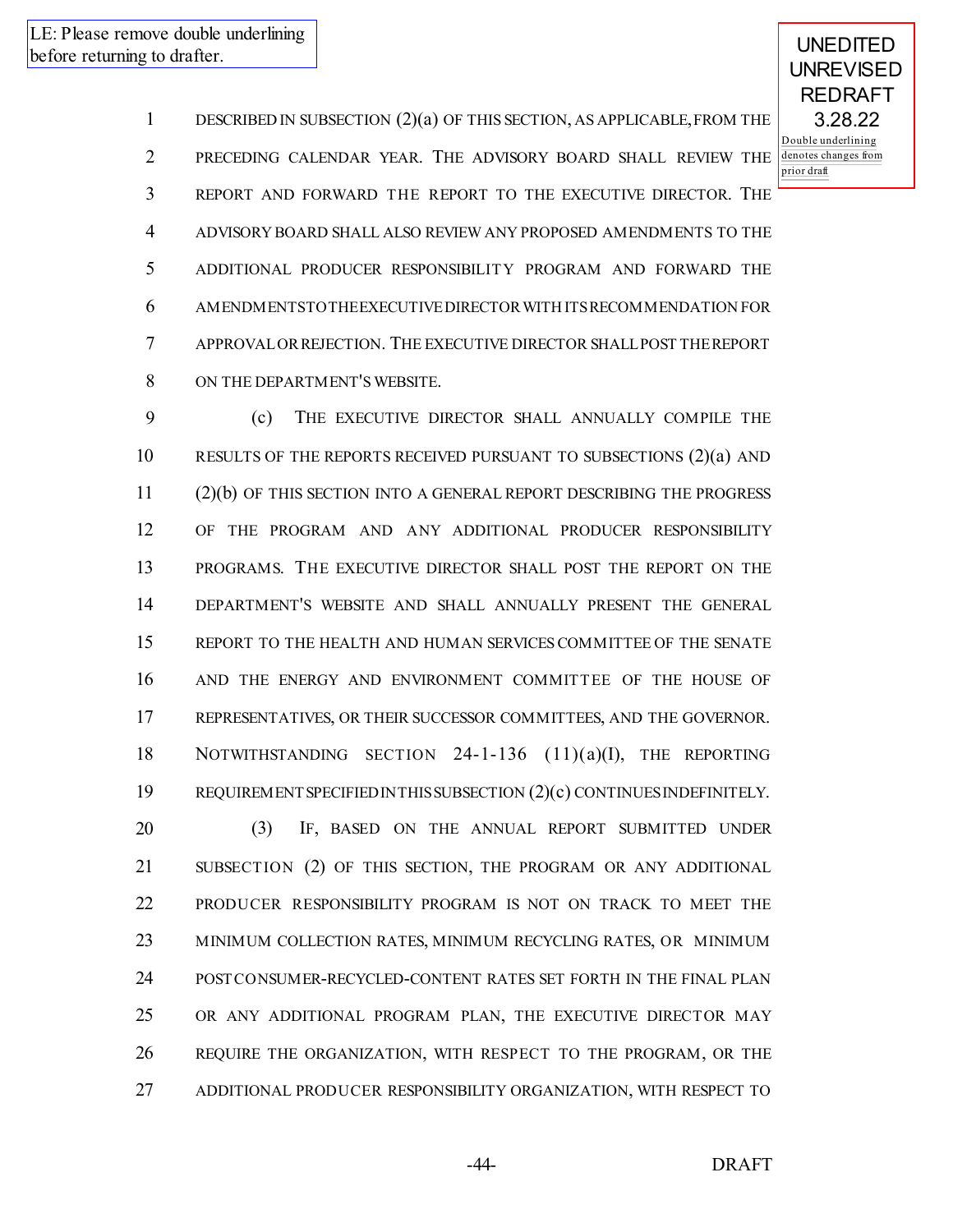- AN ADDITIONAL PRODUCER RESPONSIBILITY PROGRAM, TO AMEND ITS
- RESPECTIVE PLAN UNDER SECTION 25-17-605 (6).

 **25-17-610. Violations - enforcement - administrative penalty - injunction.** (1) IF THE ORGANIZATION, AN ADDITIONAL PRODUCER RESPONSIBILITY ORGANIZATION, OR A PRODUCER VIOLATES ANY PORTION OF THIS PART 6, THE ORGANIZATION, ADDITIONAL PRODUCER RESPONSIBILITY ORGANIZATION, OR PRODUCER IS LIABLE FOR AN ADMINISTRATIVE PENALTY NOT TO EXCEED:

 (a) FOR A FIRST VIOLATION, AN INITIAL PENALTY OF FIVE THOUSAND DOLLARS FOR THE FIRST DAY OF EACH VIOLATION AND ONE THOUSAND FIVE HUNDRED DOLLARS PER DAY FOR EACH DAY THE VIOLATION CONTINUES;

 (b) FOR A SECOND VIOLATION COMMITTED WITHIN TWELVE MONTHS AFTER A PRIOR VIOLATION, AN INITIAL PENALTY OF TEN THOUSAND DOLLARS FORTHEFIRST DAY OF EACH VIOLATION AND THREE THOUSAND DOLLARSPER DAY FOR EACH DAY THE VIOLATION CONTINUES; AND

 (c) FOR A THIRD OR SUBSEQUENT VIOLATION COMMITTED WITHIN TWELVE MONTHS AFTER TWO OR MORE PRIOR VIOLATIONS, AN INITIAL PENALTY OF TWENTY THOUSAND DOLLARS FOR THE FIRST DAY OF EACH VIOLATION AND SIX THOUSAND DOLLARS PER DAY FOR EACH DAY THE VIOLATION CONTINUES.

 (2) (a) IF THE ORGANIZATION, AN ADDITIONAL PRODUCER RESPONSIBILITY ORGANIZATION, OR A PRODUCER VIOLATES ANY PORTION OF THIS PART 6, THE EXECUTIVE DIRECTOR SHALL SERVE BY PERSONAL SERVICE OR BY CERTIFIED MAIL AN ORDER THAT IMPOSES AN ADM INISTRATIVE PENALTY ON THE ORGANIZATION, ADDITIONAL PRODUCER RESPONSIBILITY ORGANIZATION, OR PRODUCER.

(b) THE ORGANIZATION, ADDITIONAL PRODUCER RESPONSIBILITY

-45- DRAFT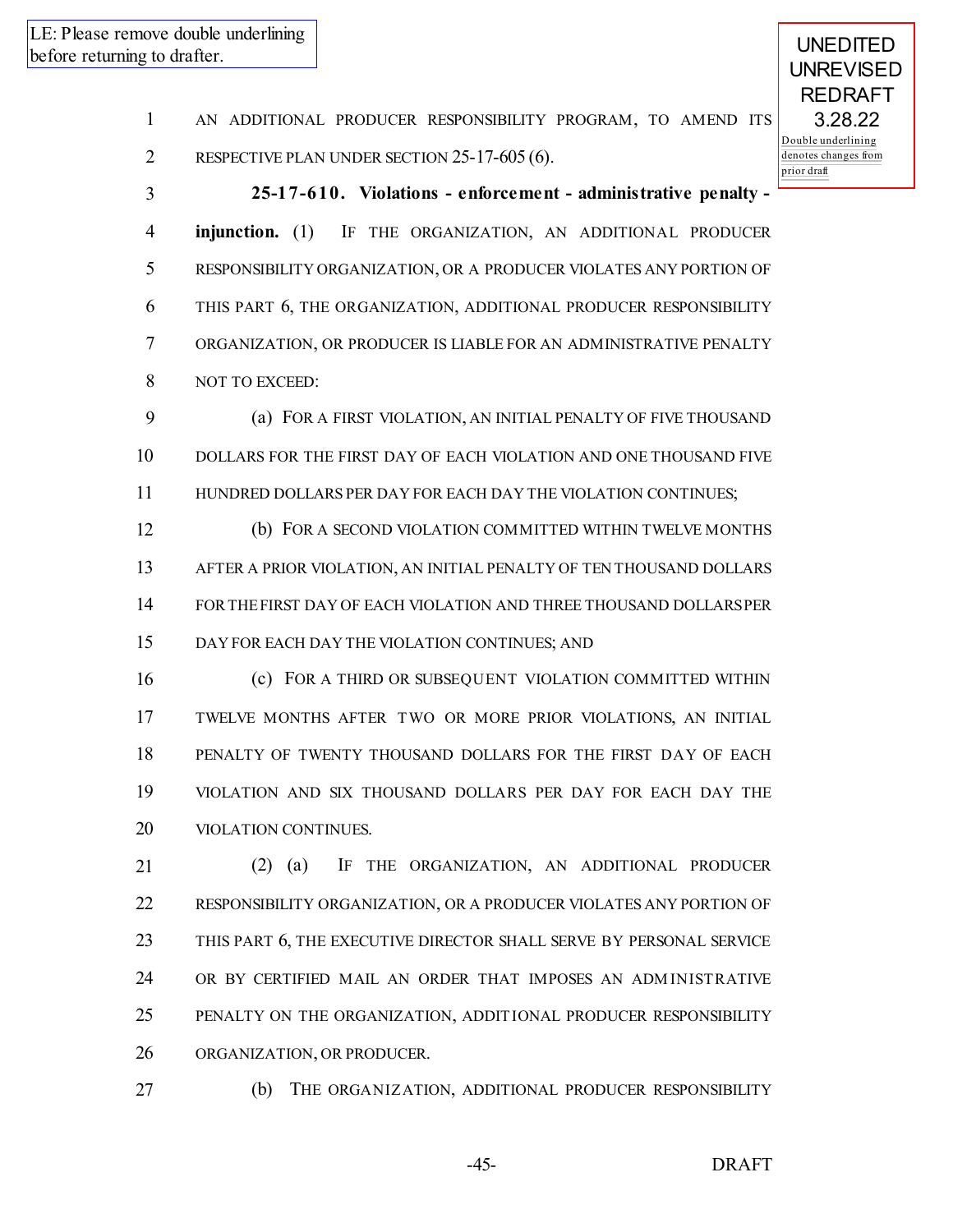ORGANIZATION, OR PRODUCER MAY SUBMIT A WRITTEN REQUEST FOR A HEARING TO THEEXECUTIVEDIRECTORBYPERSONALSERVICEORBYCERTIFIED MAIL WITHIN THIRTY-FIVE CALENDAR DAYS AFTER THE DATE OF THE ORDER IMPOSING AN ADMINISTRATIVE PENALTY. THE COMMISSION SHALL CONDUCT 5 THE HEARING IN ACCORDANCE WITH SECTION 24-4-105. (c) IF A REQUEST FORA HEARING IS FILED, THE REQUIREMENT TO PAY A PENALTY IS STAYED PENDING A FINAL DECISION BY THECOMMISSION AFTER A HEARING ON THE MERITS. THE EXECUTIVE DIRECTOR IS NOT PRECLUDED FROM IMPOSING AN ADMINISTRATIVEPENALTYAGAINST THEORGANIZATION, ADDITIONAL PRODUCER RESPONSIBILITY ORGANIZATION, OR PRODUCER FOR SUBSEQUENT VIOLATIONSOF THISPART 6COMMITTED DURING THEPENDENCY OF THE STAY. (d) THE EXECUTIVE DIRECTOR BEARS THE BURDEN OF PROOF BY A PREPONDERANCE OF THE EVIDENCE IN A HEARING HELD PURSUANT TO THIS SECTION. (3) THE EXECUTIVE DIRECTOR MAY ENTER INTO A SETTLEM ENT AGREEMENT WITH THE ORGANIZATION, ADDITIONAL PRODUCER RESPONSIBILITY ORGANIZATION, OR PRODUCER A SSESSED AN ADMINISTRATIVE PENALTY UNDER THIS SECTION. **(4) THE EXECUTIVE DIRECTOR SHALL TRANSFER ANY MONEY**  COLLECTED UNDER THIS SECTION TO THE STATE TREASURER, WHO SHALL CREDIT THEMONEY TO THE RECYCLING RESOURCES ECONOMIC OPPORTUNITY FUND CREATED IN SECTION 25-16.5-106.5 (1). (5) NOTWITHSTANDING ANY LAW TO THE CONTRARY, NOTHING IN THIS PART 6: **(a) CREATES A PRIVATE RIGHT OF ACTION; OR** (b) AUTHORIZES ENFORCEMENT OF THIS PART 6 AGAINST ANYONE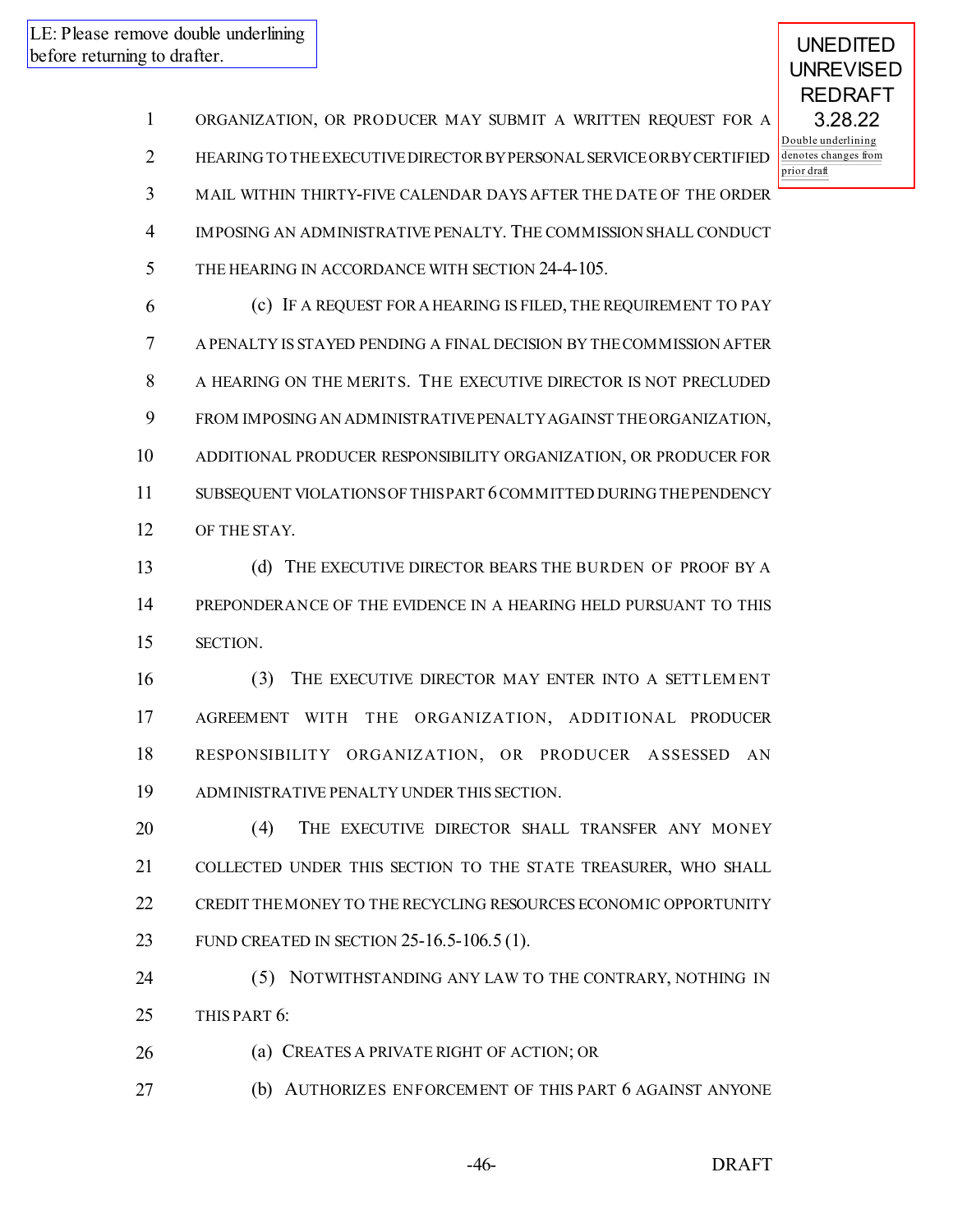| $\mathbf{m}$ g to than $\mathbf{m}$ . |                                                                         |
|---------------------------------------|-------------------------------------------------------------------------|
| $\mathbf{1}$                          | ORGANIZATION, AN ADDITIONAL PRODUCER<br>OTHER THAN THE                  |
| $\overline{2}$                        | D(<br>$\overline{de}$<br>RESPONSIBILITY ORGANIZATION, OR A PRODUCER.    |
| 3                                     | pri<br>25-17-611. Limited exemption from antitrust, restraint of trade, |
| 4                                     | and unfair trade practices provisions. IF THE PROGRAM OR AN ADDITIONAL  |
| 5                                     | PRODUCER RESPONSIBILITY PROGRAM ENGAGES IN AN ACTIVITY PERFORMED        |
| 6                                     | SOLELY IN FURTHERANCE OF IMPLEMENTING THE PROGRAM OR ADDITIONAL         |
| 7                                     | PRODUCER RESPONSIBILITY PROGRAM AND IN COMPLIANCE WITH THIS PART        |
| 8                                     | 6, THE ACTIVITY IS NOT A VIOLATION OF THE ANTITRUST, RESTRAINT OF       |
| 9                                     | TRADE, AND UNFAIR TRADE PRACTICES PROVISIONS OF THE "UNFAIR             |
| 10                                    | PRACTICES ACT", ARTICLE 2 OF TITLE 6, OR THE "COLORADO ANTITRUST ACT    |
| 11                                    | OF 1992", ARTICLE 4 OF TITLE 6.                                         |
| 12                                    | 25-17-612. Eligibility for state or local incentive programs.           |
| 13                                    | NOTHING IN THIS PART 6 AFFECTS A PERSON'S ELIGIBILITY FOR ANY STATE OR  |
| 14                                    | LOCAL INCENTIVE PROGRAMS FOR WHICH THE PERSON IS OTHERWISE ELIGIBLE.    |
| 15                                    | 25-17-613. Producer exemptions - rules. (1) A PRODUCER IS               |
| 16                                    | EXEMPT FROM THE REQUIREMENTS OF THIS PART 6 IF THE PRODUCER IS:         |
| 17                                    | (a) A PERSON WITH LESS THAN FIVE MILLION DOLLARS IN REALIZED            |
| 18                                    |                                                                         |
| 19                                    | GROSS TOTAL REVENUE DURING THE PRIOR CALENDAR YEAR;                     |
|                                       | (b) A PERSON THAT HAS USED LESS THAN ONE TON OF COVERED                 |
| 20                                    | MATERIALS FOR PRODUCTS SOLD, OFFERED FOR SALE, OR DISTRIBUTED           |
| 21                                    | WITHIN OR INTO THE STATE DURING THE PRIOR CALENDAR YEAR;                |
| 22                                    | (c) THE STATE OR A LOCAL GOVERNMENT;                                    |
| 23                                    | (d) A NONPROFIT ORGANIZATION;                                           |
| 24                                    | (e) A RETAIL FOOD ESTABLISHMENT THAT PAYS:                              |
| 25                                    | (I) AN ANNUAL LICENSE FEE PURSUANT TO SECTION 25-4-1607 (1)(a);         |
| 26                                    | OR                                                                      |
| 27                                    | (II)<br>FEES REQUIRED FOR RETAIL FOOD ESTABLISHMENTS PURSUANT           |
|                                       | -47-<br><b>DRAFT</b>                                                    |
|                                       |                                                                         |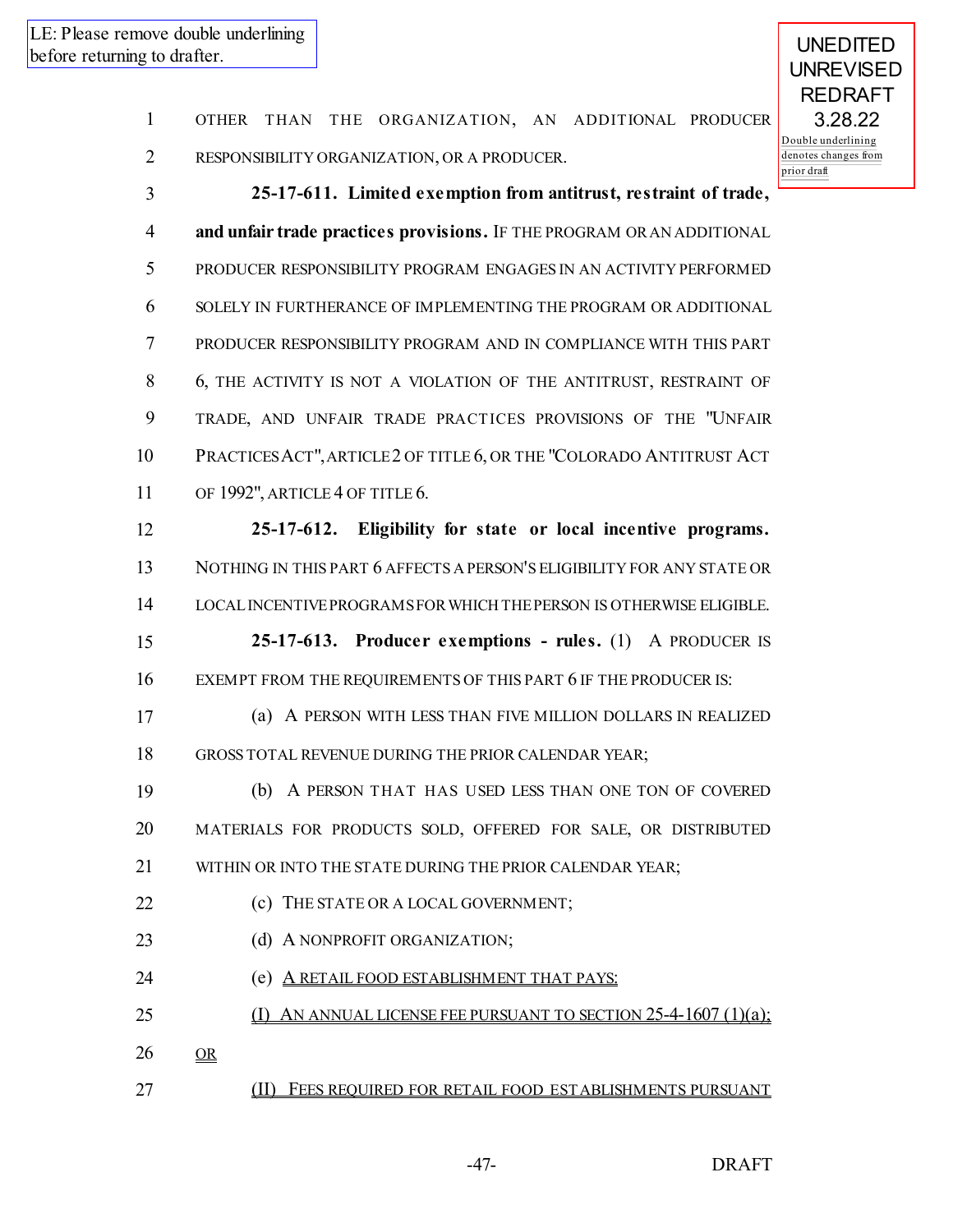# 1 TO SECTION 32-106.5 (1) THROUGH SECTION 32-106.5 (5) OF THE DENVER

(f) A BUILDER, A CONSTRUCTION COMPANY, OR CONSTRUCTION

## CODE OF ORDINANCES; AND

 CONTRACTORS. (2) THE COMMISSION SHALL ADJUST BY RULE THE DOLLAR LIM ITATION SET FORTH IN SUBSECTION (1)(a) OF THIS SECTION ON JULY 1, 2023, AND ON JULY 1 OF EACH YEAR THEREAFTER, BASED ON THE PERCENTAGE CHANGE IN THE UNITED STATES DEPARTMENT OF LABOR'S BUREAU OF LABOR STATISTICS CONSUMER PRICE INDEX FOR DENVER-AURORA-LAKEWOOD FOR ALL ITEMS AND ALL URBAN CONSUMERS,

OR ITS SUCCESSOR INDEX.

 **25-17-614. Restriction on fees.** A PERSON SHALL NOT CHARGEANY KIND OF POINT-OF-SALE OR POINT-OF-COLLECTION FEE TO CONSUMERS TO RECOUP ITSCOSTSIN MEETING THEOBLIGATIONSOF ORCOMPLYING WITH THIS PART 6.

 **25-17-615. Restrict use of producer re sponsibility dues.** THE ORGANIZATION OR AN ADDITIONAL PRODUCER RESPONSIBILITY ORGANIZATION SHALL NOT USE THE PRODUCER RESPONSIBILITY DUES COLLECTED BY THE ORGANIZATION OR ANY DUES COLLECTED BY THE ADDITIONAL PRODUCER RESPONSIBILITY ORGANIZATION PURSUANT TO THIS PART 6 TO CARRY OUT LOBBYING ACTIVITIES, TO BRING OR DEFEND A LAWSUIT AGAINST THE STATE, TO DEFEND LITIGATION INVOLVING CLAIMS OF THE ORGANIZATION'S OR ADDITIONAL PRODUCER RESPONSIBILITY ORGANIZATION'S FAILURE TO COMPLY WITH THE REQUIREMENTS OF THIS PART 6, OR FOR PAYMENT OF ADMINISTRATIVE PENALTIES AGAINST THE ORGANIZATION OR ADDITIONAL PRODUCER RESPONSIBILITY ORGANIZATION ASSESSED BY THE EXECUTIVE DIRECTOR UNDER SECTION 25-17-610.